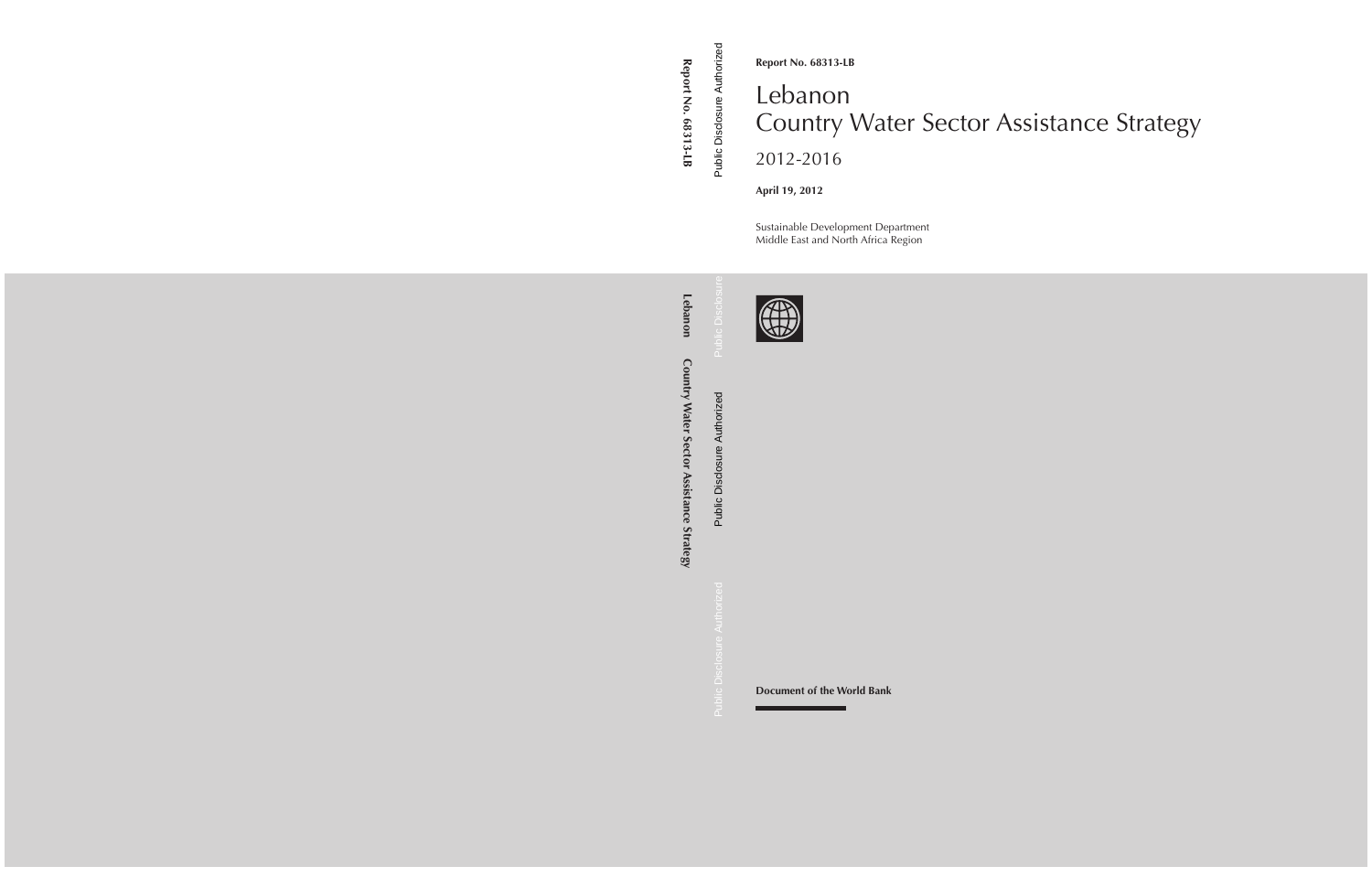# CURRENCY EQUIVALENTS

(Exchange Rate Effective August 9, 2010)

|  | Currency Unit $=$ Lebanese Pound |
|--|----------------------------------|
|  | $LBP1 = US$0.00066$              |
|  | $US$1 = LBP 1,507.5$             |

## FISCAL YEAR

January 1 – December 31

# ABBREVIATIONS AND ACRONYMS

| AAA          | Analytic and advisory activities                                     |
|--------------|----------------------------------------------------------------------|
| BCM          | Billions of cubic meters                                             |
| <b>BMLWE</b> | Beirut Mount Lebanon Water Establishment                             |
| BOD          | Biological oxygen demand                                             |
| <b>CDR</b>   | Council for Development and Reconstruction                           |
| <b>CPS</b>   | <b>Country Partnership Strategy</b>                                  |
| CWSAS        | Country Water Sector Assistance Strategy                             |
| DPL          | Development Policy Loan                                              |
| EIB          | European Investment Bank                                             |
| <b>ESIA</b>  | <b>Environmental and Social Impact Assessment</b>                    |
| ESW          | Economic and sector work                                             |
| EU           | European Union                                                       |
| FY           | Fiscal year                                                          |
| <b>GDP</b>   | <b>Gross Domestic Product</b>                                        |
| GIZ          | Gesellschaft fur Internationalischer Zusammenarbeiten                |
| I&D          | Irrigation and drainage                                              |
| ICR          | <b>Implementation Completion Report</b>                              |
| IFC          | International Finance Corporation                                    |
| <b>IRMP</b>  | Irrigation Rehabilitation and Modernization Project                  |
| KPI          | Key performance indicator                                            |
| LRA          | Litani River Authority                                               |
| MCM          | Millions of cubic metres                                             |
| MENA         | Middle East and North Africa                                         |
| MinFin       | Ministry of Finance                                                  |
| MoEW         | Ministry of Energy and Water                                         |
| MoE          | Ministry of Environment                                              |
| NWSS         | National Water Sector Strategy                                       |
| 0&M          | Operation and maintenance                                            |
| PPP          | Public private partnership                                           |
| SWAp         | Sector-wide approach                                                 |
| WBI          | World Bank Institute (the Bank's learning and capacity building arm) |
| WЕ           | Water Establishment                                                  |

| Vice President          | : Inger Andersen     |
|-------------------------|----------------------|
| <b>Country Director</b> | : Hedi Larbi         |
| <b>Sector Director</b>  | : Junaid Kamal Ahmad |
| Sector Manager          | : Francis Ato Brown  |
| <b>Task Manager</b>     | Parameswaran Iyer    |
|                         |                      |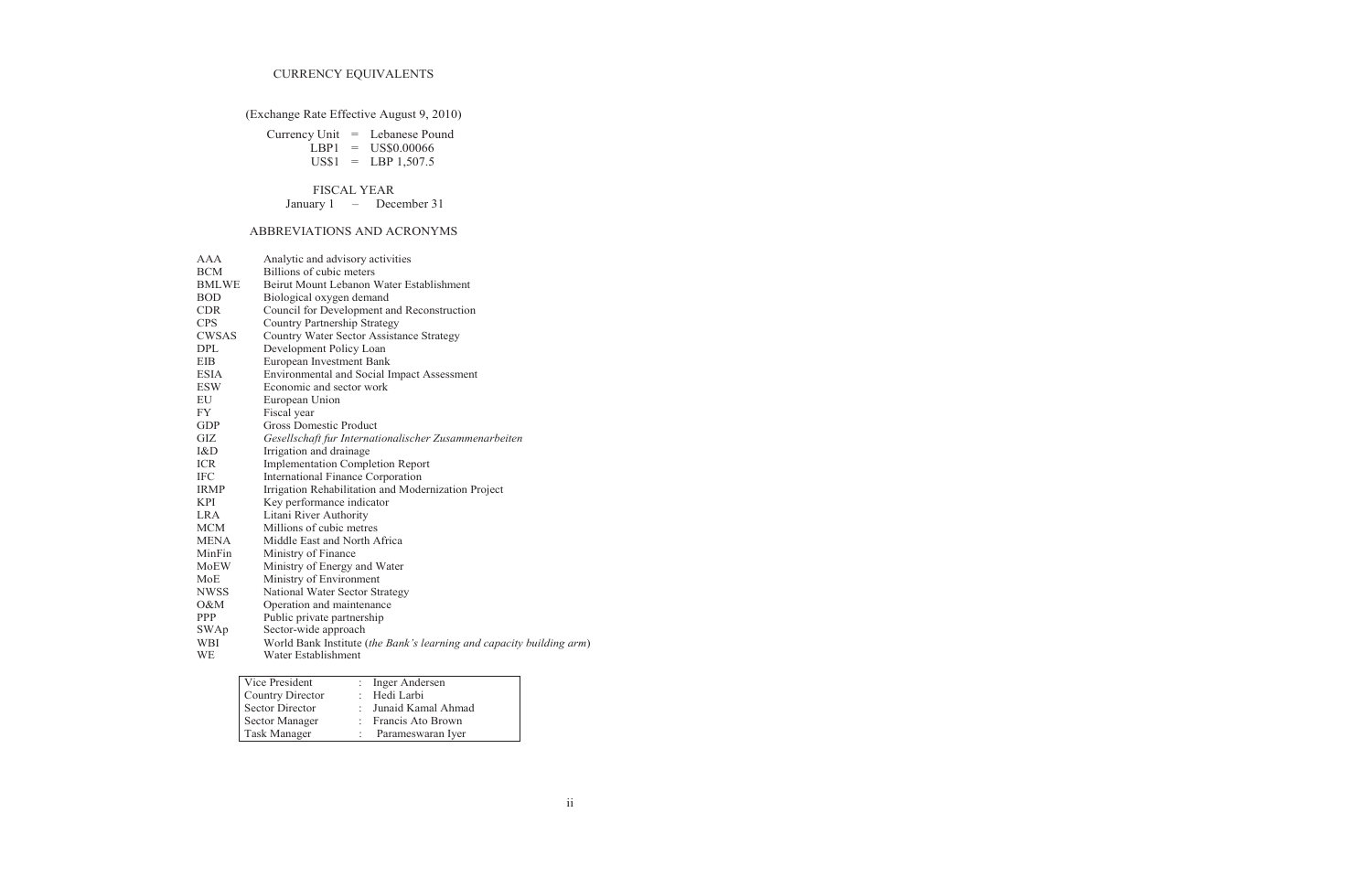# Lebanon: Country Water Sector Assistance Strategy 2012-2016

### **Table of Contents**

Preface

### *Executive Summary*

### **Chapter 1. The CWSAS and the context of Lebanon**

### **Chapter 2. Lebanon's water sector: problem statement and underlying issues**

- 2.1 Water supply services
- 2.2 Water resources management
- 2.3 Wastewater and the environment
- 2.4 Irrigated agriculture
- 2.5 Sector accountability, oversight and institutional capacity
- 2.6 Efficiency of public expenditures
- 2.7 Summary and outlook

### **Chapter 3. Lebanon's National Water Sector Strategy (NWSS)**

- 3.1 NWSS goals and outcomes
- 3.2 NWSS investment budget
- 3.3 NWSS recurrent budget

### **Chapter 4. Lessons from experience and considerations for phasing implementation of the NWSS**

### 4.1 Four sector-wide constraints to NWSS implementation

- 4.1.1 Constraints of internal and external accountability
- 4.1.2 The fiscal constraint
- 4.1.3 The constraint of implementation capacity
- 4.1.4 Political economy constraints

4.2 Achieving the targeted outcomes - priorities for implementation of reforms and investment

- 4.2.1 Improved, sustainable and affordable water supply
- 4.2.2 Sustainable water resources management and allocation to priority uses
- 4.2.3 Putting wastewater on a sustainable footing
- 4.2.4 Profitable and sustainable irrigated agriculture
- 4.2.5 Strengthened sector oversight and reform implementation
- 4.2.6 Improved efficiency of public expenditures
- 4.3 Conclusion and implications for future Bank assistance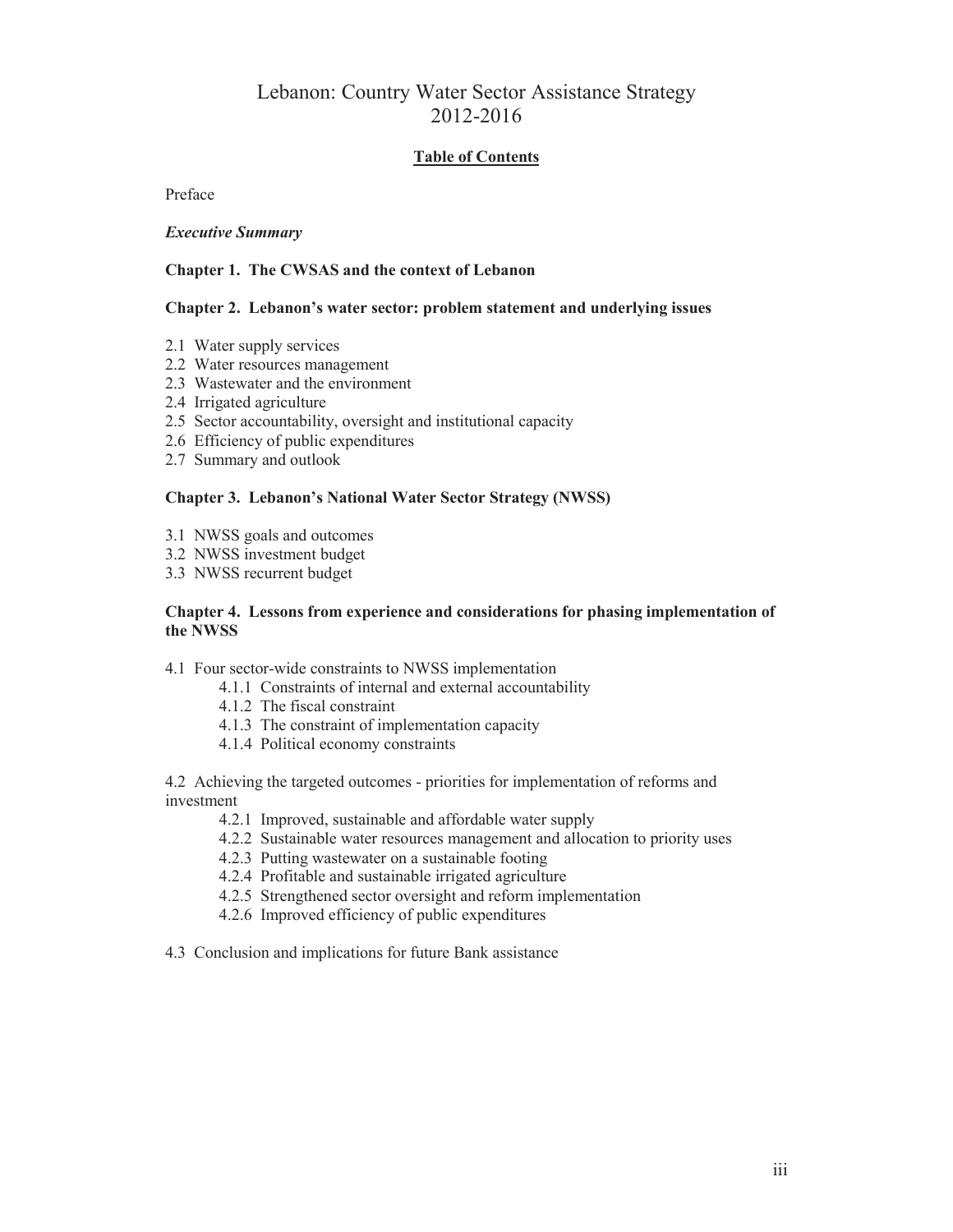### **Chapter 5. Adding value: a proposed Bank approach and program**

- 5.1 The case for supporting NWSS reform and investment in the water sector
- 5.2 Where can the Bank best add value?

The Bank's main competences and constraints in the water sector Key points where the Bank can make a difference The Bank partnership strategy with Lebanon

5.3 Towards a program for Lebanon's water sector Criteria proposed for the water sector program Possible analytical and advisory services (AAA) Possible lending Managing risks

#### Boxes

Box 1: Climate change may bring a more arid climate and greater water scarcity

Box 2: NWSS management and infrastructure initiatives

Box 3: NWSS proposed policies and targets for tariffs and revenues

Box 4: Project experience illustrates how institutional issues are key

Box 5: Lessons from the Tripoli Management Contract 2003-7

Box 6: The LRA case - moving towards decentralized irrigation management

Box 7: 'Technical' agencies should be empowered to implement projects wherever possible

Box 8: The Lebanese Strategy for Surface Water Storage

Box 9: SWAps – Pros and Cons

### Tables

Table 1: Capital expenditure proposed in the NWSS for 2011-2015

Table 2: Operating costs, revenues and surplus/deficit 2011-2015

Table 3: Overall sector financial flows and financing requirements 2011-2015

Table 4: Overcoming constraints and targeting outcomes – implications for the Bank

Table 5: Possible Bank-supported activities 2012-2016 and links to sector outcomes.

Table 6: Matching possible water sector investments with selection criteria

### Annexes

Annex 1: NWSS strategic objectives

Annex 2: Lebanon Water Strategy - A note on facilitating roll out of water reforms

Annex 3: The particular context of the Lebanese political economy

Annex 4: Four case studies

Annex 5: Bank activities since 2000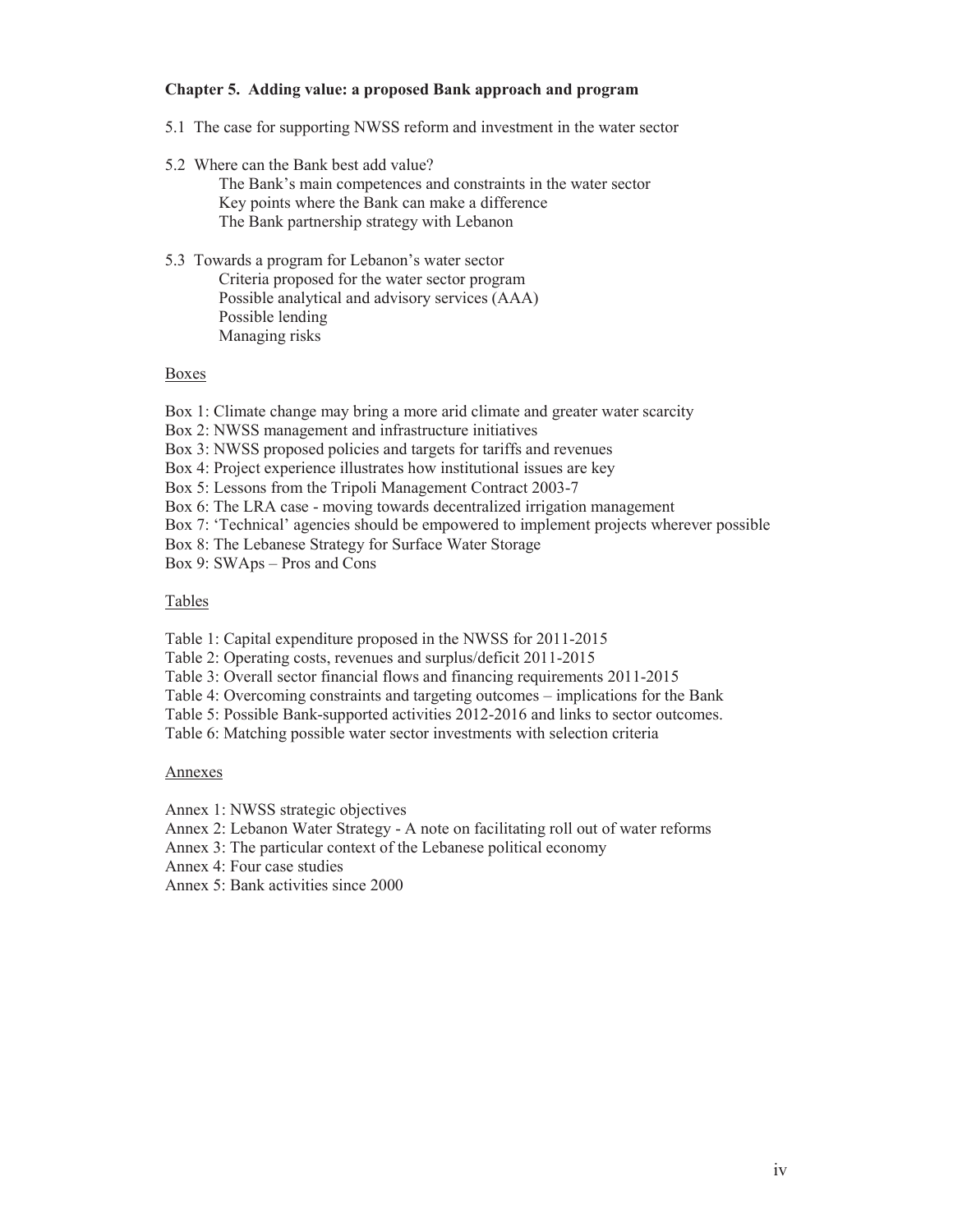# **Preface**

### **Sources**

This Country Water Sector Assistance Strategy (CWSAS) builds on the last decade of government and World Bank dialogue and implementation in the water sector. It draws on material gathered during a mission to Lebanon in July 2010 conducted by Param Iyer with Mohamed Benouahi, Yoshi Kobayashi and Christopher Ward, on discussions with government and donors held in Beirut in June 2011, and on further discussions in Beirut in October 2011. The report also draws on project experience, including the *Implementation Completion Report* for the World Bank-financed Irrigation Rehabilitation and Modernization Project and appraisal and supervision reporting for three ongoing World Bank-financed projects in the sector. The 2010 *Water Sector Public Expenditure Review* provided significant material for the diagnostic of progress on the sector reform program as well as economic and fiscal analysis. The 2007 *Economic and Social Impact Analysis* (ESIA) informed the social impact analysis. Further material on water resources and irrigation came from the 2003 *Policy Note on Irrigation Sector Sustainability* and from several short policy briefs. The 2010 *Country Partnership Strategy* provided in-depth assessment of the political economy context and a clear statement of government-Bank strategy. Government's *National Water Sector Strategy* (March 2012) provided detail on sector background and on Lebanon's strategy for water sector reform and investment.

#### **Acknowledgements**

The team would like to express its sincere appreciation to the staff of the Council for Reconstruction and Development, the Ministry of Energy and Water, the Ministry of Finance (MoF) and the Water Establishments, whose cooperation has been essential for the preparation of the report. In particular, the team would like to thank Abdo Tayar and Randa Nemer for their valuable inputs.

The study was conducted under the leadership of Param Iyer (Senior Water and Sanitation Specialist, MNSSD, World Bank) and Claire Kfouri (Senior Water and Sanitation Specialist, MNSSD). The team is also grateful to the contributions it received from the peer reviewers of the study (Vijay Jagannathan, Rafik Hirji, Alexander Bakalian) and to Caroline van den Berg (MNSSD), who provided insightful comments. The report was written by Christopher Ward (Institute of Arab and Islamic Studies, University of Exeter, Consultant). Further research and editing support was provided by Dr Isabelle Learmont.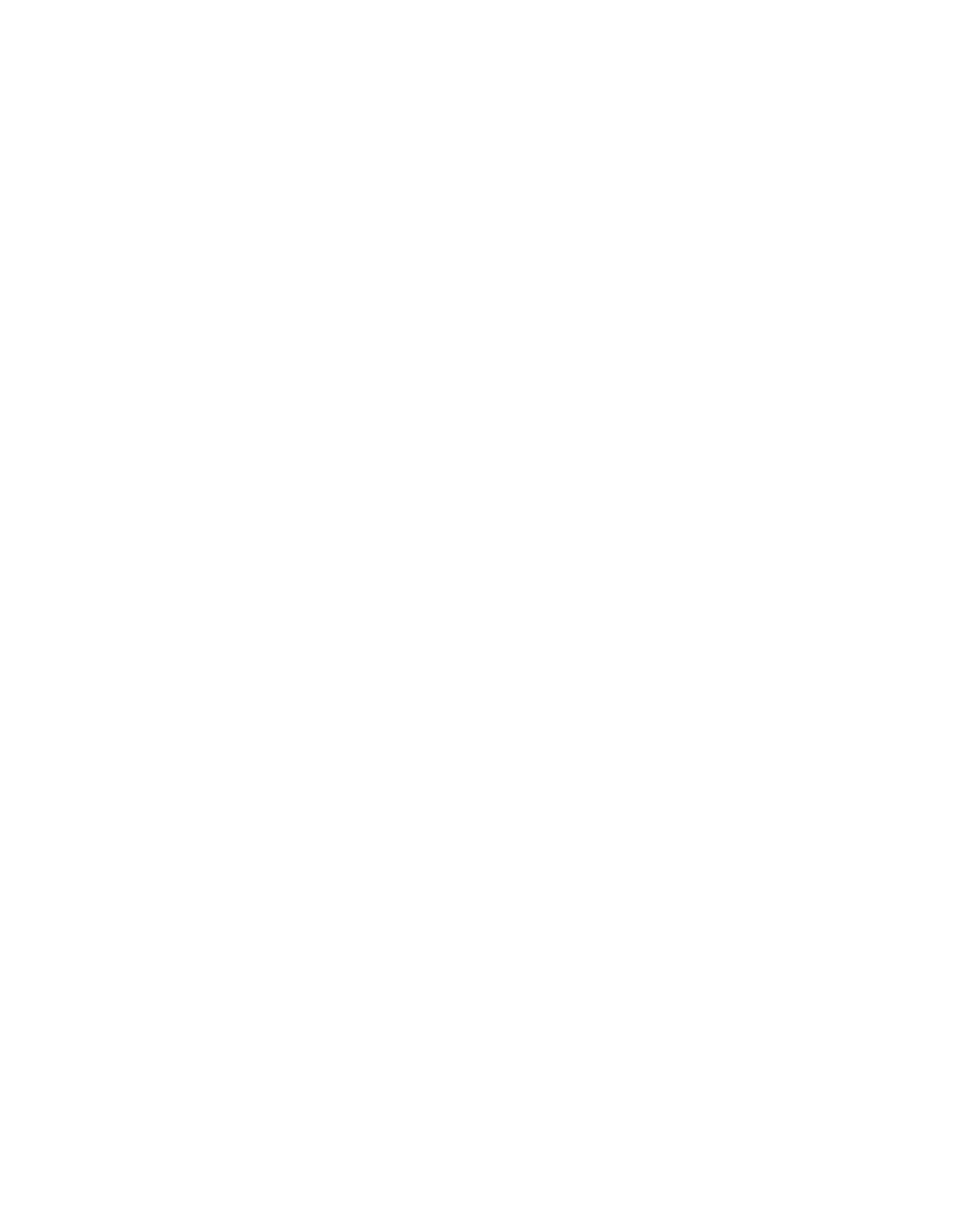# Lebanon: Country Water Sector Assistance Strategy

### *Executive Summary*

### **The CWSAS and the context of Lebanon**

The core objective of the *Country Water Sector Assistance Strategy* (CWSAS) is to define an operational plan for World Bank involvement in Lebanon's water sector 2012-2016 in support of implementation of national water strategy. In March 2012, the Lebanese Government officially adopted its *National Water Sector Strategy* (NWSS), which was prepared by a high-level team of Lebanese experts and debated amongst stakeholders. Drawing on lessons learned from past Bank involvement (both projects and sector work), and on the Bank-Government *Country Partnership Strategy* (CPS), the CWSAS looks at the water sector through the lens of economic growth, poverty reduction and sustainability, identifying in Government's strategy how investment might play a transformative role, accompanying and helping to drive key institutional reforms. Recognizing that restrictions of political economy are real and must be taken into consideration, the CWSAS highlights how implementation of the strategy might be prioritized and sequenced, how ownership might be strengthened through further stakeholder involvement, especially at the local level, and how capacity building within institutions could bring greater likelihood of successful reform implementation. This combination of targeted investment and capacity building accompanying step-by-step implementation of a sequenced and consensual set of priority reforms could have a transformational impact on service delivery and on growth, poverty reduction and sustainability.

### **Lebanon's water sector: problem statement and underlying issues**

Despite its relatively high per capita water endowment  $(1,000\text{m}^3/\text{capita})$ , making the country the fourth best-endowed in MENA), Lebanon is already using two thirds of its available water resources, high by global standards (averaging 10-30% for other regions), and there is significant groundwater mining. There is a seasonal mismatch between supply (at its peak in the rainy winter) and demand (peaking in the hot, dry summer months). Factors exacerbating this seasonal water imbalance are the very low water storage capacity (6% of total resources, compared to the MENA average of 85%), the deficiency of water supply networks and, on the demand side, fast rising demand from the municipal and industrial sectors. These seasonal imbalances are likely to lead to chronic water shortages. Already, dry season shortages are emerging and water quality is deteriorating. . If no actions are taken to improve efficiency, manage demand and increase storage capacity, the country would depend in the long run on mined groundwater or on high cost desalination for incremental resources.

Despite Lebanon's relatively high level of income, development of water services has lagged. Water supply services are below the levels expected in a middle income country. Although network coverage is relatively high (79%), there are big regional differences, whilst unaccounted for water averages 48%, and supply continuity is low. For example, in summer water is supplied for as little as three hours a day in the capital service area where over half the population live. The poor record is due largely to the low efficiency of public expenditures and to the slow implementation of the reforms begun under Law 221 of 2000 that were intended to create the Water Establishments (WEs) as autonomous, efficient and integrated water service providers. Due to capacity and institutional constraints, WEs have not been able to apply key measures to improve water supply reliability or to improve their financial viability. Flat rate tariffs provide no incentives to consumers to save water or to the WEs to improve service delivery. The intended increased role for private capital and management has not materialized.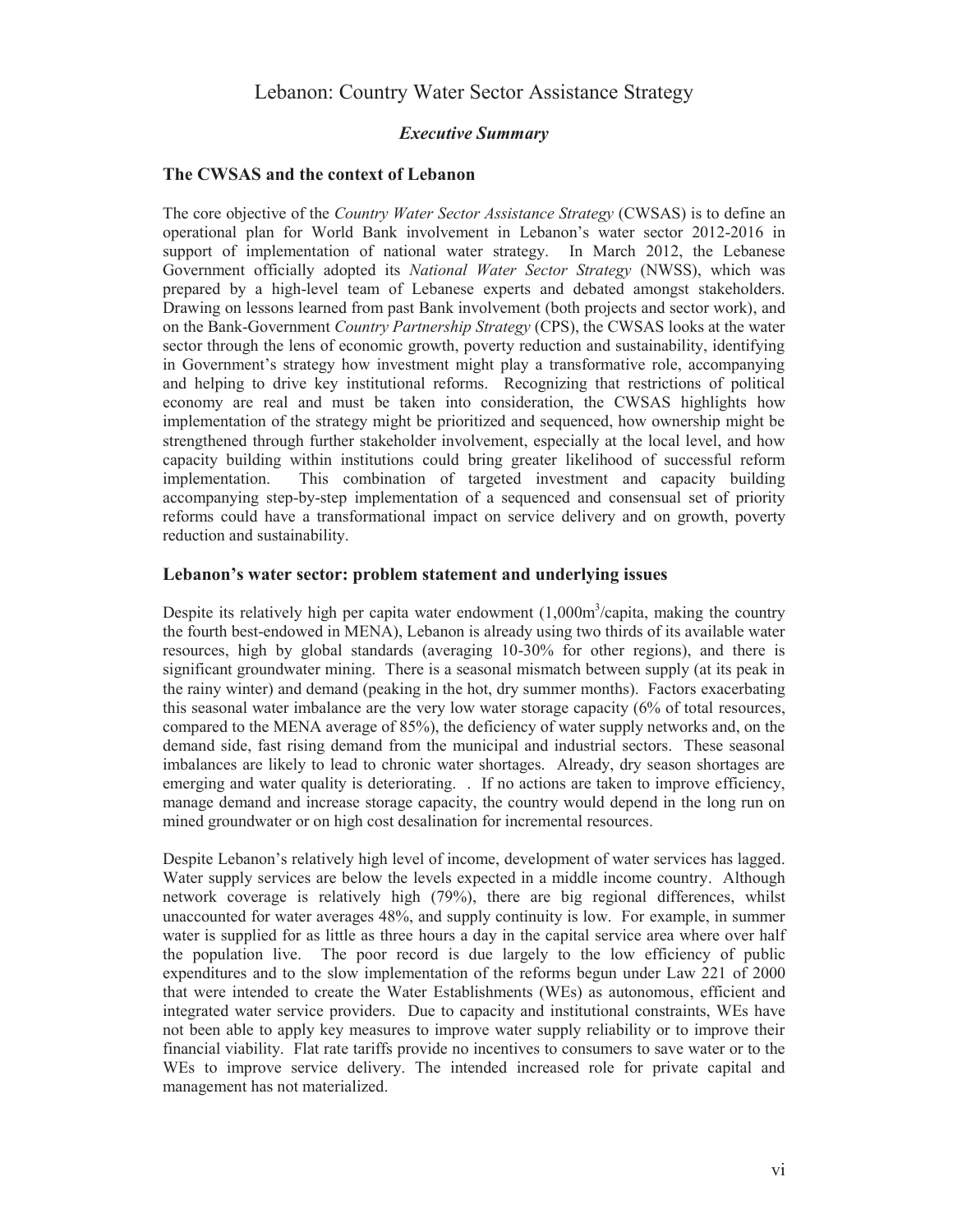MoEW has responsibility for strategic planning of water resources management, including the preparation of the water master plan, regulation and conservation of surface and groundwater resources, and design and implementation of large projects and dams. MoEW also has the mandate to supervise the WEs in their planning and formation of strategies for water monitoring and distribution. Until recently, there has been no accepted overall water resources master plan or strategy for development of water storage. MoEW has had weak capacity in water resources planning, allocation and regulation. The regulation of groundwater abstraction, including the issue of permits for well drilling, is currently not enforced, with a large number of wells reported as illegal. Little has so far been done to anticipate the effects of climate change on water resources or on water supply and irrigation, or to plan for adaptation and mitigation. Meanwhile, demand has not been moderated by management measures such as regulation and pricing.

An expensive but poorly sequenced investment program and absence of a viable business model for wastewater have left 92% of Lebanon's sewage running untreated into watercourses and the sea. Responsibility for irrigation was supposed to be transferred to the WEs, but this has not happened, and proposals to decentralize management to user associations and to increase cost recovery have not been implemented. More than half or the irrigation schemes lack adequate O&M. Returns to water (\$/drop) are low and the country is missing opportunities to increase production and trade in high value crops.

Underlying these poor sub-sectoral performances is the sector-wide issue of accountability. Reforms initiated under Law 221 of 2000 were designed to increase accountability between public agencies and between WEs and customers. The institutional and legal framework envisaged has not been effectively implemented, creating institutional uncertainty over sector responsibilities. Coordination within government remains poor, in particular between MoEW and the CDR, with continued fragmentation of responsibilities for investment planning and execution, and consequent low efficiency of public expenditures. The (partial) implementation of a delegated model of service provision has not been complemented by a parallel effort to strengthen central government oversight over the water sector. Reciprocal accountability between WEs and clients remains weak, as WEs are not adequately empowered to improve service levels.

Overall, the water sector is delivering poor services at a high fiscal and household cost. The WEs have to overcome tough economic and socio-political challenges if they are to become efficient and accountable service providers. In the meantime, water sector inefficiencies (particularly low collection of tariffs and high water losses) and environmental damage are costing the economy the equivalent of almost 3% of GDP annually.

### **Lebanon's National Water Sector Strategy (NWSS) and priorities for implementation**

The Lebanese government has made reform of the water sector a national priority and has prepared a *National Water Sector Strategy* (NWSS), which was adopted by the Council of Ministers in March 2012. The NWSS goal is 'to ensure water supply, irrigation and sanitation services throughout Lebanon on a continuous basis and at optimal service levels, with a commitment to environmental, economic and social sustainability' The CWSAS provides a summary of the proposed NWSS investments and measures organized according to six key outcomes, together with a commentary on priorities for implementation. Highlights of this discussion are as follows: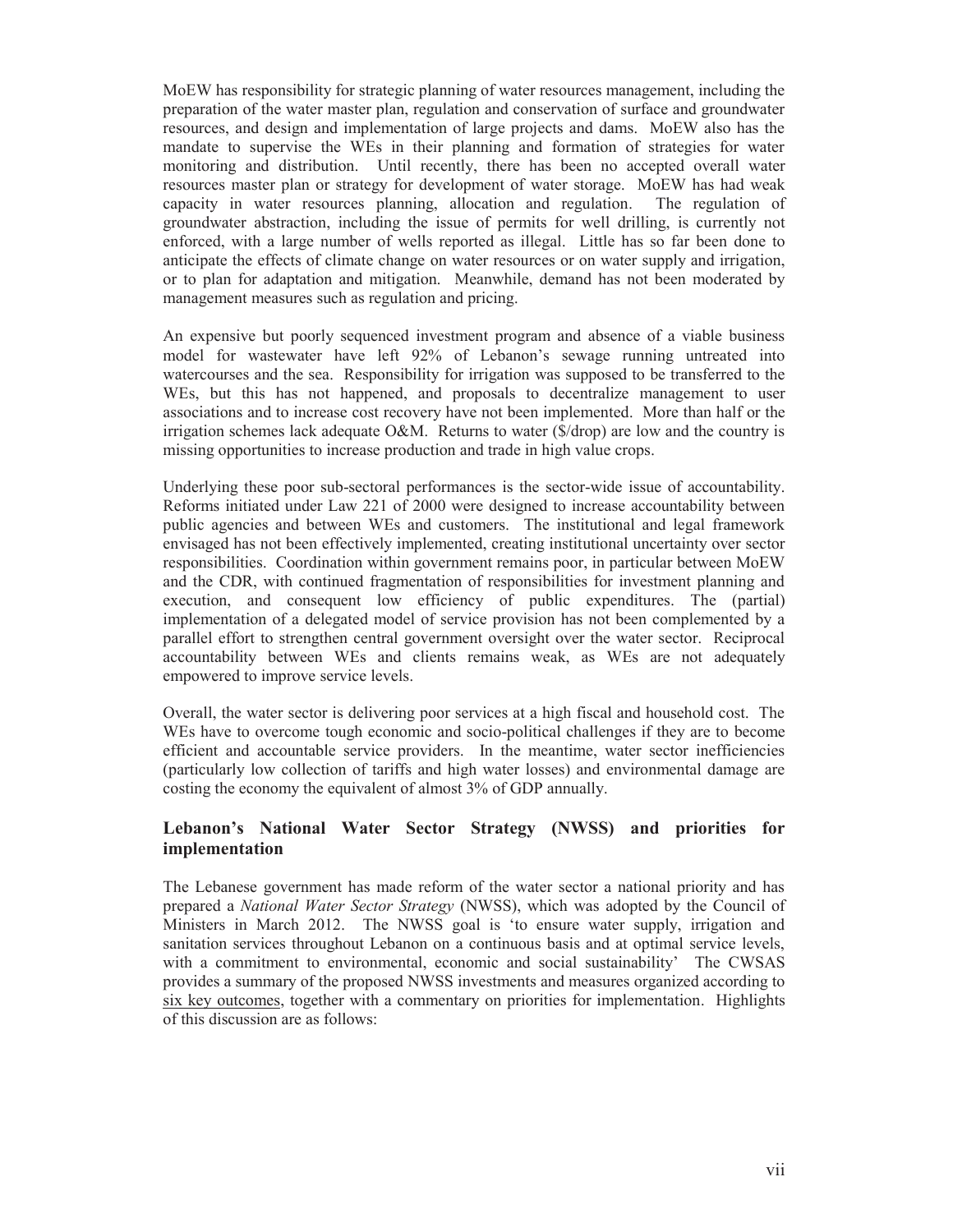### *1. Improved, sustainable and affordable water supply*

NWSS measures. The NWSS targets improved, sustainable and affordable water supply by: (i) d*eveloping infrastructure to ensure continuous access to high-quality service* through increased coverage, reduced unaccounted-for water and optimized network management; (ii) *transformation of the WEs progressively into autonomous and accountable utilities* by moving them to a service orientation, strengthening their administrative and financial autonomy, and involving them in project planning and implementation; (iii) *moving the WEs towards financial sustainability* by applying over time tariff structures that cover costs and contribute to demand management; and (iv) *increasing the role of private capital and management* by developing an enabling environment for PPP.

Priorities for implementation. In implementing these measures, the priority alongside infrastructure investment will be the proposed WE autonomy and accountability. This will require empowering institutions. In the short term, the priority is to expand the WEs authority in critical areas such as hiring of technical staff and procurement of works. A step by step approach may need to be taken, depending on the context, with particular attention to strengthening internal and external accountability, for example through benchmarking, performance monitoring and communications and transparency of information. Each WE is different, and approaches to each would need to be tailored. As the context and potential vary, each WE (and the LRA) needs to prioritize in its own business plan the investments in infrastructure and operational improvements that increase both financial viability and operational efficiency – reducing physical losses and other unaccounted-for water and, in the medium term, developing sustainable new water sources, and increasing collection rates. Tariffs need to be set in the context of progressive service improvement, in the light of the local circumstances, and with a view to long term financial autonomy. In the near term, some operating subsidies may be needed, but they should be results-based and temporary. PPP can help introduce needed know-how and capital but has run into difficulties in the past. The best approach in the short term is probably a low-key gradualism (e.g. outsourcing), whilst preparing the political, legal and institutional ground for more ambitious models (e.g. BOT) at a later stage.

### *2. Sustainable water resources management and allocation to priority uses*

NWSS measures. To achieve sustainable water resources management and allocation to priority uses (essentially M&I), the NWSS proposes creation of an *enabling environment for integrated water resources management and sector regulation*, combined with development of *water resources infrastructure*. MoEW will be responsible for strategic planning, major investment, conservation and regulation; the WEs and LRA will be responsible for water monitoring and distribution. The target is to (i) maximize the potential and improve the quality of surface water resources; (ii) improve the management and protection of groundwater as a strategic reserve, control and manage its abstraction, and promote conjunctive use of surface and groundwater, including artificial recharge; and (iii) to meet deficits through ground and surface water, prioritizing surface water storage wherever possible.

Priorities for implementation. In addition to prioritized infrastructure investment, the key here will be to strengthen the water resources regulatory and planning functions. The NWSS envisages an improved operating model between the WEs and MoEW, but it will clearly take time to develop the needed capacity. Investment in storage is an imperative, and here the priorities have been identified in the recently-prepared *Strategy for Surface Water Storage*. However, investment should be made within an overall master plan framework that is based on both supply development and demand management and which identifies long term resource needs and sources and provides for institutional measures and physical investment to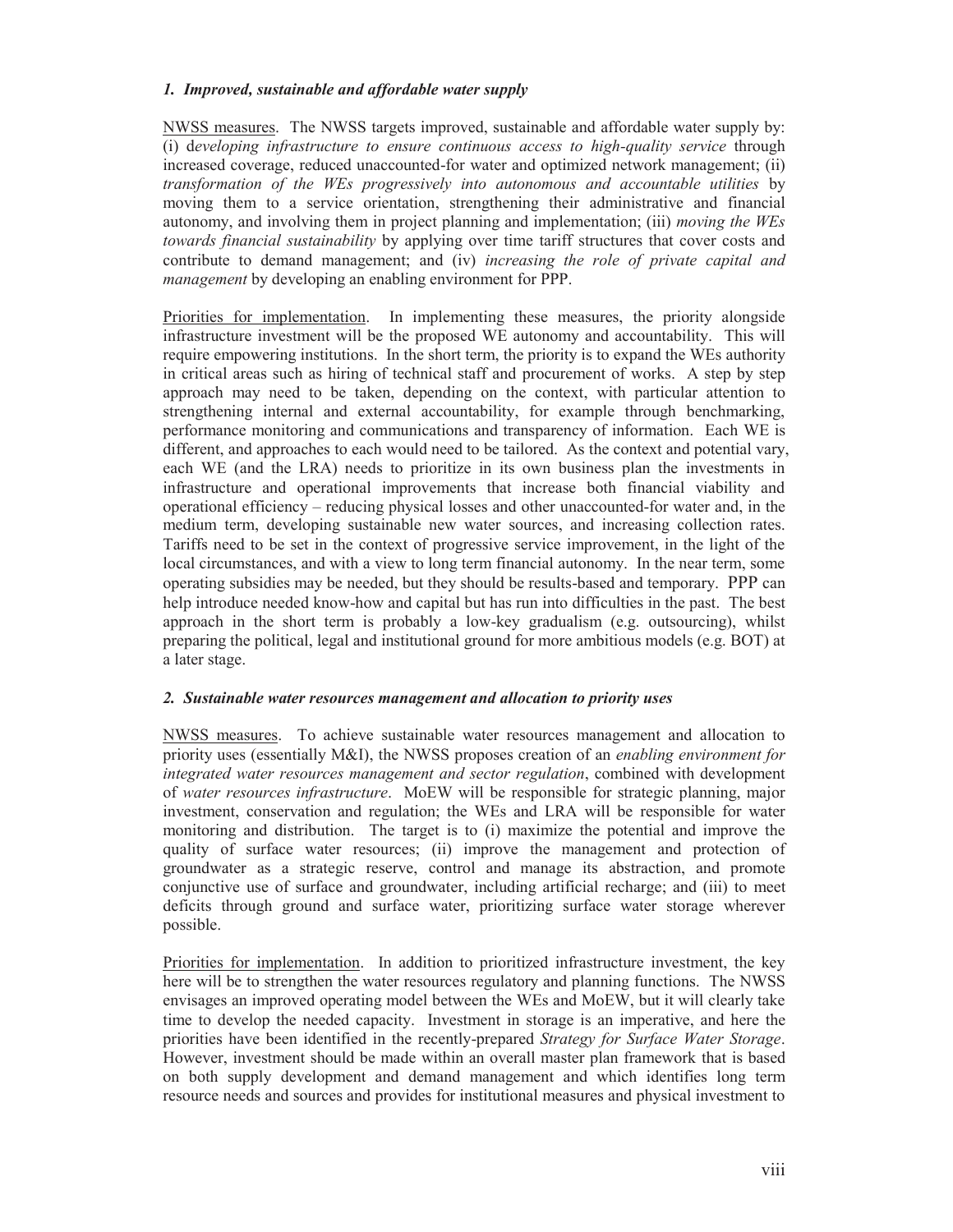be made in conjunction. In the medium term, strengthening oversight functions and enforcement powers over water resources management, particularly groundwater is a priority.

### *3. Putting wastewater on a sustainable footing and protecting the environment*

NWSS measures. The NWSS proposes a series of investments and measures to put wastewater on a sustainable footing and to protect the environment: (i) *developing wastewater infrastructure* to increase coverage of collection networks and treatment capacities, optimizing treatment processes and sludge disposal, and ensuring reuse where possible; (ii) *improving wastewater management* by implementing an institutional and business model for wastewater collection, treatment and reuse; and (iii) *environmental protection* by promoting and improving water quality management, and protection of recharge zones.<sup>1</sup> In addition, climate change will be factored into water resources planning and operations, and flood control and mitigation integrated into strategies for recharging depleted or stressed groundwater aquifers. An evaluation of the environmental consequences of the NWSS is also proposed.

Priorities for implementation. Given the very difficult situation in wastewater, the priority is to assign clear responsibilities and to bring on line the significant installed capacity and to develop appropriate regulatory capacities and standards to safeguard against potential public health hazards. This would need to be accompanied by the development of a feasible business model for wastewater and by steps to progressively develop standards, apply wastewater tariffs, conduct capacity building, and agree results-based and time-bound subsidies. Regarding environmental issues, priorities are to conduct the sectoral environmental assessment, improve knowledge on climate change and factor the results into planning, including addressing flood mitigation.

### *4. Profitable and sustainable irrigated agriculture*

-

NWSS measures. Investments and measures proposed in the NWSS to encourage profitable and sustainable irrigated agriculture include: (i) *improving irrigation infrastructure* to improve water control and to increase efficiency through modern water-saving irrigation technology; (ii) *improvements in the performance and sustainability of the irrigation sector*, through decentralization, stakeholder participation, demand management and cost recovery; and (iii) *possible expansion* on 15-30,000 ha.

Priorities for implementation. The irrigation improvement and associated institutional measures are in line with global best practice. Prior to investment, a technical, economic and institutional assessment of the irrigated agriculture sector is required in order to: (a) identify the specific comparative advantage of Lebanon's irrigated agriculture and match that with agricultural policies and services and the scope for product and market development: (b) develop an institutional strategy and financial sustainability mechanisms; and (c) prepare a phased investment program.

### *5. Strengthened sector capacity for oversight and reform implementation*

NWSS measures. The NWSS addresses the need for strengthened sector oversight and reform implementation by setting out measures for restructuring and equipping MoEW to take on policy-making, planning and regulatory roles, and by building human capacity in the sector through recruitment and staff development and training.

<sup>1</sup> Lebanon's environmental legal framework is set out in the *Framework Law for the Protection of the Environment* (2002). Source: *CEA: xxxiv*.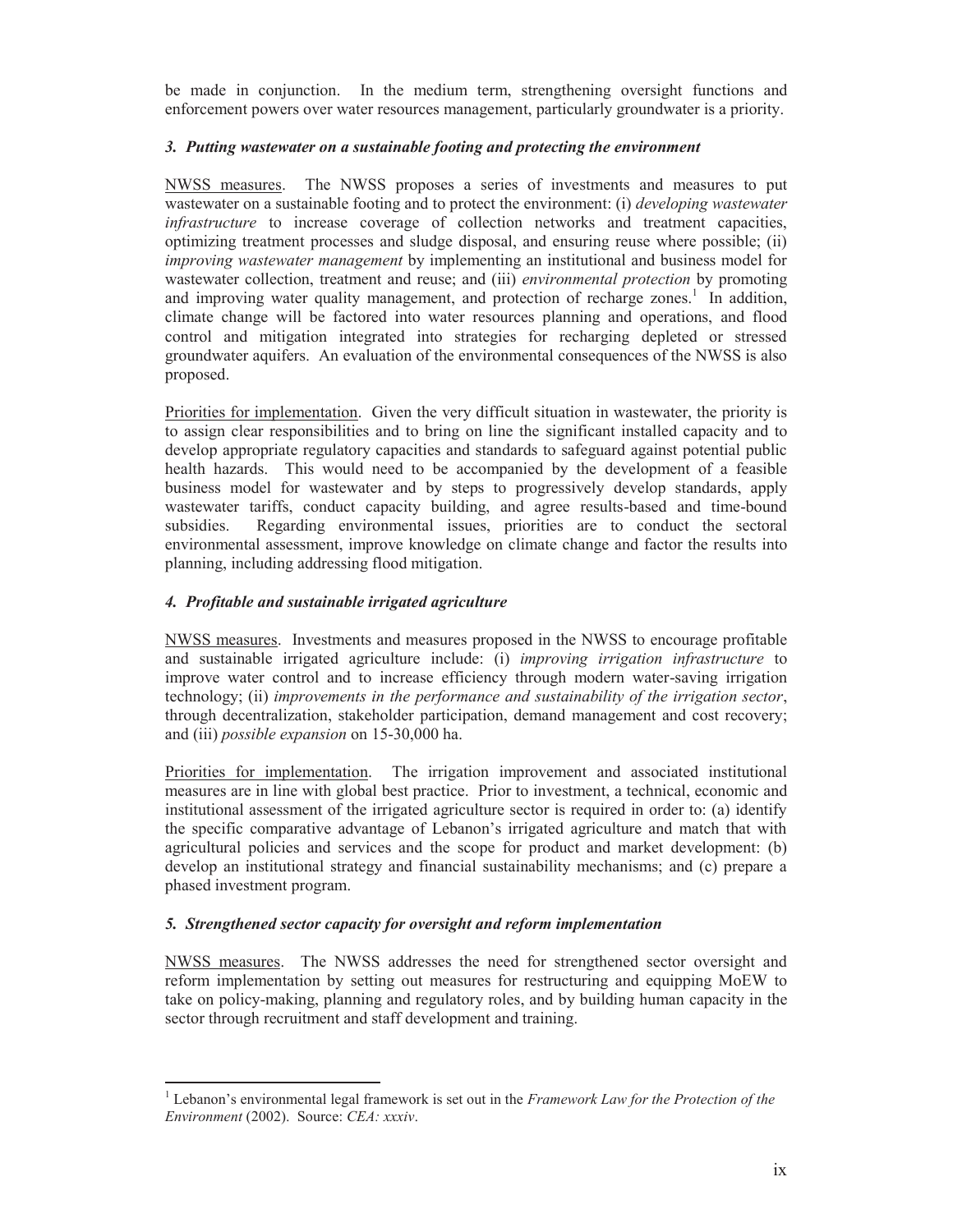Priorities for implementation. These measures will have to be undertaken within the context of a public service where providing flexible incentives, career development and responsive management is difficult. The challenge is to transform the good strategic capacity and energy assembled for the preparation of the NWSS into a permanent capability. This would require definition of core functions and an action plan for MoEW, including a program for recruitment, incentives for retention, capacity building and long term 'advisory staff', perhaps supported by a long term capacity building arrangement with a donor organization.

### *6. Improved efficiency of public investment*

The core of the NWSS measures is to improve the efficiency of public expenditure, building from the bottom up, and then prioritizing and phasing. Given the constraints to expanding the investment program, the priority for implementation would be to improve the quality and efficiency of investment rather than volume. In the short term, better horizontal coordination is needed to ensure an effective sequencing of investments and alignment of capital and O&M expenditures. In the longer term, the NWSS proposes increasing the role of the WEs and the LRA in investment planning and implementation, a move that has been recommended in the context of World Bank-financed projects. There is also need for strengthened donor harmonization and alignment.

### **Four sector-wide constraints to NWSS implementation**

The CWSAS identifies four major sector-wide constraints to NWSSIP implementation:

Weak accountability is likely to dull the impact of other measures and investments unless priority is given to improvement measures that will *clarify the respective obligations and rights of public agencies for the delivery of water services* and *empower the WEs*. The most important measures are to: (i) complete the institutional and legal framework for WE autonomy; (ii) improve internal accountability through regulation and performance monitoring; and (iii) streamline arrangements for investment planning and implementation. At the same time, the WEs and their boards have to work hard on raising service standards and cost recovery in tandem.

Investment needs to be reconciled with fiscal realities, linked to key reforms, and targeted at priority outcomes. The NWSS projects an overall cost 2011-2015 of US \$5 billion (US\$ 1 billion annually), which far exceeds likely fiscal headroom, implementation capability and availability of finance. In Lebanon's currently constrained fiscal circumstances, public resources can provide only a fraction of this financing, and alternatives of increased user or private financing are not near-term options. Detailed planning will have to prioritize investments within realistic financial ceilings, ensuring that the highest impact investments are undertaken and are linked to accompanying reforms.

Improvements in investment and operational efficiency depend on restructuring and building implementation capacity in a practical, prioritized way. The NWSS provides for numerous measures to define responsibilities, restructure and strengthen agencies, empower, resource and staff agencies etc. However, capacity can only grow gradually, and implementation will have to be prioritized and sequenced within available capacity.

Past sector reform in Lebanon lagged due to a complex of factors, largely political economy factors. Increasing ownership of sector reform – and reflecting back stakeholder concerns and political economy realities into fine-tuning the NWSS - is thus important. Lebanon could follow worldwide best practice in reform implementation by initiating a targeted engagement strategy of broad dialogue and outreach to increase ownership of the reform program.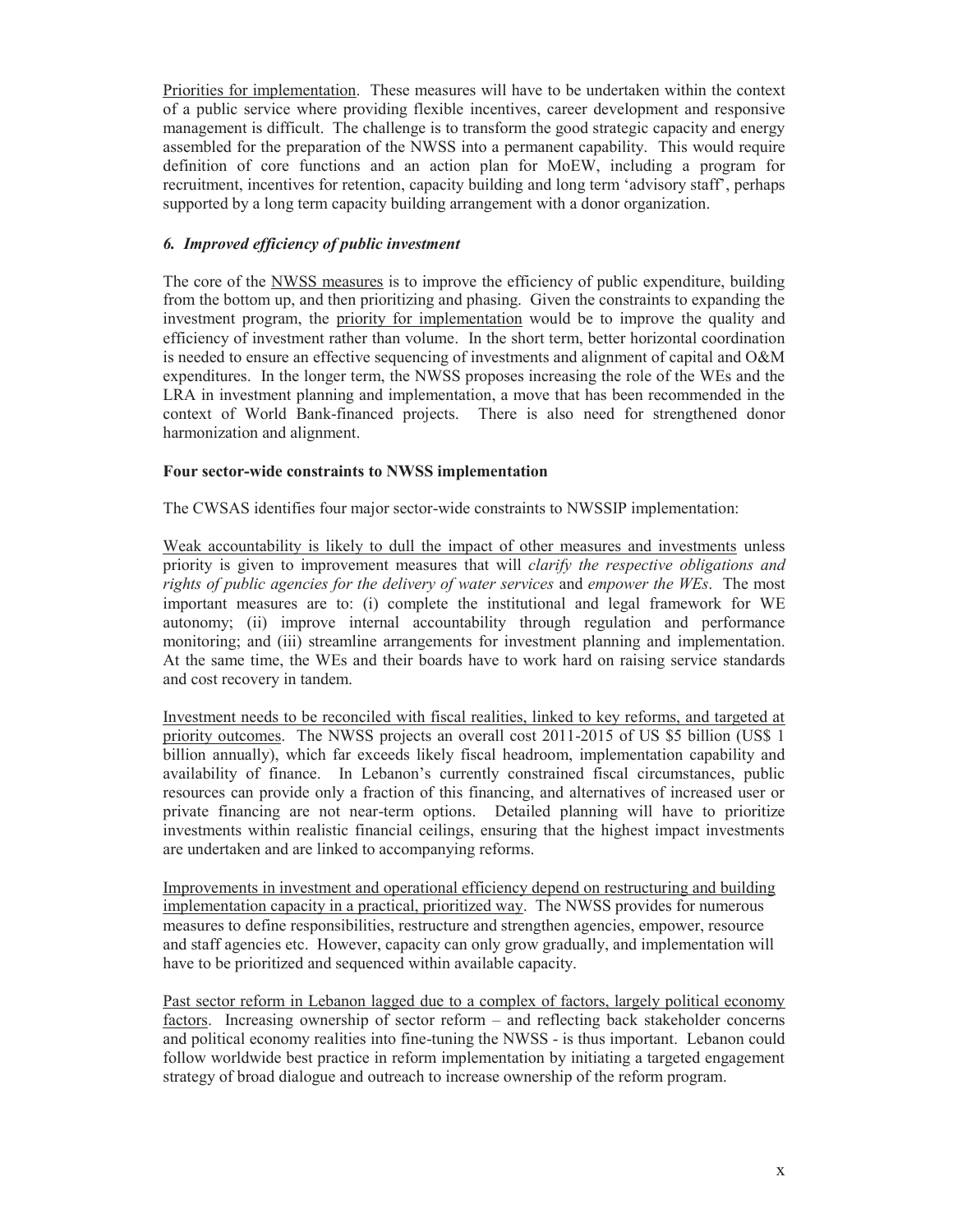### **Overall assessment of the NWSS**

The NWSS is a relevant program. Implementation will require breaking the NWSS down into 'bite-sized pieces' and phasing its implementation according to priority and funding availability. The implementation program should take account of the social, political and institutional constraints, prioritizing measures and investments according to impacts, adopting proposals to overcome or by-pass constraints, and setting out a plan to ensure the needed support of champions, key political actors, stakeholders and financiers. Taking a step by step approach, tailoring reforms to local realities, and testing out reforms on a small scale could also help.

### **Adding value within the NWSS: a proposed Bank approach and program**

Supporting reform and investment within the NWSS is a priority because of the high economic, social and political costs of current performance. Improved water service delivery would help reduce poverty and inequity, and contribute to GDP, exports and employment growth. At the same time it is important to consider the risks associated with an ambitious program by defining Bank support within the 'priorities for implementation' suggested above. Key points where the Bank can make a contribution in Lebanon's water sector are:

- At the strategic level, helping through analytic and advisory activities (AAA) and dialogue to fine-tune NWSS sector strategy, prioritize the reform measures and investment opportunities, hone implementation arrangements, and help government to align and harmonize donor support.
- At the macroeconomic level, helping government through AAA and dialogue to fit the NWSS and its implementation planning within the overall macroeconomic, planning and fiscal framework.
- At the implementation level (1) supporting the design and implementation of key reforms through AAA and dialogue; (2) investing in key operations linked to priority NWSS outcomes; and (3) helping the Lebanese government ensure readiness of the water sector to receive private financing through PPPs.

Five general criteria for the Bank to intervene in Lebanon's water sector are proposed: (1) high impact on key NWSS outcomes; (2) consistency with the CPS criteria of contribution to growth, strengthening of fiscal stability, and reinforcement of social cohesion; (3) realistic promotion of the NWSS reform agenda; (4) ownership and political economy considerations; and (5) sustainability, including environmental and social sustainability. Applying these criteria, a program of Bank-supported AAA and investment is proposed, as set out in the attached table. A full rationale and detail for each of these proposals is presented in Chapter 5.3 of the main report.

The proposed AAA services would be programmed annually, and could be delivered either through fast-response 'just-in-time policy notes', or through larger studies under the Bank's economic and sector work (ESW) program, or programmed under Bank-financed investment operations. In addition, Bank services may be programmed jointly or in complement to larger exercises carried out by government and/or other development partners.

The proposed investments would typically be delivered through a Sector Investment Loan. Ideally, Bank investments would be made within an integrated program of financing, for example in the case of support to a WE, where all financing sources could be integrated in support of the WE's own business plan. Possibilities of results-based lending or of a joint government/donor programmatic approach (SWAp) within the NWSS framework could also be considered.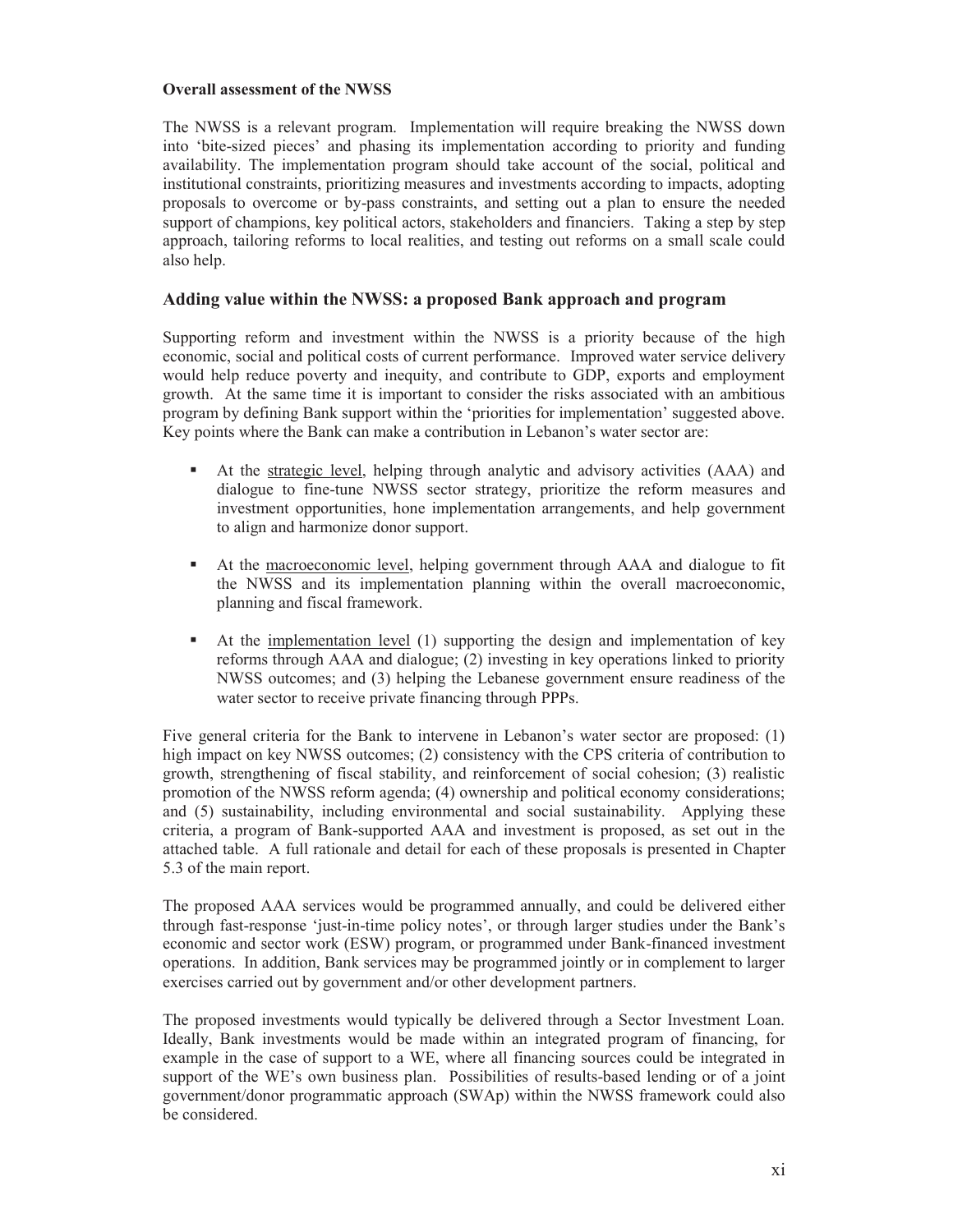## IFC advisory services

If government wishes to proceed with expanded private sector participation, IFC could be invited to provide advisory services as it has done successfully in many countries, in water supply, sanitation and irrigation.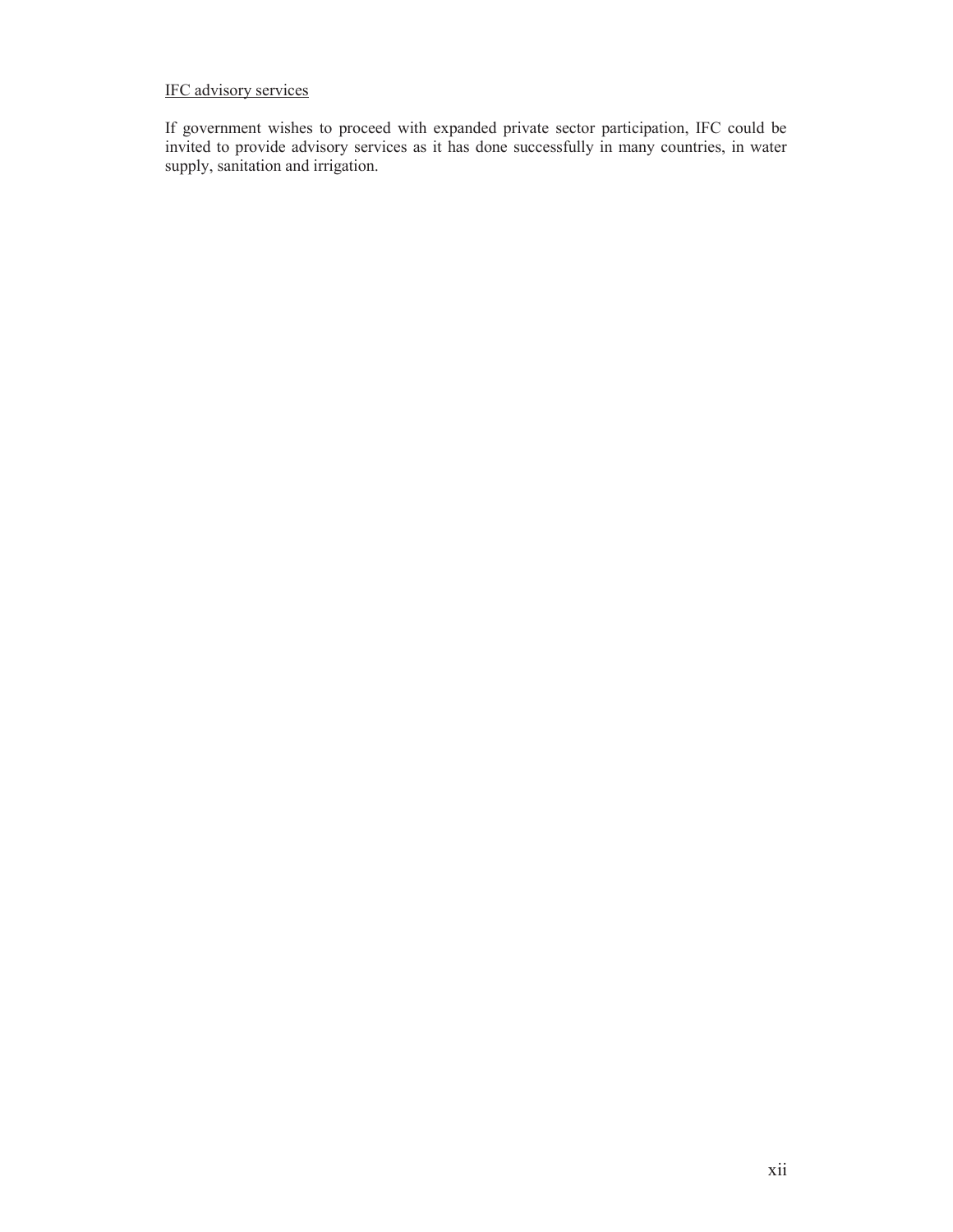|                                                   | Possible Bank-supported activities and links to sector outcomes (with indicative start years)          |                                                                                                                                                                  |
|---------------------------------------------------|--------------------------------------------------------------------------------------------------------|------------------------------------------------------------------------------------------------------------------------------------------------------------------|
| Key sector outcomes                               | Bank-supported AAA                                                                                     | <b>Bank-supported investment</b>                                                                                                                                 |
| 1. Improved,                                      | [Possible IFC advisory services on the PPP agenda: 2012]                                               | 5. A time slice investment in one WE: 2013                                                                                                                       |
| sustainable and                                   |                                                                                                        | The objective would be to complete reforms, raise service levels, and bring one                                                                                  |
| affordable water supply                           |                                                                                                        | selected WE to financial viability. The investment could cover all hardware and                                                                                  |
|                                                   |                                                                                                        | roftware needs to bring the WE to agreed results. A results-based loan could be                                                                                  |
|                                                   |                                                                                                        | $\sim$ propriate, or a programmatic approach grouping all support to the WE within                                                                               |
|                                                   |                                                                                                        | one program driven by the WE's own business plan and investment program.                                                                                         |
| 2. Sustainable water                              | 2. Support to water resources management: 2012                                                         | 6. An investment in storage: 2014                                                                                                                                |
| resources management                              | This includes support to updating the national water master                                            | The objective would be to increase water security, resolve supply constraints                                                                                    |
| and allocation to                                 | plan and capacity building, together with the detailed work                                            | and - if irrigation could be included - increase employment, incomes and                                                                                         |
| priority uses                                     | needed to support the identification and preparation of a<br>ige.<br>Bank-financed investment in stora | criteria prioritization of surface water storage investments that could provide an<br>exports from high value agriculture. MoEW has already carried out a multi- |
|                                                   |                                                                                                        | Nojective basis for project selection subject to all appropriate assessments.                                                                                    |
| on a sustainable footing<br>3. Putting wastewater | [Possible IFC advisory services on the PPP agenda: 2017]                                               |                                                                                                                                                                  |
| 4. Profitable and                                 | 3. Economic and institutional assessment of the irrigation                                             | 7. A free-standing irrigation project: 2015                                                                                                                      |
| sustainable irrigated                             | sector: 2012/2013                                                                                      | The objective would be to support irrigation sector reforms, particularly                                                                                        |
| agriculture                                       | This could include assessment of the institutional reforms                                             | decentralization of operation and maintenance responsibilities, empowerment of                                                                                   |
|                                                   | needed and development of an irrigation sector investment                                              | water user associations, and cost recovery, together with investments to validate                                                                                |
|                                                   | program in preparation for a Bank-financed investment in                                               | the new management model and to increase productive capacity and efficiency.                                                                                     |
|                                                   | urngation.                                                                                             |                                                                                                                                                                  |
|                                                   | [Possible IFC advisory services on the PPP agenda: 2012]                                               |                                                                                                                                                                  |
| 5. Strengthened sector                            | 1. Support to implementation of the NWSS: 2011                                                         |                                                                                                                                                                  |
| oversight and reform                              | This could cover some of the key steps in implementation of                                            |                                                                                                                                                                  |
| implementation                                    | the NWSS.                                                                                              |                                                                                                                                                                  |
| 6. Improved efficiency                            | 4. Support to restructuring institutional arrangements for                                             |                                                                                                                                                                  |
| of public expenditures                            | investment planning and implementation: 2013                                                           |                                                                                                                                                                  |
|                                                   | This activity could include strengthening of capacity for                                              |                                                                                                                                                                  |
|                                                   | investment planning, financing and implementation, including<br>in MoEW, the WEs and the LRA           |                                                                                                                                                                  |
|                                                   |                                                                                                        |                                                                                                                                                                  |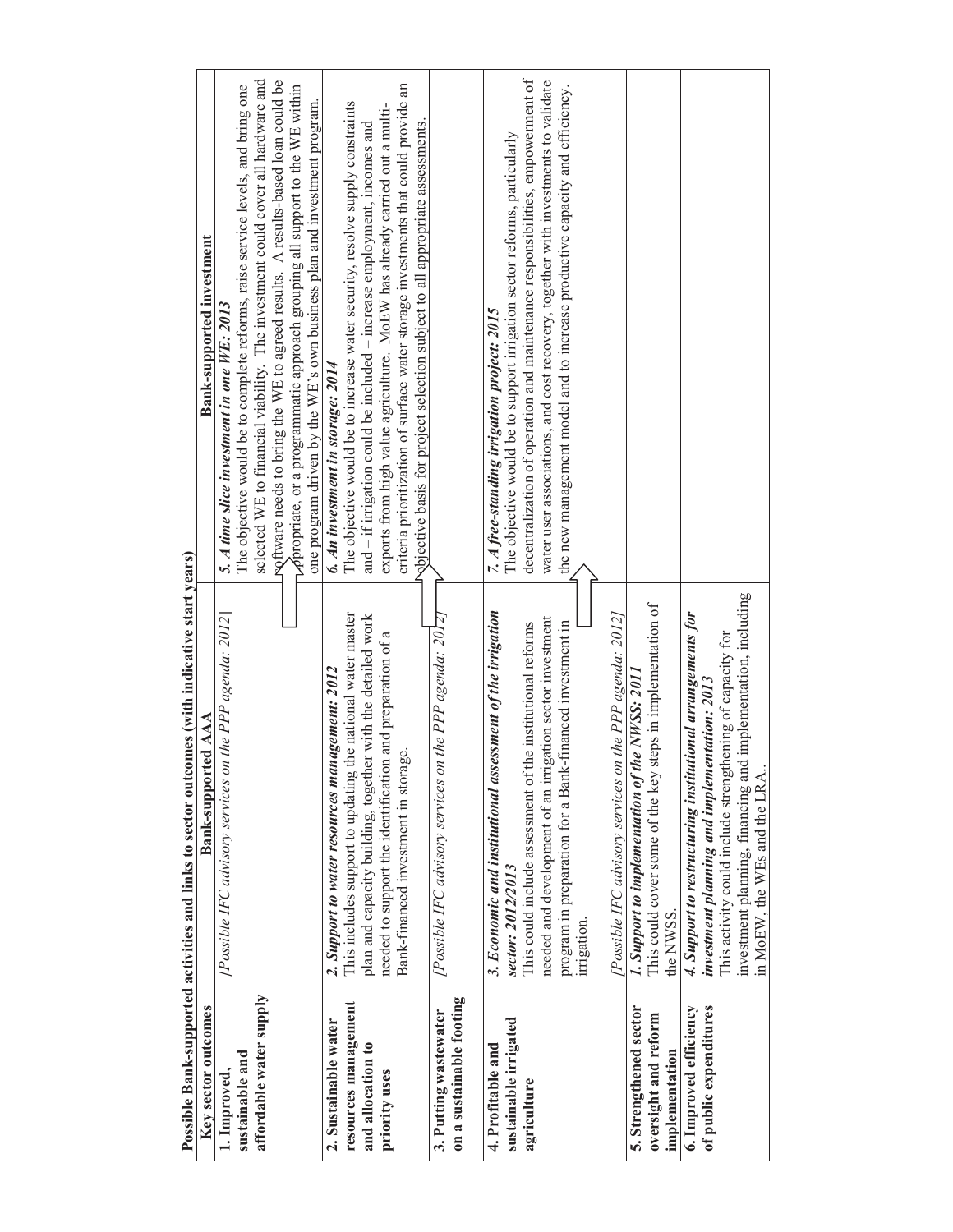# Lebanon: Country Water Sector Assistance Strategy

# **Chapter 1. The CWSAS and the context of Lebanon**

The core objective of the *Country Water Sector Assistance Strategy* (CWSAS) is to define an operational plan for World Bank involvement in Lebanon's water sector 2012-2016 in support of implementation of national water strategy. In March 2012, the Lebanese Government officially adopted its *National Water Sector Strategy* (NWSS), which was prepared by a high-level team of Lebanese experts and debated amongst stakeholders. Drawing on lessons learned from past Bank involvement (both projects and sector work), and on the Bank-Government *Country Partnership Strategy* (CPS), the CWSAS looks at the water sector through the lens of economic growth, poverty reduction and sustainability, identifying in Government's strategy how investment might play a transformative role, accompanying and helping to drive key institutional reforms both for utilities and for the irrigation sector. Recognizing that restrictions of political economy are real and must be taken into consideration, the CWSAS highlights how implementation of the strategy might be prioritized and sequenced, how ownership might be strengthened through further stakeholder involvement, especially at the local level, and how capacity building within institutions could bring greater likelihood of successful reform implementation. This combination of targeted investment and capacity building accompanying step-by-step implementation of a sequenced and consensual set of priority reforms could have a transformational impact on service delivery and on growth, poverty reduction and sustainability.

# **Chapter 2. Lebanon's water sector: problem statement and underlying issues**

### *Although its per capita water endowment is relatively high, Lebanon is on the threshold of water scarcity, with surface water largely exploited and groundwater already in overdraft. Sustainability of bulk supplies is uncertain.*

Lebanon is relatively well-endowed with diversified water resources compared to neighbouring countries (1,200m3/capita), making the country the fourth best-endowed in MENA – better resourced than Egypt (827m3/capita) or Morocco (964m3/capita), and significantly better off than the really water scarce countries of the Region such as Jordan (165m3/capita). Annual surface water diversions and groundwater extraction total about 1.6 BCM against theoretical availability of 2.7 BCM. Groundwater is over-extracted (0.7 BCM against total recharge of 0.5 BCM). Lebanon is thus already using two thirds of its available water resources and demand is rising. Although in line with the MENA average, this rate of water withdrawal is very high by global standards (averaging 10-30% for other regions), and it contains a significant component of resource mining, depleting Lebanon's water capital. The risk is aggravated by the seasonal mismatch between supply (at its peak in the rainy winter) and demand (peaking in the hot, dry summer months). Factors contributing to this seasonal water imbalance are the very low water storage capacity (6% of total resources, the lowest in the Region and less than one tenth of the MENA average of  $85\%$ <sup>2</sup> and the consequent high rate of losses to the sea, combined with the deficiency of water supply networks and, on the demand side, fast rising demand from the municipal and industrial sectors.

These seasonal imbalances are likely to lead to chronic water shortages. Already, dry season shortages are emerging and water quality is deteriorating. By 2020, total demand could be approaching 2.0 BCM, and by 2030 could be nearing the theoretical total availability of 2.7

 $\overline{a}$ 

<sup>2</sup> Source: *MENA Water Report: 35*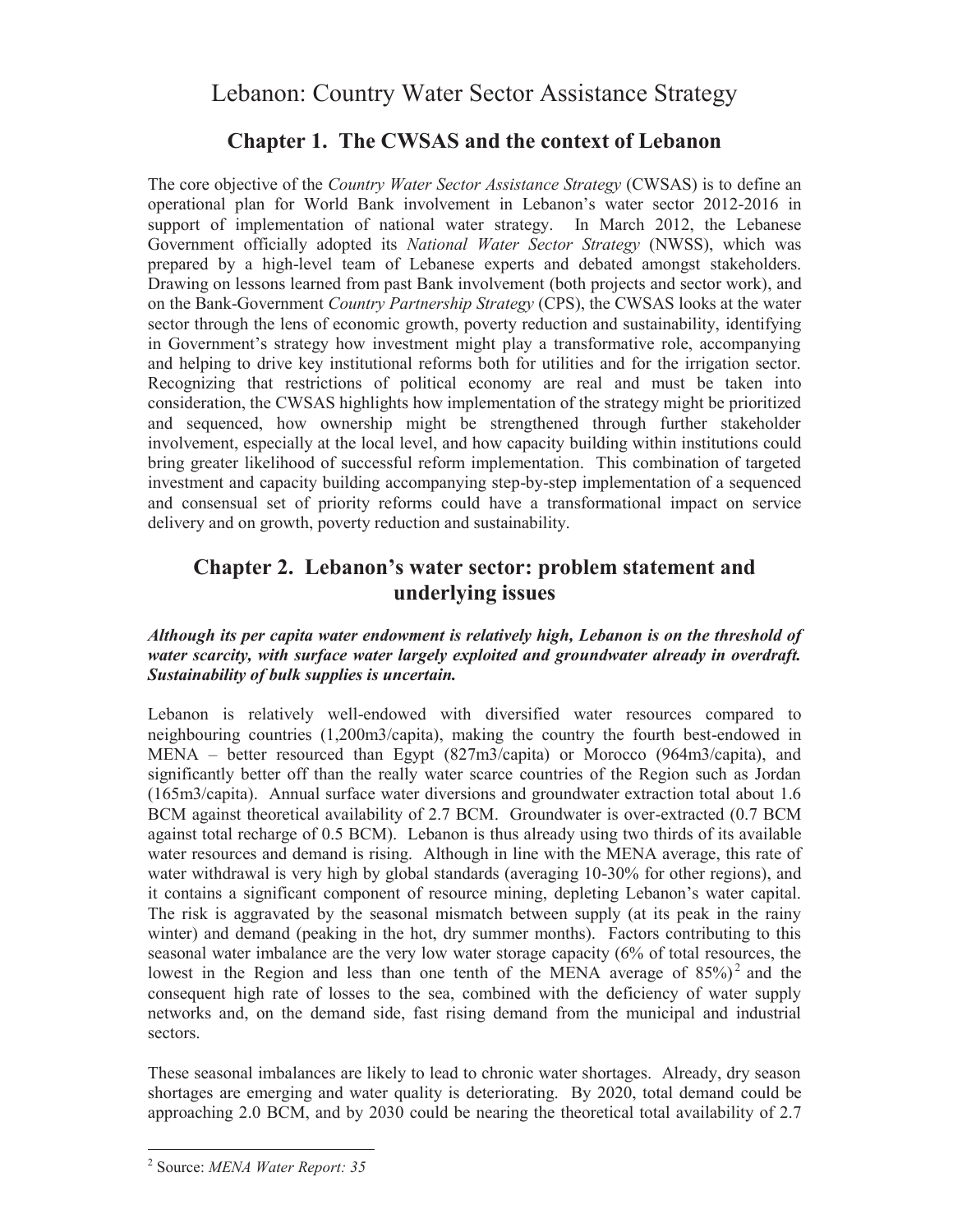BCM. Demand from the municipal and industrial sectors (M&I) are expected to rise particularly fast. If no actions are taken to improve efficiency, manage demand and increase storage capacity, the country would depend in the long run on mined groundwater or on high cost desalination for incremental resources.

### *Despite its relatively high level of income, Lebanon has poor quality water services*

The last decade has seen significant changes in Lebanon's water sector, including major reforms to create autonomous and accountable utilities ('Water Establishments', WEs) and considerable investment to expand and improve services. However, the reforms are not yet fully in place, and the efficiency of investment has been relatively low. As a result, Lebanon's water services have not yet reached the standards expected in a middle income country.

This chapter assesses the efficiency, equity and sustainability of Lebanon's water services and analyses the causes of the relatively poor quality of those services. Drawing on past Bank sector work and on the recently prepared *National Water Sector Strategy* (see Chapter 3 below), the chapter reviews in turn: (1) water supply services; (2) water resources management; (3) wastewater and the environment; (4) irrigated agriculture; (5) sector governance, oversight and institutional capacity; and (6) the efficiency of public expenditures.

### **2.1 Water supply services**

### *Water supply services are below the levels expected in a middle income country***.**

Lebanon has a slightly higher rate of household connections (79%) than the average for the MENA Region (75%), but trails behind many countries of the region: Egypt and Algeria 80%, Morocco 90%, Jordan 98%. There are marked differences amongst different areas of

Lebanon, with as many as one household in three in the Northern and Beka'a service areas without access to network water. Despite institutional reforms and high levels of investment, public network service delivery standards are poor, with water supplied for as little as three hours daily in summer in the BMLWE service area, where more than half the population lives (see the pink shaded area on the map). Total unaccounted for water is 48% (MENA average an already high 37%). Households spend three times as much sourcing water from private suppliers as they pay for network water. The four WEs show significant weaknesses on non-revenue water and bill collection, which are crucial to financial



*Source: Jacobs Gibb 2002*

sustainability. Collection rates in 2010 averaged only 47%. There are wide differences among the four, with BMLWE showing potential for operating as a self-sustaining and autonomous organization, the Northern and Southern WEs with overall weaker performance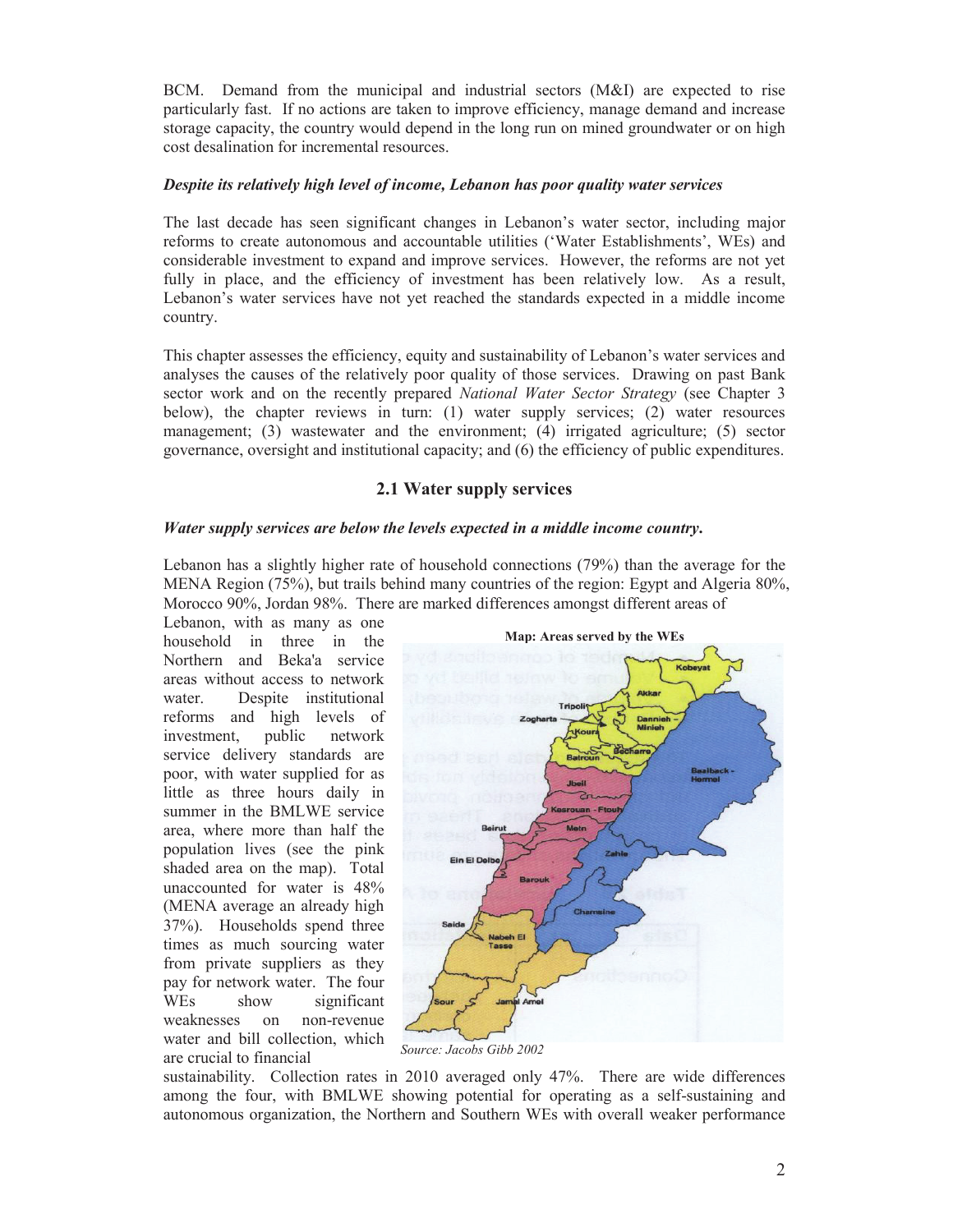but some promise for improvement, and Beka'a WE (collection rate in 2010 only 18%) showing little sign that it can be run on business lines under present circumstances.

The poor record is due largely to the low efficiency of public expenditures and to the slow implementation of the reforms begun under Law 221 of 2000 that were intended to create the WEs as autonomous accountable efficient integrated water service providers.

### *Investment in water supply has been high - about \$100 million annually – but results have been disappointing*

There has been no comprehensive and integrated investment plan for water supply<sup>3</sup> and the fragmented and donor-driven nature of investment planning has contributed to disappointing results in terms of connection rates and service delivery performance. Absorptive capacity has been low.

#### *The WEs have not been empowered as managerially and financially autonomous agencies*

WES are not delivering the expected efficiency gains in service delivery. Delays in implementing reforms, and inertia and opposition to empowering the WEs, have left them with limited autonomy and accountability to operate as professional service providers.

### *The WEs lack the staff and skills needed to provide quality water services*

Unlike utilities in many other countries of the Region, Lebanon's WEs are not overstaffed in terms of numbers - staffing levels of about 1.9 employees/1000 connections (2010) are below global benchmarks (2/1000 connections). The issue is rather staff quality, with an excess of lower level staff and a marked lack of technical staff and skills. Currently, two thirds of posts in the WEs are vacant. WEs lack experience or capacity in wastewater, and have little ability to implement investment programs.

#### *WEs have not been able to apply key measures to improve water supply reliability*

Lack of planning for - and investment in - storage, and the high rate of system losses contribute to low reliability of water supply. These high losses result from lack of investment, low operation efficiency and inadequate maintenance.

#### *…or to improve their financial viability*

 $\overline{a}$ 

Collections are inadequate to cover WE costs, and covert subsidies are provided through nonpayment of the electricity bill. WEs are expected to take over and run assets where they have not been involved in investment planning or execution. The WEs may not in practice be able to recover the O&M costs of the new facilities from user charges, and so may have no incentive to operate them. WEs have prepared business plans to provide a basis for financial viability. In the case of BMLWE, this is a comprehensive and well thought through document with detailed performance improvement plans and KPIs. The Business Plan was recently approved by the Board, but arrangements for tracking and supervision of performance are not in place.

 $3$  Although a number of programs and plans have been prepared, these have never been comprehensive or adopted by government as a whole, and this has negatively affected the ability to prioritize investments based on sector need (*Source: World Bank 2010 para 68*)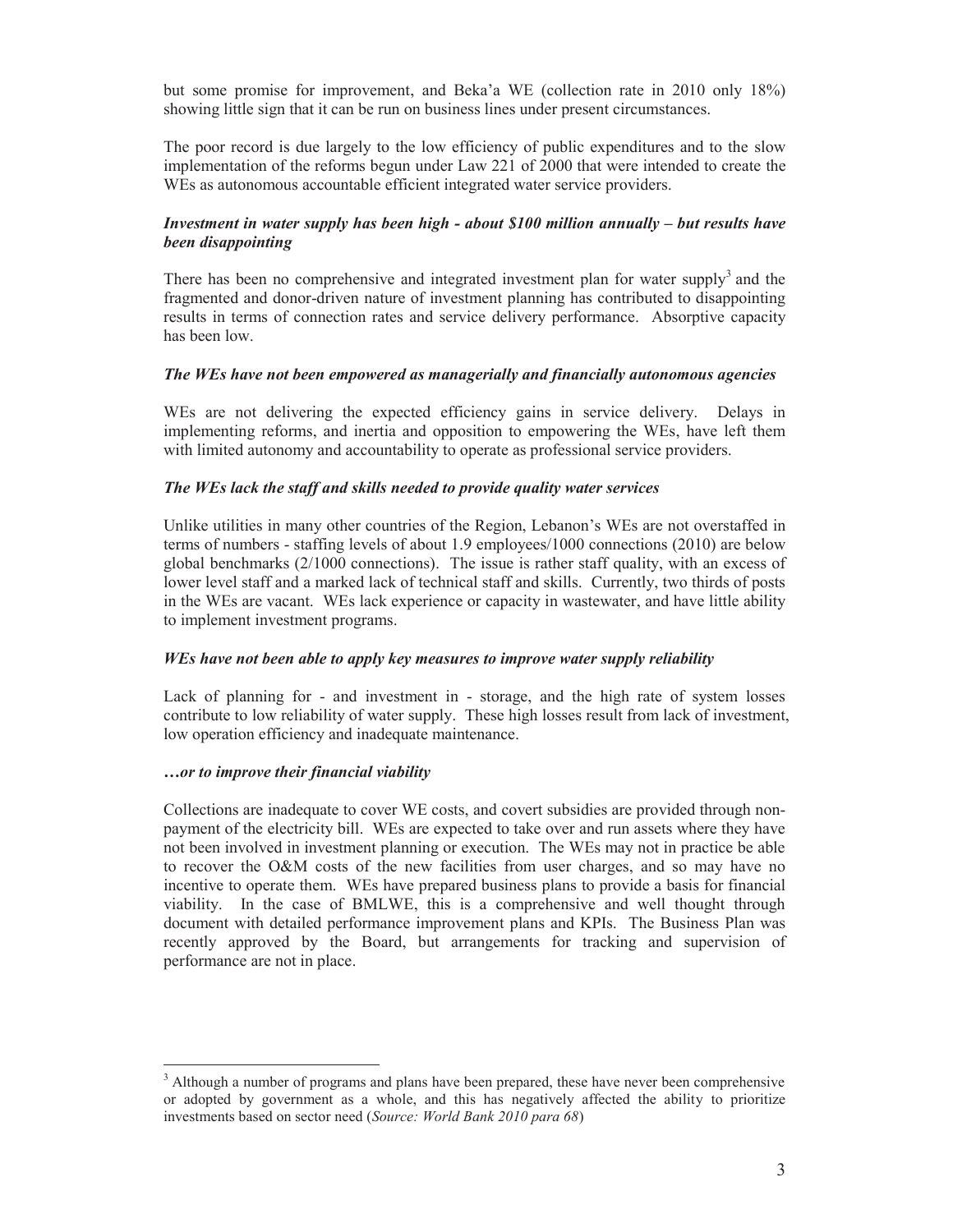### *Tariffs provide no incentives to consumers to save water or to the WEs to improve service delivery.*

The current flat rate tariff structure gives no incentive to consumers for water saving, and no incentive to the WEs to increase supply or spend more on O&M (e.g. on leak detection and repair), as extra water deliveries generate no extra revenue. As a result, maintenance is neglected: at 14% of total O&M expenditures, maintenance expenditures are well below the global benchmark of 20-30%.

### *The intended increased role for private capital and management has not materialized*

Lebanon lags behind other countries of the region in PPP, and the legal framework that would govern PPP is not yet in place. Experience with a private management contract for water supply at Tripoli 2003-7 was positive but ran into institutional and political constraints and was not renewed. There are, however, useful lessons to be drawn, for example for outsourcing and small-scale management contracting (see Box 6 in Chapter 4 below).

### **2.2 Water resources management**

### *Until recently, little was done to plan for water resources development and management*

MoEW has responsibility for strategic planning of water resources management, including the preparation of the water master plan, regulation and conservation of surface and groundwater resources, and design and implementation of large projects and dams. MoEW also has the mandate to supervise the WEs in their planning and formation of strategies for water monitoring and distribution.

Until recently, there has been no accepted overall water resources master plan or strategy for development of water storage. MoEW has had weak capacity in water resources planning, allocation and regulation but is currently implementing new regulations related to groundwater extraction. Little has so far been done to anticipate the effects of climate change or to plan for adaptation and mitigation, and in the longer term, impacts of climate change may pose significant problems for both water supply and for agriculture (see Box 1). Meanwhile, demand has not been moderated by management measures such as regulation and pricing.

### **Box 1: Climate change may bring a hotter, more arid climate and greater water scarcity**

Although there is divergence in projections amongst climate change models, there is agreement that Lebanon will be vulnerable to climate change. Influenced largely by Mediterranean conditions, Lebanon is expected to experience overall a hotter, drier climate, which is likely to accentuate water scarcity. Temperatures are likely to steadily rise, and higher temperatures can be expected in both summer and winter. More frequent and intense heat waves may increase aridity and change evapotranspiration patterns.

The climate is likely to be generally drier, especially in the winter season where precipitation is concentrated. With less precipitation, there will be reduction in soil moisture, run off and groundwater recharge. In addition, there is likely to be an increase in variability and intensity of rainfall. Reduced reliability on timing and quantity of precipitation will make agricultural planning more difficult, and more extreme rainfall events may cause flooding and erosion. Increased frequency of droughts may increase uncertainty in farming and reduce agricultural productivity. Loss of winter precipitation storage in snow pack may reduce run off and stream flow in warmer cropping periods.

*Source: Climate Change in the Arab Region (World Bank, forthcoming)*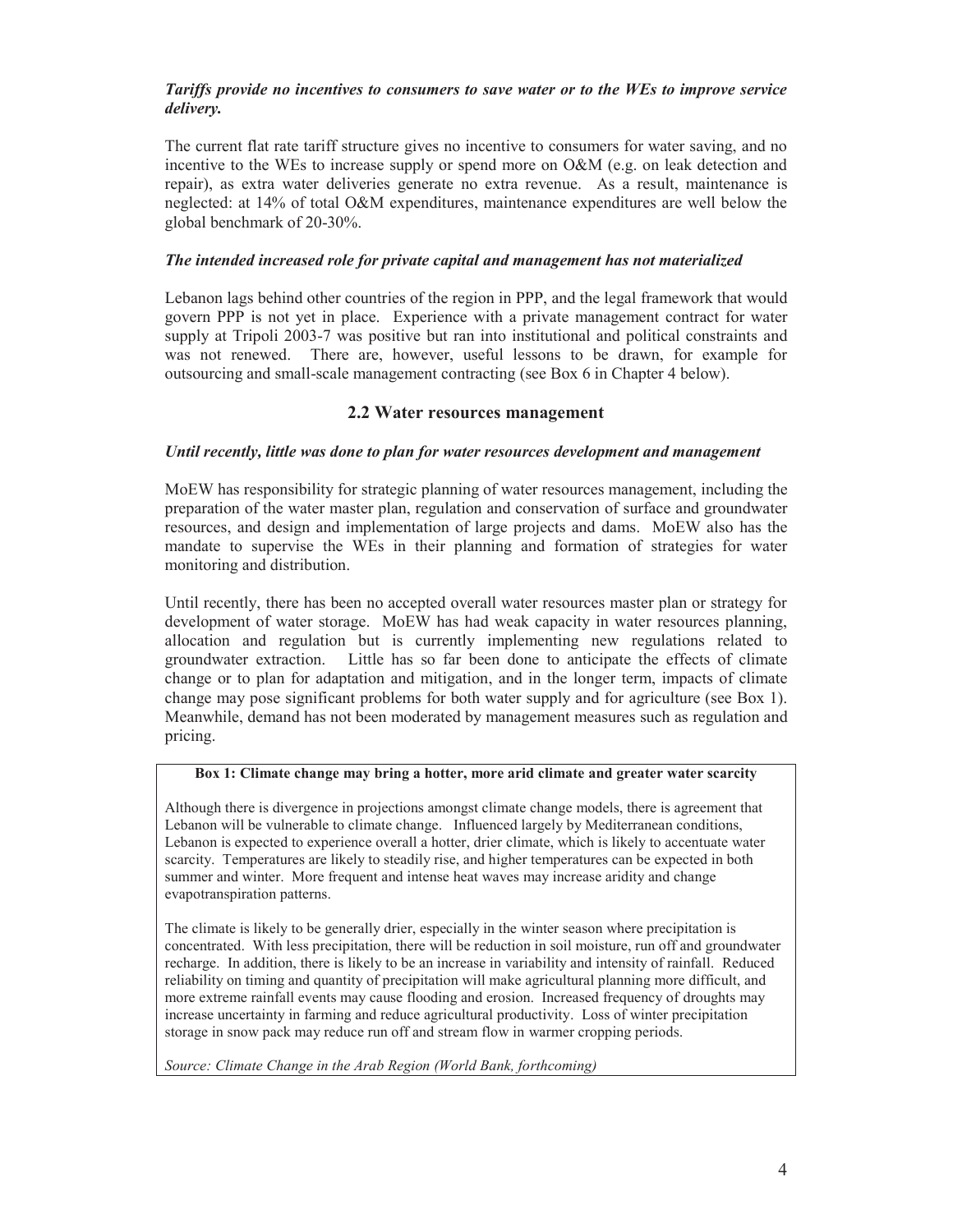### **2.3 Wastewater and the environment**

### *An expensive but poorly sequenced investment program and absence of a viable business model for wastewater have left 92% of Lebanon's sewage running untreated into watercourses and the sea*

Lebanon is generating large and growing quantities of domestic and industrial wastewater (about 310 MCM annually) which need treatment. There has been huge investment in wastewater facilities over the last two decades (more than \$1.4 billion since the early 1990s). As a result of these investments, considerable treatment capacity has been installed and about 60% of the population are connected to wastewater collection networks.

However, only 8% of wastewater is currently being treated (MENA average 32%). Of the twelve large treatment plants planned on the coast to service 65% of the population, only two are operational, and four major plants (Tripoli, Chekka, Batroun and Nabi Younes) are not working as they lack collection networks. Inland, only two medium-sized collection and treatment schemes are operating – and well below capacity (Baalbek 10%, and Yamouneh 50%).

#### *Significant environmental issues have emerged*

Regarding environmental functions, MoEW is responsible for pollution control (with MoE), for setting water quality standards (with the Ministry of Public Health), and for enforcing legislation in the environmental aspects of water and wastewater. The WEs are responsible for monitoring and controlling water quality.

Lebanon's environmental challenges have been the subject of recent in-depth analysis in the 2011 *Country Environmental Assessment*. Overall, the cost of environmental neglect and consequent degradation has been estimated at 3.4% of GDP for local impacts, and 3.9% if global impacts are included. The main water-related component of this degradation is water pollution, largely from wastewater, which also has impacts on coastal zones and on soils. Most wastewater collected is discharged raw, without treatment, into watercourses and the sea. Few industries pre-treat their effluent. MoEW and the WEs have little capacity to monitor this problem, and its solution requires a structured and sequenced approach to wastewater treatment. The costs of the current environmental damage from untreated wastewater have been estimated at 1.1% of GDP annually.

### *Institutional constraints have prevented the efficient development and management of wastewater facilities*

The investment program has not been well coordinated, so that wastewater collection, treatment and disposal/reuse investments have not been implemented as an integrated package. Responsibility for planning and implementing projects is split between the Council for Development and Reconstruction (CDR), WEs and municipalities, and the largely donordriven investment process has resulted in a mismatch between wastewater collection and treatment capacity. Reforms to transfer institutional and financial responsibility for wastewater management to the WEs have been only very partially implemented. WEs lack capacity for wastewater management, and this is currently still carried out largely by the municipalities and unregulated small-scale private operators.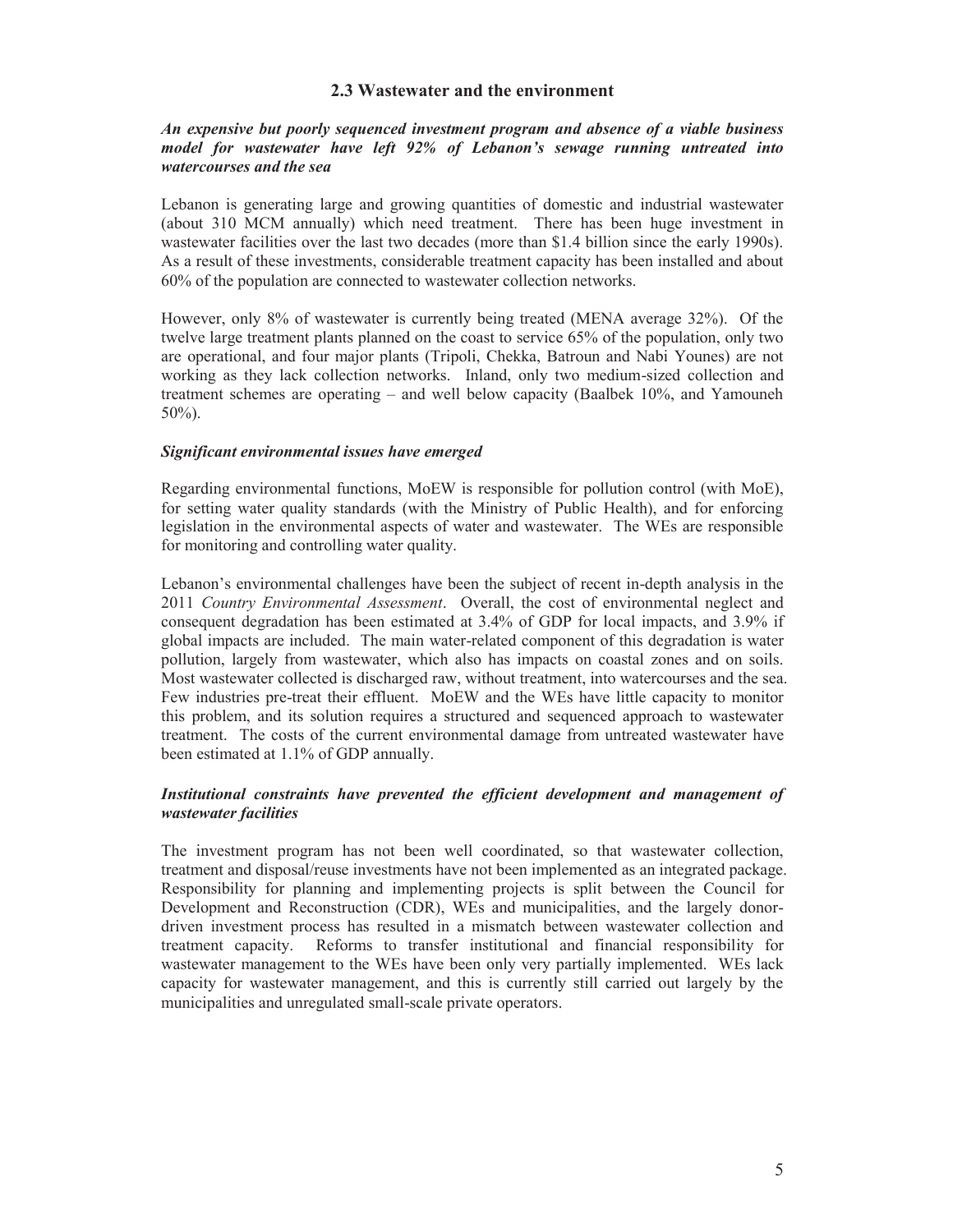### *There is no viable business model for wastewater*

The operating and financial models for the massive investments that will come on stream in the coming years have not until now been thought through, and WEs have had no incentive to take on a business line that will be a pure loss-maker for them.<sup>4</sup>

### *There is scope to build synergies between the water and environment sectors*

In collaboration with UNDP, the Ministry of Environment (MoE) recently finalized a *Business Plan for Combating Pollution in the Upper Litani Basin*, which comprises many synergies with water strategy, given the strategic significance of the Litani River. Opportunities exist within the framework of the MoE *Business Plan* to identify areas of collaboration between the water and environment sectors for improved efficiency, quality control and integrated water resources management.

### **2.4 Irrigated Agriculture**

### *Irrigated agriculture is an important sector but potential for further growth is not currently being exploited.*

The area equipped for irrigation is about 90,000 ha, of which about two thirds is in publicly supervised schemes and the balance is small-scale private schemes  $(< 100$  ha). Irrigated agriculture is an important sector, accounting for more than 60% of total water diversions, providing incomes and employment for over 100,000 families, and having good potential for expansion into high value products in domestic and regional markets. Irrigated agriculture has comparative advantage for high value products in domestic and regional markets.

However, the sector is underperforming, and could do more to contribute to GDP and to rural poverty reduction. Despite extensive use of improved irrigation techniques – 21,000 ha equipped for sprinkler, 13,000 ha for micro-irrigation – returns (\$/drop) are low and Lebanon is not taking advantage of the profitable local and regional opportunities for production of high value cash crops. Network efficiencies are low as open canals and flood irrigation account for more than 70% of the area.

### *Incomplete reforms have contributed to below par performance and loss of potential for growth in the irrigation sector*

Responsibility for water resources development and bulk water supply for irrigation has nominally been transferred to the WEs and the LRA, but the WEs lack experience and capacity. In practice, operation and maintenance of irrigation works continue to be conducted by local committees and Irrigation Boards as they were before the reforms. Local interest and capacity for decentralized management have not been captured, for example in water user associations, and cost recovery remains low. As a result, more than half of irrigation schemes do not have adequate O&M. There is no strategy at present to develop more efficient institutional models or to invest further in infrastructure, productivity or market development.

*Underlying these poor sub-sectoral performances are two sector-wide issues: weak sector accountability (2.5), and the low efficiency of public expenditures (2.6).* 

l

<sup>4</sup> In December 2010, MoEW issued its *Strategy for the Wastewater Sector*, designed to tackle the whole range of wastewater issues.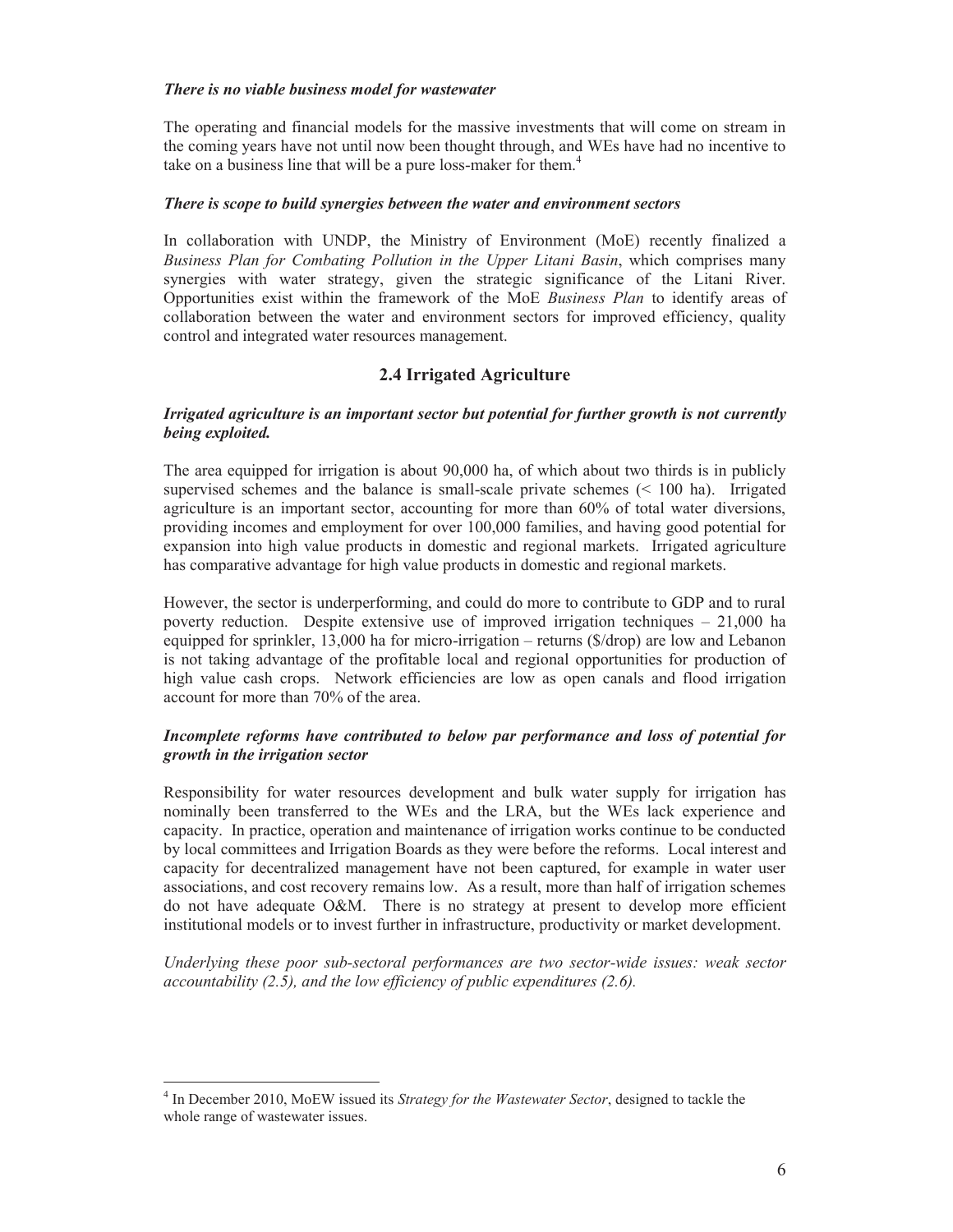### **2.5 Weak sector accountability, oversight and institutional capacity**

### *Reforms initiated under Law 221 of 2000 were designed to increase accountability between public agencies and between WEs and customers*

Global experience demonstrates the relation between quality and sustainability of water services and the levels of accountability within the sector.<sup>5</sup> The institutional reform program set in motion by Law 221 was designed to increase accountability for results at two levels. First, it was to *clarify the respective obligations and rights of public agencies for the delivery of water services*: WEs were to be empowered by the local governance structure and financial and managerial autonomy that would allow them to raise the efficiency of expenditures and services, human resource effectiveness and motivation, benchmarking etc., and thereby to deliver quality water services, and government would provide investment resources, supervision and support. Second, the reforms were designed to *create a reciprocal accountability* between the WEs (for quality service provision) and customers (to respect the rules and pay their bills).

### *However, accountability remains weak a decade after the reforms were initiated*

Significant delays and weaknesses have emerged to impede the workings of this framework. Regarding the first aspect of accountability – obligations and rights of public agencies - three weaknesses have emerged: (1) the institutional and legal framework envisaged has not been effectively implemented, thus leading to an unfinished reform agenda and creating institutional uncertainty over sector responsibilities; (2) coordination within government remains poor, in particular between MoEW and the CDR, with continued fragmentation of responsibilities for investment planning and execution; and (3) the (partial) implementation of a delegated model of service provision has not been complemented by a parallel effort to strengthen central government oversight over the water sector. Regarding the second aspect of accountability – reciprocal accountability between WEs and clients – the WEs cannot be held accountable for providing services when they are far from empowered to do so. Even where WEs have raised service standards, local factors have sometimes frustrated the expected response from customers.

### *MoEW is only now developing the capacity and instruments to fulfil the role intended for it under the reforms*

At the level of policy-making and strategic planning, MoEW has until recently lacked the capacity to facilitate and guide the reform process or to oversee sector performance. Sector investment has been planned and programmed outside of the ministry by the CDR. The ministry has been seriously understaffed, with less than 20% of established posts filled.<sup>6</sup> From 2010, the ministry has taken a more active role through the setting up of task teams of advisers and consultants and the preparation of strategies. A Water Code defining sector responsibilities and fiscal policies has been drafted but is not yet approved.

 $\overline{a}$ 

<sup>&</sup>lt;sup>5</sup> See the discussion of accountability in Chapter 4 of *Making the Most of Scarcity* (MENA Development Report, World Bank 2007)

<sup>6</sup> In February 2010, MoEW water staff in post were 112, out of an establishment of 597 (*Source: NWSS*)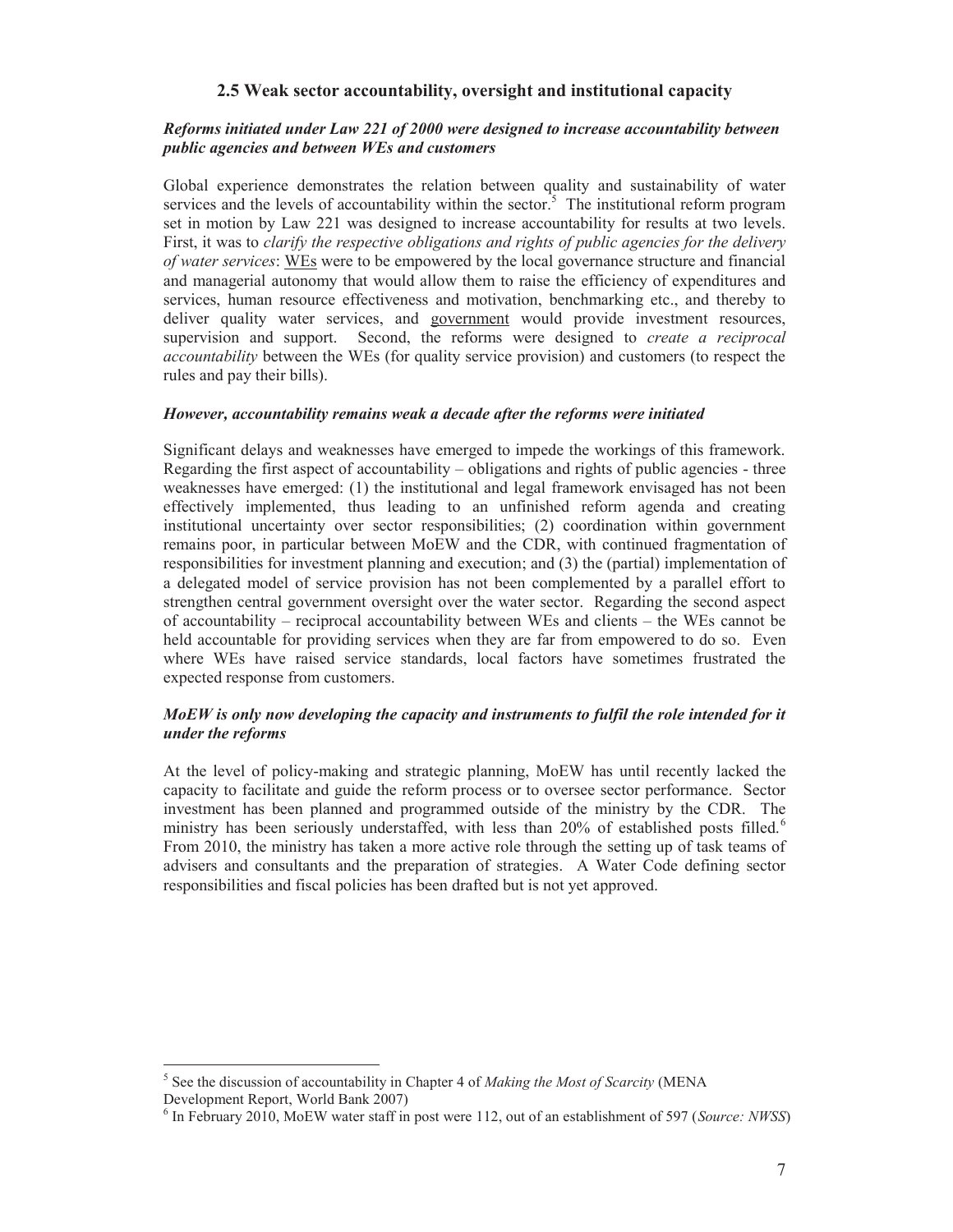### **2.6 The low efficiency of public expenditures**

### *The size and efficiency of public investment has been low*

Public water and wastewater investments are estimated to equal about 0.5% of GDP each year, below the average for MENA middle income countries (0.8%), and well below the levels of less affluent countries such as Egypt (1%) and Tunisia (1.2%).<sup>7</sup> Up to now there has been no comprehensive and integrated investment plan, and institutional responsibility for investment has been fragmented. In the absence of capacity in MoEW and the WEs, the CDR has continued to take responsibility for investment planning, programming and implementation. The huge pipeline of water investments (\$1.6 billion across 321 projects) has been largely donor-driven and often poorly coordinated (as in the wastewater sector, see 2.3 above). $8$ Absorptive capacity and spending efficiency have been low. There has been only loose coordination of donors, and no harmonization or alignment of donor investment programs. In the government's own recent assessment, 'investments have a low return with a poor execution rate and low asset utilization, due to inadequate sequencing and resource misallocation.'<sup>9</sup>

### **2.7 Summary and outlook**

Overall, the water sector is delivering poor services at a high fiscal and household cost. The WEs have to overcome tough economic and socio-political challenges if they are to become efficient, accountable service providers. In the meantime, water sector inefficiencies (particularly low collection of tariffs and high water losses) and environmental damage are costing the economy the equivalent of almost 3% of GDP annually.

Looking ahead, on present trends, despite its relatively good endowment of water resources, Lebanon is facing chronic year-round water shortages unless actions are taken to complete reforms in the water sector and to increase the efficiency of investment.

-

<sup>7</sup> Source: PER: 35 and *Country Environmental Assessment*: 13 (World Bank 2011). 8

<sup>&</sup>lt;sup>8</sup> NWSS: 82 records 321 completed, ongoing and planned projects 2001-2015 for a total investment cost of \$2.45 billion. Of these, 14% are complete, 21% are ongoing, and 65% are in the pipeline for 2011-2015.

<sup>&</sup>lt;sup>9</sup> Under the NWSS process, change is beginning (see Chapter 3 below), with MoEW undertaking preparation of prioritized sub-sector investment programs and regional investment master plans.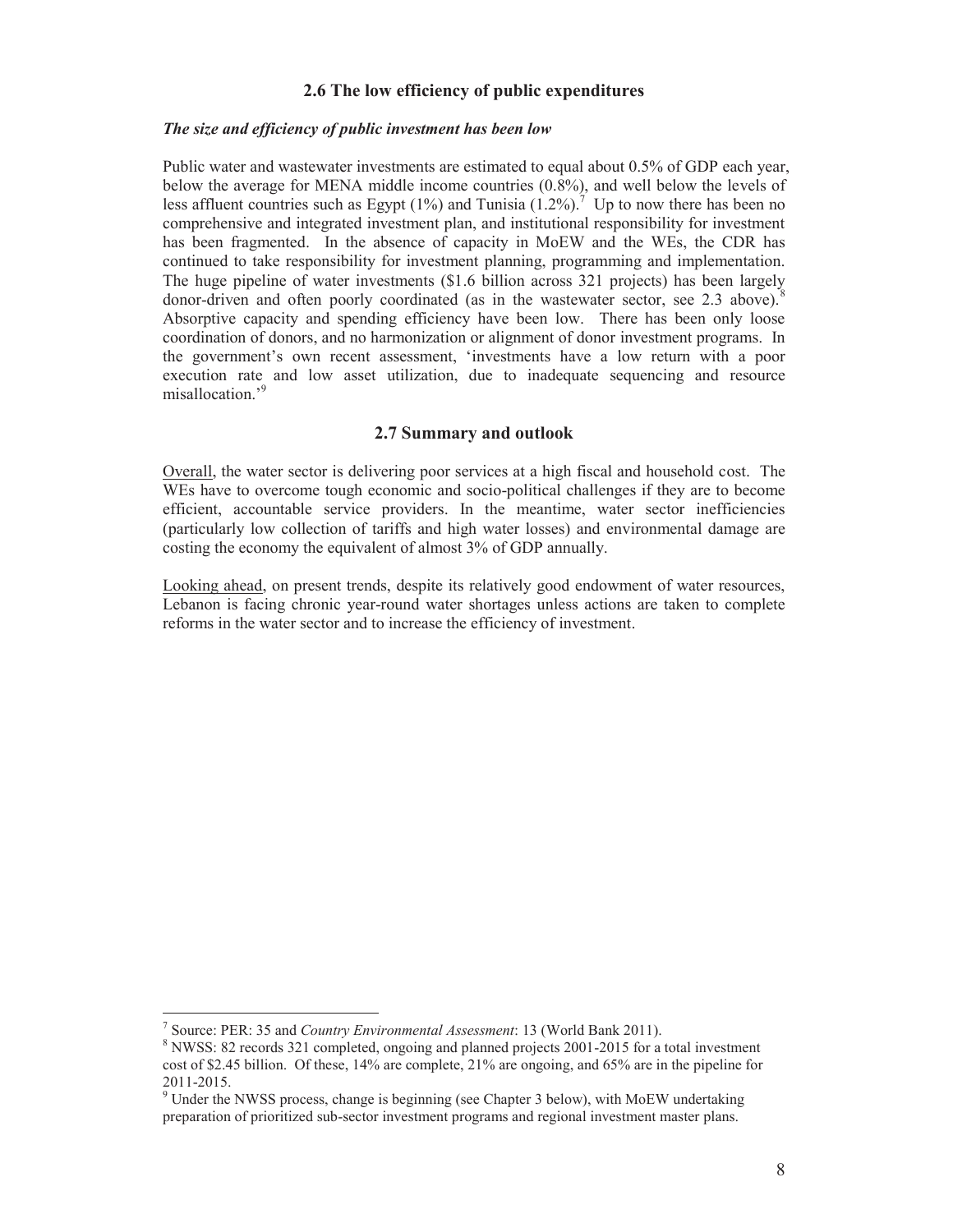# **Chapter 3. Lebanon's National Water Sector Strategy (NWSS)**

### **3.1 NWSS goal and outcomes**

### *Government has prepared a new strategy for the water sector*

Largely sharing the above assessment, the Lebanese government has made reform of the water sector a national priority and has prepared the *National Water Sector Strategy* (NWSS). The NWSS was adopted by the Council of Ministers in March 2012. The <u>overall goal</u> of the NWSS is 'to ensure water supply, irrigation and sanitation services throughout Lebanon on a continuous basis and at optimal service levels, with a commitment to environmental, economic and social sustainability'.

### *The strategy targets key outcomes that would improve water services and make them more financially and environmentally sustainable*

This goal is to be attained through a combination of infrastructure and policy and institutional initiatives. Broadly these initiatives are aimed at the following principal outcomes within the broad overall goal:

1. Improved, sustainable and affordable water supply by:

*Developing infrastructure to ensure continuous access to high-quality water supply* through increased coverage, reduced unaccounted for water and optimized network management

*Transformation of the WEs progressively into autonomous and accountable utilities* by moving them to a service orientation and increasing accountability and administrative and financial autonomy, allowing them to operate as professional service providers, and involving them in project planning and implementation

*Moving towards financial sustainability* by increasing efficiency and applying over time tariff structures that cover costs and contribute to demand management

*Increasing the role of private capital and management* by developing an enabling environment for PPP

2. Sustainable water resources management and allocation to priority uses by:

*Developing water resources infrastructure* to: (i) maximize the potential and improve the quality of surface water resources; (ii) improve the management and protection of groundwater as a strategic reserve, moderate its abstraction and promote artificial recharge; and (iii) meet deficits through ground and surface water, prioritizing surface water storage wherever possible.

*Improving water resources management* by creating the enabling environment for integrated water resources management and sector regulation

3. Putting wastewater on a sustainable footing and protecting the environment by

*Developing wastewater infrastructure* to increase coverage of collection networks and treatment capacities, optimizing treatment processes and sludge disposal, and ensuring reuse where possible.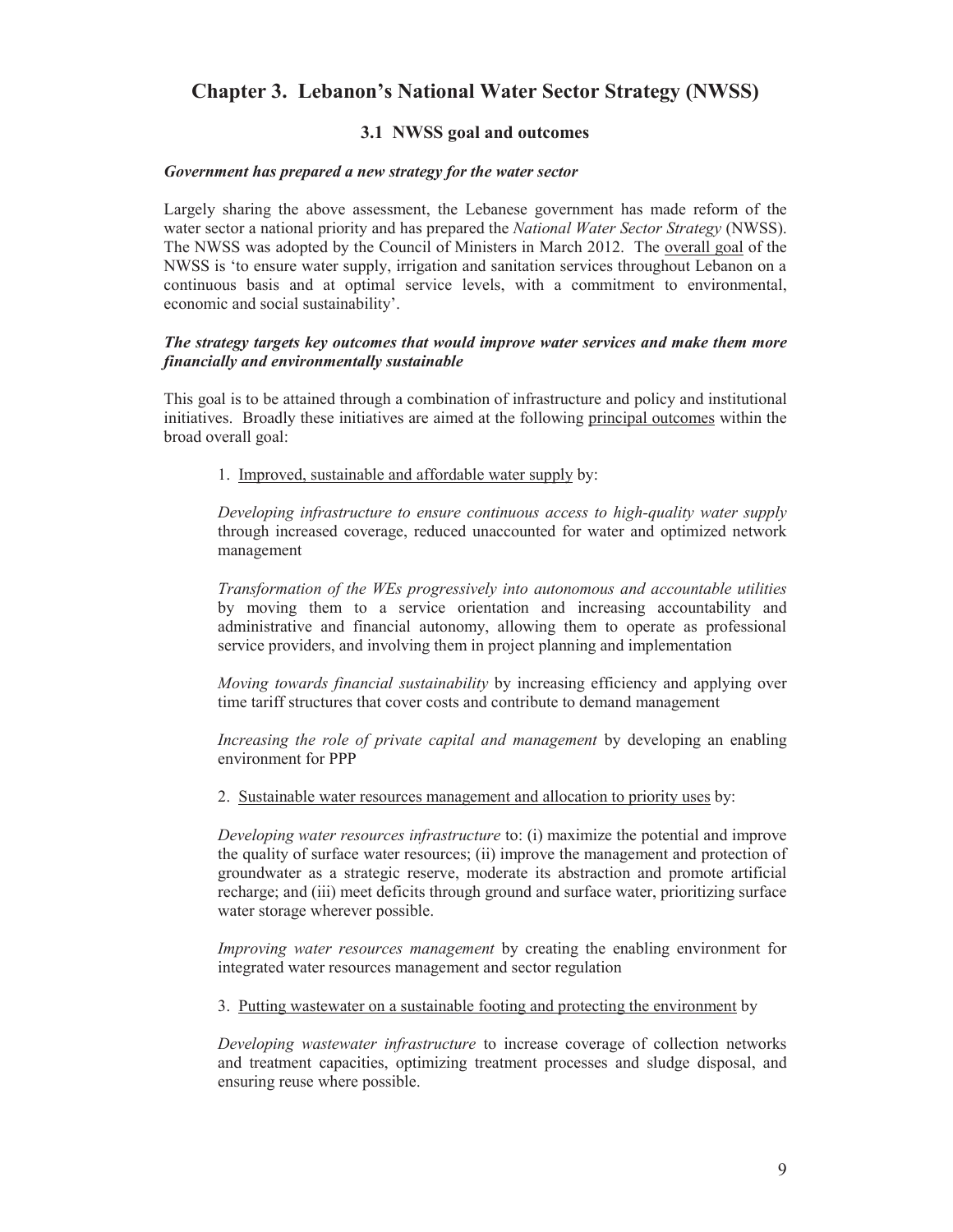*Improving wastewater management* by implementing an institutional and business model for wastewater collection, treatment and reuse.

*Environmental protection* by factoring in climate change, and improving water quality, flood mitigation, and protection of recharge zones

4. Profitable and sustainable irrigated agriculture by:

*Developing irrigation infrastructure* to provide adequate quantity and quality of irrigation water, and to increase efficiency through modern water-saving irrigation techniques

*Improvements in the performance and sustainability of the irrigation sector*, through stakeholder participation, demand management and cost recovery

5. Strengthened sector oversight and reform implementation by restructuring and equipping MoEW to take on a policy-making, planning and regulatory role, and by building human capacity in the sector through recruitment and staff development.

6. Improved efficiency of public investment by integrating investment planning, financing and implementation

The 'initiatives' (specific management measures and investments) proposed in the NWSS to achieve these outcomes are summarized in Box 2 below.

### **3.2 The NWSS investment budget**

The NWSS contains a simulation of the capital and operating budgets 2011-2015 that would result from NWSS implementation. The capital budget (Table 1) reflects proposed investment by the four WEs and by MoEW on: (1) additional water resource mobilization (\$1.4 billion 2011-2015); water supply (\$1.4 billion); wastewater (\$1.9 billion); and irrigation  $($ \$340 million).<sup>10</sup> The total is \$5.0 billion, and the annual average spending would be about \$1.0 billion. Expenditures would be spread across the four areas: BML 40%; Northern 23%; Southern 21%; and Beka'a 15%.

|                                                     | 2011 | 2012 | 2013  | 2014  | 2015 | <b>Total</b> | <b>Annual</b><br>average | <b>Annual average</b><br>1994-2008 |
|-----------------------------------------------------|------|------|-------|-------|------|--------------|--------------------------|------------------------------------|
| <b>Additional</b> water<br>resource<br>mobilization | 191  | 271  | 313   | 367   | 242  | 1,384        | 277                      | n.a                                |
| Water supply                                        | 221  | 285  | 302   | 305   | 282  | 1,395        | 279                      | 97                                 |
| Wastewater                                          | 326  | 372  | 473   | 386   | 338  | 1,895        | 379                      | 32                                 |
| Irrigation                                          | 37   | 42   | 87    | 91    | 86   | 343          | 69                       | 13                                 |
| Total                                               | 775  | 970  | 1.175 | 1.149 | 948  | 5,017        | 1,003                    | $[142]$ *                          |

**Table 1: Capital expenditures proposed in the NWSS for 2011-2015 (US \$ millions)** 

*Source: NWSS. \* Annual average 1994-2008 excludes additional water resource mobilization* 

-

This proposed investment is about seven times the historical annual average investment in the sector 1994-2008 (\$142 million, see Table 1). The suggested investment level is also considerably higher than current investment plans. CDR programs for 2009-2013 for water supply and sanitation range from \$100 million per annum to \$300 million per annum, and average about \$200 million. For water supply and sanitation, therefore, NWSS proposals, averaging \$660 million annually, are over three times the CDR plans.

**Box 2: NWSS management and infrastructure initiatives arranged by outcome and problem to be solved** 

 $10$  The additional cost for implementing the 'management initiatives' (\$55 million) is not included.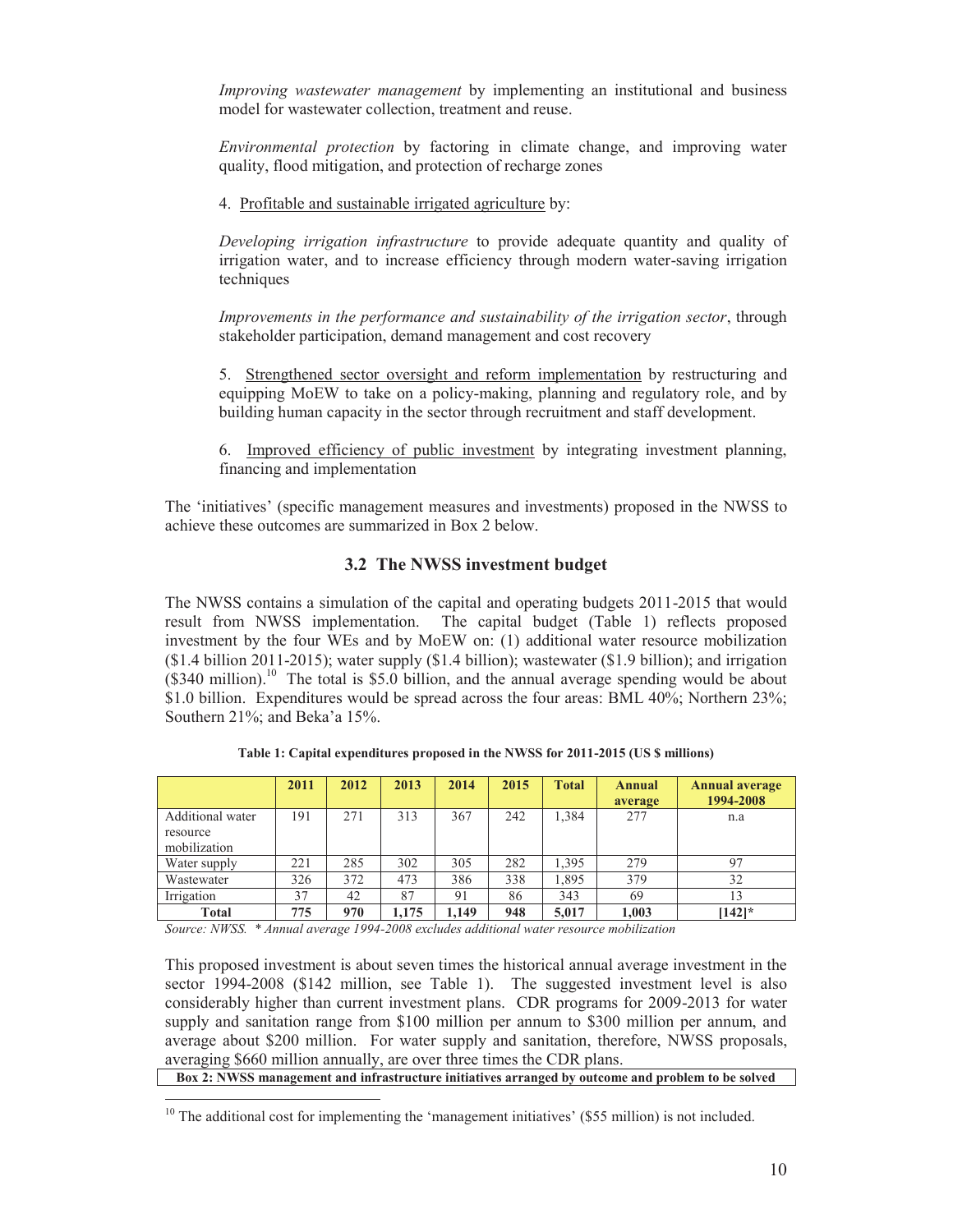#### **1. Improved, sustainable and affordable water supply**

*The WEs have not been empowered as managerially and financially autonomous agencies.* 

- Perform all priority actions required to complete the restructuring of WEs and address potential limitations, mainly: (1) revised and improved organization structures for WEs; (2) revised WE organization bylaws; (3) implementation of the restructuring of WEs; and (4) providing needed support for WEs to gradually reach full administrative and financial autonomy. (Management Initiative  $# 1.1$ )
- Improve on the operating model between WEs and MOEW through: (1) improvement in coordination; (2) ensuring an integrated management of water resources; (3) providing operational and financial empowerment of WEs together with proper mechanisms for performance management; and (4) ensuring the involvement of WEs in project planning and implementation. (Management Initiative  $\# 1.2$ )

*Sector agencies lack the staff and skills needed to provide quality water services.*

 Provide the required manpower levels and capabilities to ensure an appropriate operation and maintenance of assets and the delivery of water at optimal service levels, through (1) reduction of current vacancies; and (2) continuous development of staff through proper training. (Management Initiative # 1.6)

*WEs cannot apply key measures to improve water supply reliability or to improve their financial viability.* 

- Improve on the performance efficiency of WEs to reflect: (1) more focus on irrigation and wastewater responsibilities; (2) more suitable organization for technical functions; and (3) improvements to support functions (including strategic planning and business planning, and water demand management. (Management Initiative  $# 1.3$ )
- Conservation initiatives on domestic and industrial demand (Management Initiative  $# 5.1$ )

*Tariffs provide no incentives to consumers to save water or to the WEs to improve service delivery.* 

 Implement progressively consumption-based tariffs with fixed and variable (volumetric) charges. No tariff increase before services are improved. Tariffs to initially cover O&M cost as a first stage. (Management Initiative  $\# 2.1$ )

*The intended increased role for private capital and management has not materialized.*

 Develop the adequate legal, institutional and regulatory setting to promote PSP, including: (1) legal texts; and (2) ensuring readiness on institutional, organizational, financial, legal and regulatory aspects. (Management Initiatives  $\#$  2.4, 2.5)

#### *Infrastructure investment* (Infrastructure Initiative #1.4)

#### Water supply transmission

- Replacement of existing over-aged transmission systems and associated equipment and bulk meters
- Leakage detection/rehabilitation and partial replacement of damaged systems and equipment
- Expansion of transmission systems to meet growing demand including district metering
- Rehabilitation/replacement of existing storage tanks including hydraulic equipment and flow meters
- Construction of new storage tanks to meet growing demand and achieve 0.5 and 1 day retention time for BML and other WE's respectively including hydraulic equipment and flow meters
- Construction of Awali Beirut and Canal 800 (WS share only) conveyors, transmission systems and equipment

#### Water supply distribution

- Replacement of existing over-aged distribution networks including house connections
- Rehabilitation and partial replacement of damaged networks, supported by leakage detection campaigns
- Expansion of distribution networks and house connections
- Installation of customer water meters. Metering targets by 2015: BML 95%; North/South 85%; Bekaa 75%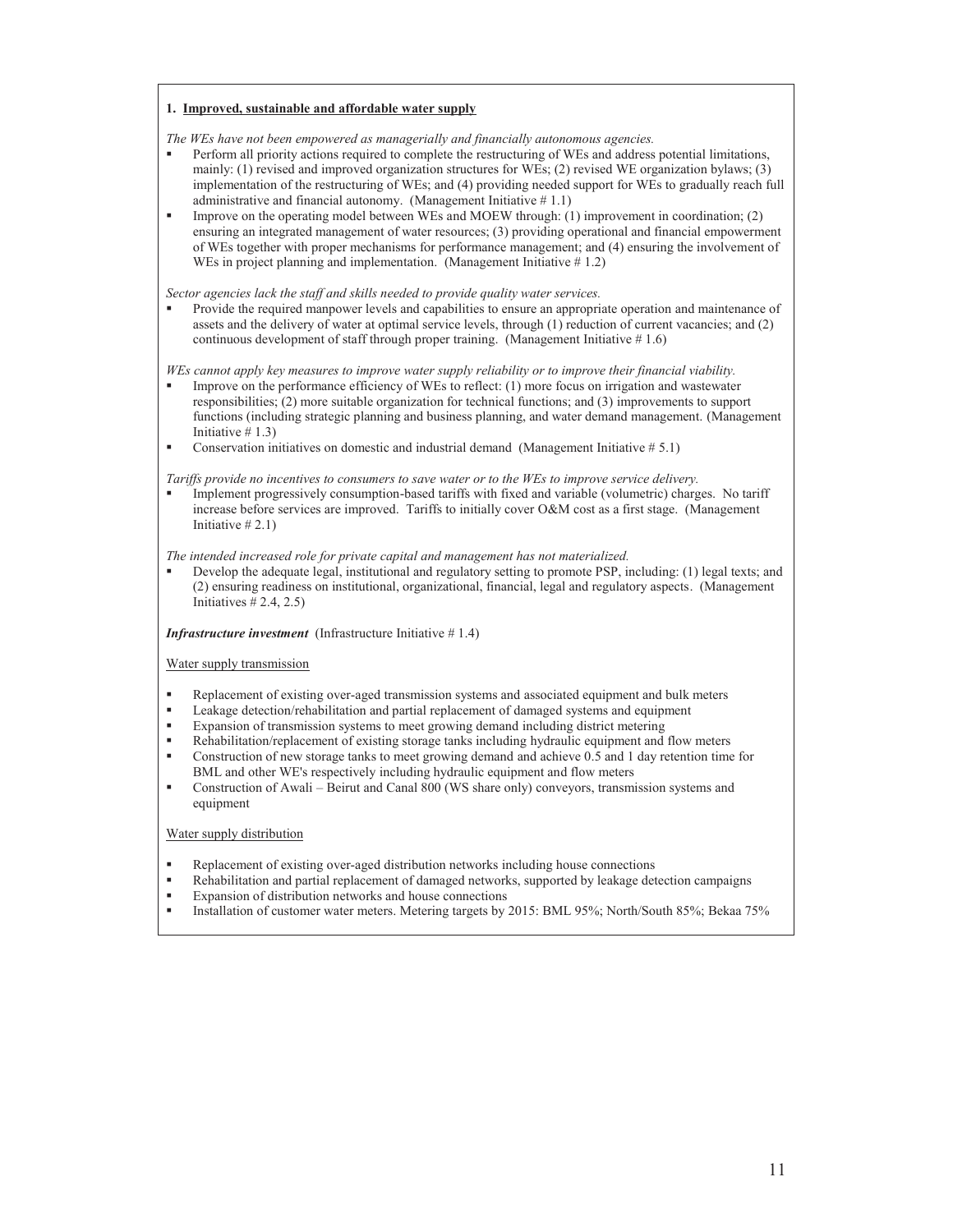#### **Box 2: NWSS management and infrastructure initiatives by outcome and problem to be solved** *(continued)*

#### **2. Sustainable water resources management and allocation to priority uses**

*Little is being done to plan for water resources development and management.*

- Improve on the operating model between WEs and MOEW to ensure an integrated management of water resources (Management Initiative # 1.2)
- Improve / refine climate change knowledge, and particularly its implications on the water sector and its vulnerability (Management Initiative # 4.1)

#### *Infrastructure investment* (Infrastructure Initiatives # 1.1-1.3)

- Optimization of surface water resources to provide extra 38 MCM by 2015, and a further 30 MCM by 2020.
- Artificial groundwater recharge to provide extra 120 MCM by 2015, and a further 80 MCM 2016-2020
- Surface storage development on a selection from the 46 sites identified as suitable

#### **3. Putting wastewater on a sustainable footing and protecting the environment**

*Institutional constraints to the efficient development and management of wastewater.* 

- Progressively apply a new wastewater tariff to cover at a minimum O&M cost. (Management Initiative #2.3)
- Improve wastewater quality through quality standards for wastewater discharge and reuse in agriculture, and implement pollution control programs. (Management Initiative # 4.4)

*Significant environmental issues have emerged but there is little institutional capability to address them.* 

- Improve water quality and protection of recharge zones, develop flood mitigation measures. (Management Initiatives  $#$  4.2, 4.3)
- Evaluate environmental consequences of the proposed NWSS. ((Management Initiative # 4.5)

#### *Infrastructure investment* (Infrastructure Initiative #1.7)

- Integrated and prioritized immediate investment: (i) completion of already funded projects; (ii) networks for already completed projects (23 inland and 11 coastal plants)
- Preparation of regional wastewater master plans, and capacity building and pilots for wastewater sub-sector
- Economic reuse of treated wastewater and sludge (studies and investment)

#### **4. Profitable and sustainable irrigated agriculture**

*Incomplete reforms are contributing to below par performance and loss of potential for growth in the irrigation sector.* 

- Involve stakeholder participation through Water Users Associations (WUAs). (Management Initiative # 1.8) Improve irrigation water demand management and cost recovery, and sustainability of irrigation schemes,
- through: (i) tariffs to cover O&M costs; and (ii) volumetric charges. (Management Initiatives  $\# 1.9, 2.2$ )
- Conservation initiatives on irrigation water (Management Initiative # 5.2)

#### *Infrastructure investment* (Infrastructure Initiative # 1.6)

- Rehabilitation/replacement of existing over-aged irrigation systems and networks
- Implementation of additional 15,000 ha of irrigation schemes up to 2015 and 15,000 ha between 2016-2020

#### **5. Strengthened sector oversight and reform implementation**

*MoEW has never developed the capacity to fulfil the role intended for it under the reforms.* 

- Restructure MOEW's organization in line with the requirements of laws 221 and 247 to reflect more focus on policy making, planning and regulatory roles. (Management Initiative # 1.4)
- Provide manpower and capabilities, and develop staff through proper training (Management Initiative #1.6)
- Finalize the Water Code and follow up for enactment and implementation (Management Initiative #3.1)
- Strengthen the legal framework in order to improve the performance of the delivery of water and wastewater services and support the implementation of the proposed strategic initiatives (Management Initiative # 3.2)
- Develop the process for performance monitoring and evaluation of WEs, including the monitoring body, performance indicators and targets, and tools and procedures. (Management Initiative # 1.5)

#### **6. Improved efficiency of public expenditures**

#### *The efficiency of public investment is low.*

 Restructure planning and capital spending responsibilities, where: (1) MOEW is responsible for setting policies, strategies and national planning; (2) CDR, WEs and LRA are in charge of planning and securing financing of capital projects based on national plans; and (3) WEs, LRA and other national entities develop their specific business plans and master plans according to the national plan. (Management Initiative  $# 1.7$ )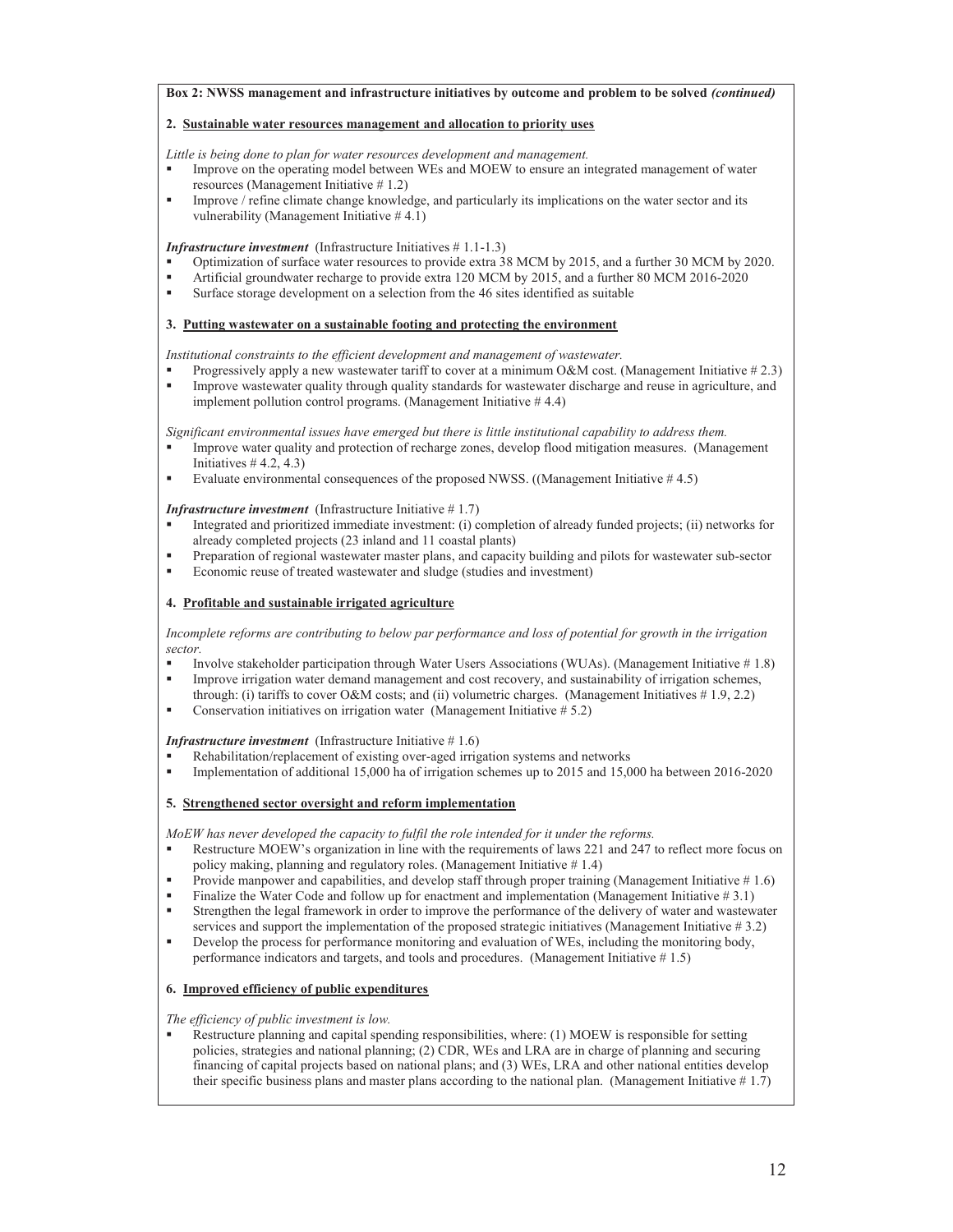### **3.3 The NWSS recurrent budget**

The operating budget proposed in the NWSS for 2011-2015 (Table 2) reflects the proposed tariff strategy (Box 3) and the implementation of the proposed initiatives. The projections show that over the five years 2011-2015, total operating costs would be \$786 million, and total revenues are expected to be \$773 million, leaving a small notional surplus. Water supply would account for about \$81 million operating surplus, and irrigation for a deficit of about \$82 million.

Because the NWSS proposes progressive efficiency gains and increases in tariffs as services improve, the level of deficit is expected to decline over the five year projection period. By 2015, the annual deficit is projected to turn to a net surplus of \$43 million, with water supply and wastewater producing a surplus of \$39 million, and irrigation registering a deficit of \$15 million for the year. The NWSS does not give the breakdown by WE, so that the projected surplus or deficit of each WE is not available. These are ambitious targets demanding high levels of investment, efficient implementation, and effective application of reform measures.

|                            |            | 2011  | 2012  | 2013  | 2014         | 2015  | <b>Total</b> | <b>Surplus</b><br>(Deficit) |
|----------------------------|------------|-------|-------|-------|--------------|-------|--------------|-----------------------------|
|                            |            |       |       |       |              |       |              |                             |
| Water supply               | Costs      | 96    | 102   | 108   | 114          | 132   | 552          | $+81$                       |
|                            | Revenues   | 103   | 109   | 119   | 131          | 171   | 633          |                             |
|                            |            |       |       |       |              |       |              |                             |
| Wastewater                 | Costs      | 12    | 19    | 26    | 33           | 40    | 130          | $-12$                       |
|                            | Revenues   | 2     | 5     | 19    | 33           | 59    | 118          |                             |
|                            |            |       |       |       |              |       |              |                             |
| Irrigation $\frac{11}{11}$ | Costs      | 19    | 19    | 21    | 22           | 23    | 104          | $-82$                       |
|                            | Revenues   | 2     | 3     | 4     | 5            | 8     | 22           |                             |
|                            |            |       |       |       |              |       |              |                             |
| <b>Total</b>               | Costs      | 127   | 140   | 155   | 169          | 195   | 786          |                             |
|                            | Revenues   | 107   | 117   | 142   | 169          | 238   | 773          | $-13$                       |
|                            | <b>Net</b> | $-20$ | $-23$ | $-13$ | $\mathbf{0}$ | $+43$ | $-13$        |                             |

| Table 2: Operating costs, revenues and surplus/deficit 2011-2015 (US \$ millions) |  |  |  |
|-----------------------------------------------------------------------------------|--|--|--|
|-----------------------------------------------------------------------------------|--|--|--|

#### **Box 3: NWSS policies and targets for tariffs and revenues**

**Water Supply:** Volumetric tariff to be introduced in pilot areas of fully metered connections (25% of customers in 2012) and gradually rolled out (75% of customers by 2015). Rate per m3 to be maintained at an average of USD 0.39 until 2014 and then increased to reach O&M recovery by 2015 and full cost recovery by 2021. Current lump-sum tariff to be temporarily maintained for unmetered customers. Number of subscribers to be increased through improved coverage and customer surveys. Collection to be improved from current national average of 47% to 60% by 2012 and 80% by 2015.

**Wastewater:** Collection and treatment to at least preliminary level of 80% of wastewater by 2015, and of 95% by 2020. Secondary treatment and reuse of all wastewater by 2020. The new WW tariff (initially 25% of the WS tariff ) to be introduced in 2011 to pilot areas where all customers are connected to a sewer network and to a WWTP, and reaching full recovery of O&M costs by 2020.

**Irrigation:** Tariffs to be adapted to each irrigation scheme (currently assumed: 10% volumetric, 30% per hour, 60% per area). Volumetric metering is the preferred solution wherever applicable (target by 2015: 60% volumetric, 20% per hour, 20% per area). Rate per m3 to be maintained at an average of USD 0.12 until 2014. Rate per hour to be kept at an average of USD 6. Rate per ha USD 400/yr. All rates are to be increased by 20% starting 2015 to reach O&M recovery by 2020. Collection to be improved from current national average of <10% to 30% by 2012 and 60% by 2015 *Source: NWSS Roadmap* 

l

<sup>&</sup>lt;sup>11</sup> The deficit on irrigation remains significant throughout the period. For LRA-managed schemes, this deficit has in the past been covered by cross-subsidy from LRA's power generation activity.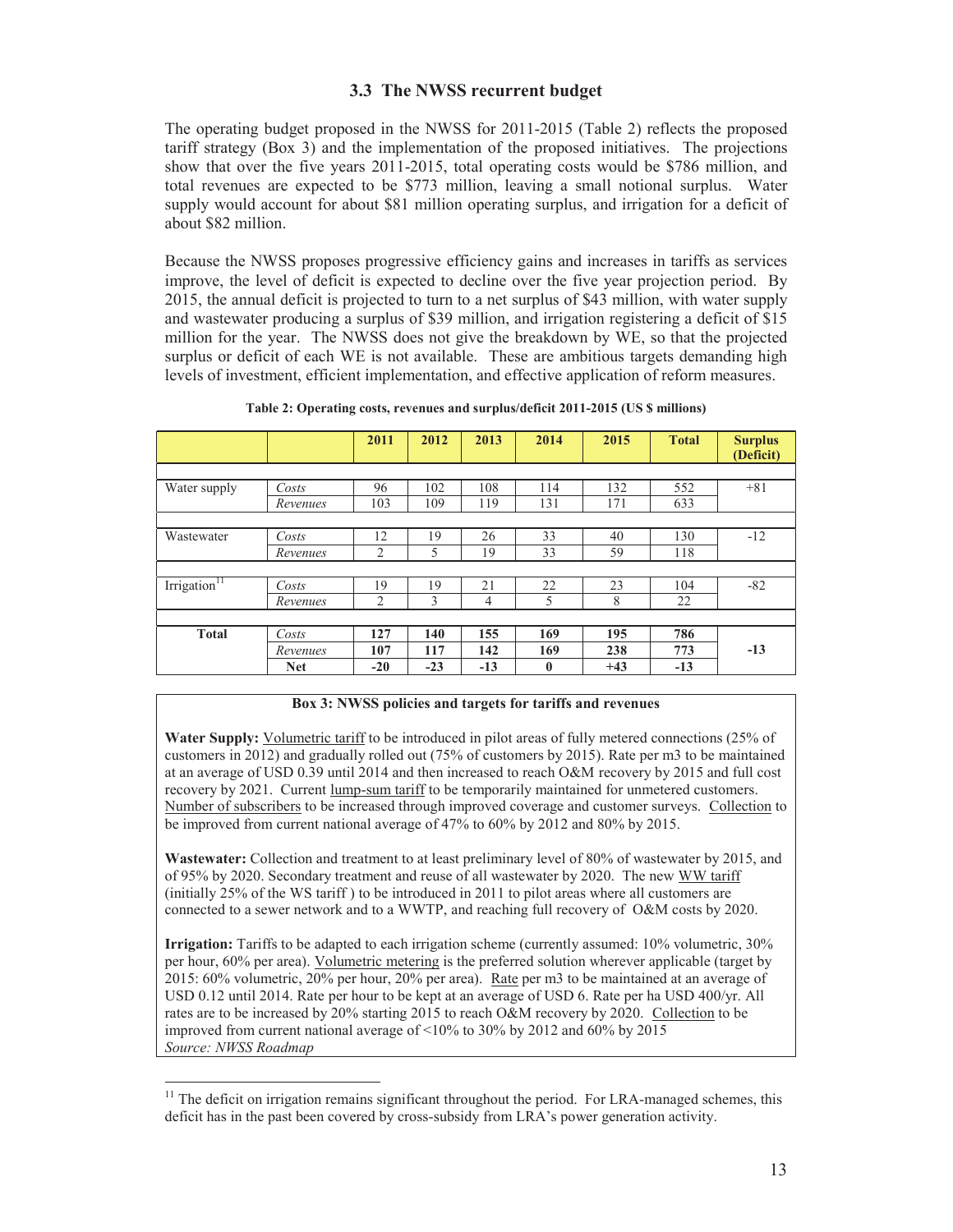# **Chapter 4. Lessons from experience and considerations for phasing implementation of the NWSS**

The NWSS sets out an ambitious program of management and infrastructure initiatives that target key sector outcomes. This present chapter now looks at constraints and opportunities likely to affect planning and implementation in order to highlight the need for prioritization and sequencing of the strategy. Section 4.1 looks at four sector-wide constraints – sector governance and accountability, the fiscal constraint, implementation capacity constraints, and political economy factors – and at ways to ease them. How these constraints apply to each of the six components of the NWSS – and how this affects prioritization – is the subject of the following section  $(4.2)$ . A final section  $(4.3)$  then sums up conclusions on how the NWSS may best be implemented, together with the implications for Bank assistance, as a preparation for the discussion in Chapter 5 of where the Bank might best add value.

### **4.1 Four sector-wide constraints to NWSS implementation**

### **4.1.1 Constraints of internal and external accountability**

### *Internal and external accountability will remain constraints unless priority is given to improvement measures, even beyond those foreseen in the NWSS*

The need to strengthen accountability in Lebanon's water sector is highlighted in Chapter 2 above (2.5), and there are measures in the NWSS designed to achieve this objective. Notable are the measures for internal accountability in urban water services by strengthening WE autonomy, human resources and operational efficiency, by improving cost recovery and linking it to service delivery, and by providing for regulation and performance monitoring of WEs. Streamlined arrangements for investment planning and implementation are also provided for (see below, 4.2.6). However, these measures depend on legal and institutional changes which will take time and will require political support, and some of which will be difficult to implement. Ways to prioritize the agenda are discussed below (4.2.1, 4.2.5, 4.2.6). Weak accountability may thus persist, dulling the impact of other measures and investments for more efficient and sustainable service provision. In addition accountability on the key issues of water resources development, allocation and sustainability is likely to remain limited (see 4.2.2).

### **4.1.2 The fiscal constraint**

### *Investment needs to be reconciled with fiscal realities, linked to key reforms, and targeted at priority outcomes*

The NWSS projects (Table 3) an overall cost to the Lebanese nation 2011-2015 of US \$5 billion (US\$ 1 billion annually) of investing in water and supplying water services. This total exceeds likely fiscal headroom, implementation capability and availability of finance. The annual total equates to over 2% of GDP, well above the 0.8% typical investment in water for a middle income country, and to 10% of current total government spending. In addition, the revenue levels are based on the assumption that cost recovery will double by 2015 and so cover all O&M costs (and full recovery, including depreciation and debt service, by 2021), very ambitious targets.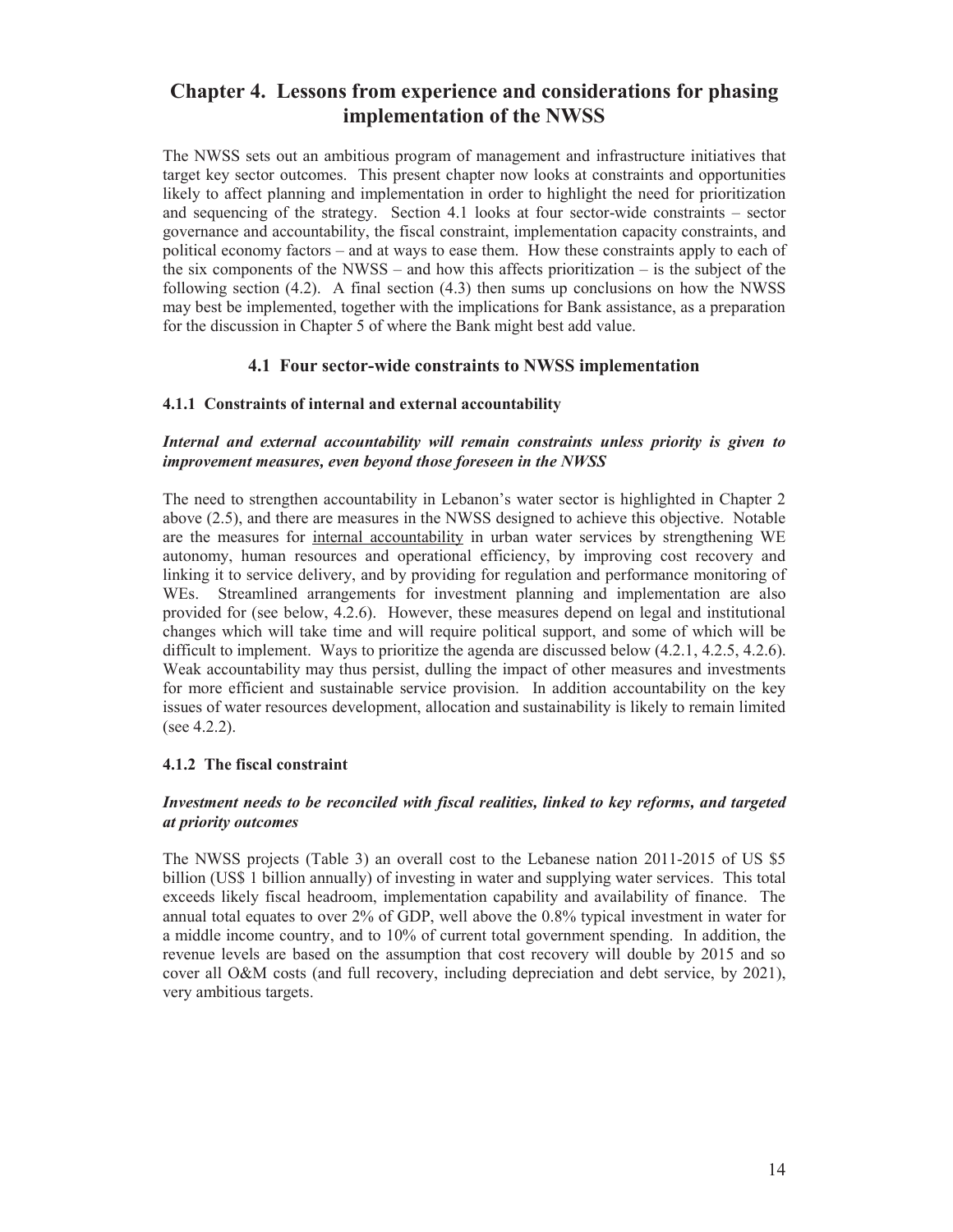|                            | 2011 | 2012  | 2013  | 2014  | 2015  | 2011-2015 |
|----------------------------|------|-------|-------|-------|-------|-----------|
| <b>Total revenues</b>      | 110  | 122   | 142   | 169   | 237   | 780       |
|                            |      |       |       |       |       |           |
| Operating expenditures     | 127  | 140   | 154   | 170   | 191   | 782       |
| Capital expenditures*      | 775  | 968   | 1,174 | 1,150 | 948   | 5,015     |
| <b>Total expenditures</b>  | 902  | 1.108 | 1.328 | 1.320 | 1,139 | 5,797     |
|                            |      |       |       |       |       |           |
| <b>Total net financing</b> | 792  | 986   | 1,186 | 1,151 | 902   | 5,017     |
| requirement                |      |       |       |       |       |           |

**Table 3: NWSS projection of sector financial flows and financing requirement 2011-2015 (US \$ millions)** 

\* *Excludes MOEW expenditure on enabling initiatives of \$55 million* 

Clearly in Lebanon's currently constrained fiscal circumstances, public resources can provide only a fraction of the financing implied, and in the near term water charges are unlikely even to cover O&M, let alone contribute to investment financing. The alternative of seeking private investment requires political commitment and changes to the legal, institutional and regulatory setting, and so cannot play a significant role for some time.

Now that the NWSS has been completed and is under adoption by the Council of Ministers, detailed planning is being undertaken to prioritize investments and to prepare for reform implementation. This should result in: (1) progressively revised financial projections, linked to a selective, phased investment program matched to an agreed financing plan and to the step-by-step implementation of NWSS reform measures; (2) the definition of outputs e.g. improvements in service level, progress towards sustainability etc. together with the related key performance indicators (KPIs); and (3) practical, quantified proposals for private financing. Considerations that may be taken into account in the process of prioritisation and phasing of NWSS implementation are discussed in the next section (4.2).

### **4.1.3 The constraint of implementation capacity**

### *Improvements in investment and operational efficiency depend on restructuring and building implementation capacity in a practical, prioritized way*

The capacity shortfalls and institutional weaknesses which are pervasive throughout the water sector are discussed in Chapter 2, and the NWSS pays considerable attention to resolving these problems through (i) definition of responsibilities amongst sector agencies, (ii) restructuring and strengthening of MoEW, (iii) measures to empower, resource and staff the WEs, and (iv) restructuring responsibilities for investment planning and capital spending. The measures involved are numerous and to carry them out will take political commitment, planning and sustained attention, and implementation capacity will improve only gradually. The levels of capital spending (Table 1) would also encounter challenges of absorptive capacity, which has proved a considerable problem even at the lower levels of planned expenditure by CDR (see Chapter 2 above). Ways to prioritize and sequence implementation within available capacity are discussed in section 4.2 below.

### **4.1.4 Political economy constraints**

### *Worldwide best practice in reform implementation is to initiate broad dialogue and outreach to increase ownership of the reform program*

Past sector reform in Lebanon lagged due to a complex of factors, largely political economy factors. Increasing ownership of sector reform – and reflecting back stakeholder concerns and political economy realities into fine-tuning the NWSS - is thus important. This could be accomplished through open discussion of the NWSS, using a targeted engagement strategy of policy analysis, public relations campaigns, public education, dialogue platforms etc. Building constituencies - leaders, catalysts, educators, donors – will be important, as will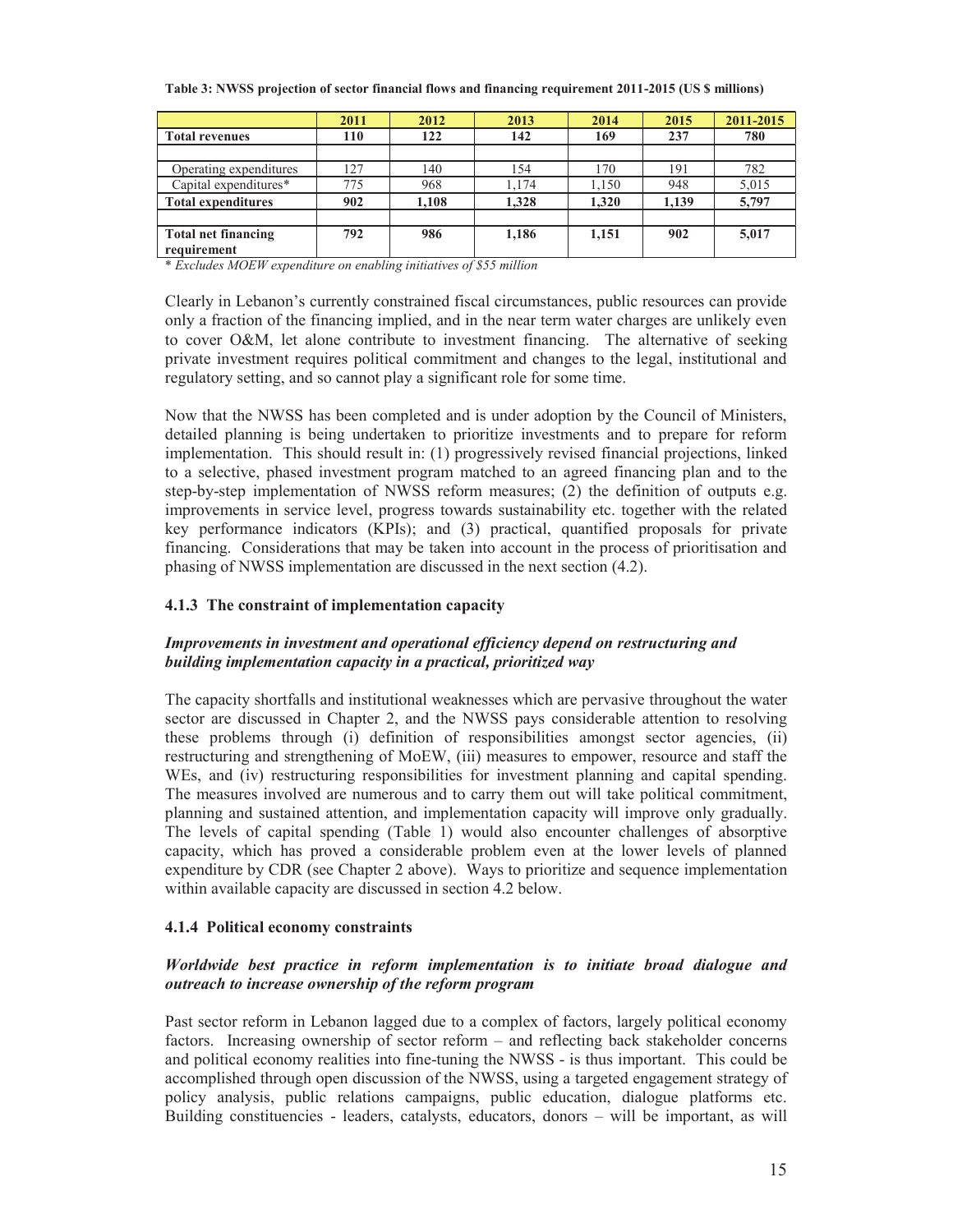developing agency capacity for communications and strengthening the voice of key constituencies, particularly weaker interest groups.<sup>12</sup> MoEW has already embarked on this process – for example, introducing the NWSS into schools. An engagement strategy such as this could highlight key aspects such as equity and poverty reduction, which could then influence prioritization of the investment program.

### **4.2 Achieving the targeted outcomes - priorities for implementation of reforms and investment**

In the light of the four constraints discussed above  $(4.1)$ , this section looks in turn at each of the six NWSS outcomes and the related initiatives discussed in Chapter 3, and discusses considerations that will affect the prioritization and phasing of implementation. Much work is already underway, and the purpose of this discussion is therefore to support and strengthen ongoing processes.

### **4.2.1 Improved, sustainable and affordable water supply**

In the light of the four constraints set out above  $(4.1)$ , this sub-section discusses possible priorities within the NWSS for reform and investment required to achieve the outcome of improved, sustainable and affordable water supply services, covering: (i) empowerment of the WEs; (ii) finance and subsidy of the WEs; and (iii) the scope for private sector involvement.

### WE empowerment

 $\overline{a}$ 

### *The WE model can improve service delivery, but constraints to institutional development and financial sustainability persist. In terms of implementation, completing the transition of WEs to financially autonomous professional service providers is key*

Experience under two Bank-supported water supply projects (Baalbek and Beka'a, see Box 4) has been that implementation of investments can proceed satisfactorily, although with a degree of vulnerability to regional turbulence, but that a tangle of issues stemming from poor service delivery, weak accountability and utility institutional weakness can make the delivery of institutional strengthening and a business-like approach to water and wastewater services difficult. As long as agencies are loss-making and have negative cash flow, financial autonomy cannot be achieved. Financial autonomy is brought by positive net revenues and cash flow. The NWSS priority is to improve institutional autonomy so that WEs can move to the footing of autonomous professional service providers and improve operational efficiency. Early NWSS implementation measures should therefore push ahead as soon as possible with the legal and structural institutional reforms that establish the framework for WE autonomy, introduce empowerment of WEs to run as professional service providers, and strengthen their internal and external accountability.

### *WE autonomy and accountability require an empowering institutional framework, and sustained commitment – but a step by step approach may be feasible*

In completing the reforms under Law 221, it will be essential to ensure that the legal statutes of the WEs provide for 'autonomy' and for related accountability. However, the need for autonomy and accountability is not universally accepted, and there may be countervailing tendencies towards imposing more control (MoEW, MinFin). In the absence of a strong provision for autonomy, a pragmatic but principled approach could still be feasible. For example, discrete steps could help provide a greater measure of management autonomy,

 $12$  Models for targeted engagement strategies exist in several countries - Australia's water sector reform is a notably successful example. This is an area where the World Bank's WBI could provide support (see below, Chapter 5).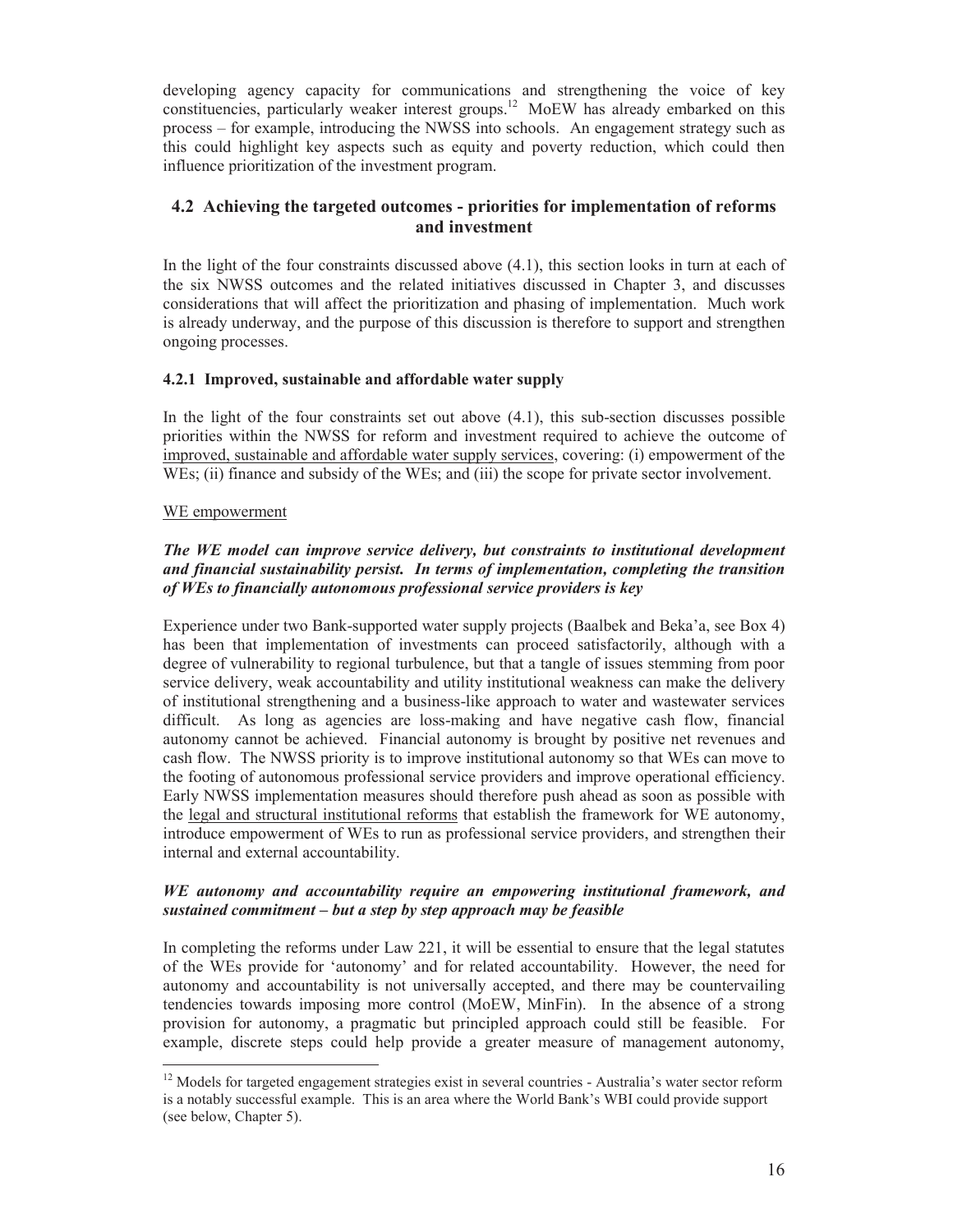particularly the power to recruit the best candidates and to fill some of the many vacant positions. Similarly, internal accountability can be strengthened step by step by improving efficiency and cost recovery, benchmarking, and performance monitoring. The low-key approach to WE strengthening adopted in the new Bank-supported Greater Beirut (GBWSP) project reflects this lesson (see Box 4 again).

#### **Box 4: Project experience shows institutional issues are key – and solutions need to be adapted to the local context**

In a very difficult political and security situation, Ba'albek Water and Wastewater Project targets development of water and sanitation services along with strengthening of institutional capacity, the introduction of metering, and involvement of the private sector in operation and maintenance. The project is proving successful physically but the WE is only slowly moving towards becoming a financially autonomous and accountable service provider. The solution adopted is engagement with stakeholders to underline the quid pro quo of mutual accountability i.e. service improvements need to be matched by fair cost recovery. Although it will plainly be a long haul, this approach is beginning to show success, despite the hugely problematic context.

| Daalber water and wastewater Fronce, results to date |               |                                |                             |  |  |  |  |  |  |
|------------------------------------------------------|---------------|--------------------------------|-----------------------------|--|--|--|--|--|--|
| <b>Result</b>                                        | 2001 baseline | June 2011 actual               | <b>Target at completion</b> |  |  |  |  |  |  |
| Collection rate                                      | 35%           | 18%                            | $60\%$ (2011)               |  |  |  |  |  |  |
| <b>Subscriptions</b>                                 | 8.900         | 9.800                          | 29.600 (2011)               |  |  |  |  |  |  |
| Waste water collected                                |               | $2.000$ m <sub>3</sub> per day | $9.000$ m3/day (2015)       |  |  |  |  |  |  |
| Population served                                    | 79.000        | 50.000                         | 150.000 (2011)              |  |  |  |  |  |  |

### **Baalbek Water and Wastewater Project: Results to date**

Beka'a Emergency Water Supply Project, approved in March 2007, is being implemented satisfactorily.. Current issues on the project concern institutional aspects – essentially the need to get customers to agree to subscribe to the network and pay for the water service and thus ensure that the WE can be financially viable and so ensure sustainability. Here again the strategy is engagement with stakeholders and the underlining of mutual accountability.

The Bank's newest project, the Greater Beirut Water Supply Project (GBWSP), addresses key issues on which all segments of the stakeholder community can agree: incomplete coverage of poor districts and households; inadequate bulk water supply; and weak management processes. The context is at once challenging – BMLWE serves over 2 million people, 60% of the nation – and easier than in other WEs: revenues cover costs by more than two times, the collection rate is 90% and margins have been adequate to generate a cash surplus of \$170 million. The project development objectives are conservative: (1) to increase service provision with a focus on low-income households; and (2) to strengthen BMLWE in utility operations. Essentially, the project builds on existing viability to improve performance and accountability, and focuses on objectives of equitable and sustainable improvements in service provision without trying to confront the 'big issues' of sector reform which are beyond the control of the WE.

*Source: Annex 5* 

### *Each water establishment is different, and approaches need to be tailored*

Perhaps the most striking lesson from the analysis in Chapter 2 and from the case studies and project experience discussed in this note (see Box 4) is that each WE is different in the constraints it faces and the options for overcoming the constraints. The implementation of reforms should be tailored to the reality of each WE but with a long term vision, linking reforms and investments in a pragmatic way and in particular ensuring that improved service delivery, strengthened accountability and increased revenue-raising keep pace with each other. Financing agencies could tailor approaches to local realities, with each WE assessed separately and treated accordingly. Where utilities perform poorly on business parameters, emphasis needs to be on mutual accountability (as with the Baalbek project, see Box 4), and safeguards need to be built in. Options might include: (1) a step by step conditional approach; or (2) results-based lending, with realistic 'business' results included.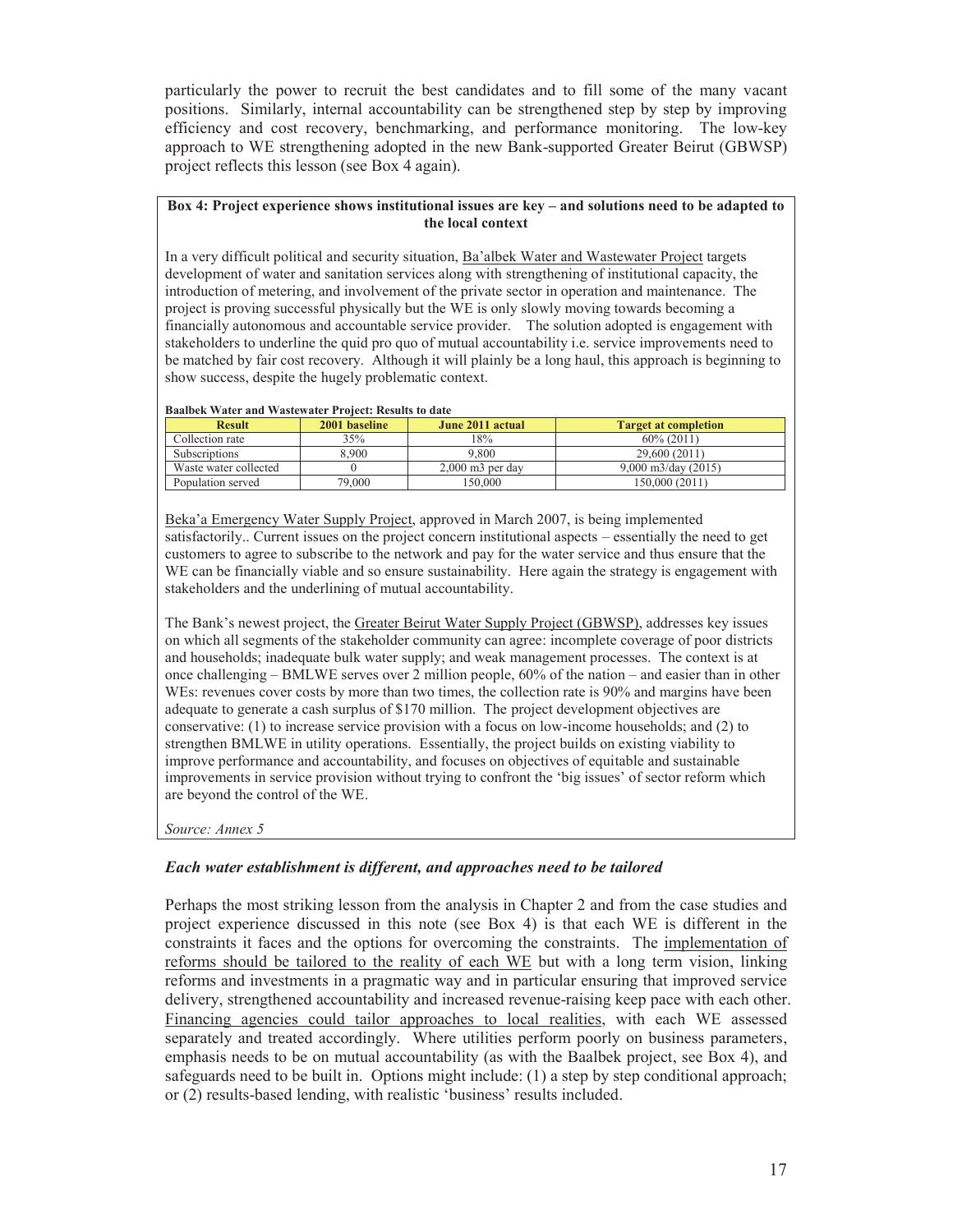### *Generating confidence through performance and communications is key*

Improved service delivery and value for money can generate political and popular support which helps improve financial performance, strengthen institutional autonomy and attract donor support. WE communications strategies for the transparent diffusion of reliable information can play a valuable part in raising awareness and generating the needed confidence (see Box 4). Ideally each WE would implement measures to improve mutual accountability at the local level amongst local stakeholders/politicians and customers. Communications strategies adapted to each local situation could form part of all WE business plans.

### Business plans, finance and subsidy of WEs

### *Each WE (and the LRA) needs to improve service levels and move towards financial autonomy and accountability within the local political economy context.*

WEs and the LRA have varying prospects of improving service levels and achieving the financial autonomy needed to become professional service providers. In addition, this has proved to be much more than a technical challenge, as significant political economy constraints have emerged for all agencies and investments. Part of the 'tailored approach' suggested above will be that each agency will move at its own pace towards financial autonomy, reflecting local realities. Each WE is developing measures for sustainability within its business plan, tailored to its own situation and putting in place arrangements for tracking and supervising performance. Ideally, plans would demonstrate: (1) how each WE and the LRA can move towards the status of financially autonomous and accountable service provider; (2) how the efficiency of both investment and operations will be improved; (3) how services will improve as a result; and (4) how the plan can be implemented in the local context.

The business plans are expected to prioritize the investments in infrastructure and operational improvements that increase both the financial viability and operational efficiency of the WEs – increasing supply, reducing unaccounted-for water, and increasing collection rates - within investment and financial programs tailored to the specific situation of each WE.

### *Tariffs need to be set in the context of progressive service improvement, in the light of the local circumstances, and with a view to long term financial autonomy*

The NWSS makes proposals for tariff adjustments and a switch to volumetric billing to reach full cost recovery in the coming years (Box 3). MoEW is working (with GIZ support) on a tariff structure that should reflect local circumstances and provide adequate protection for the vulnerable, with a view to financial autonomy in the longer term. As discussed above, the situation of each WE is quite different, and the prospects of balancing the books vary sharply. Current fixed fees may in some cases be at levels that would notionally cover O&M costs – it is low billing collection rates, high water losses and other inefficiencies that are the most significant components of WE financial deficits. $13$  It is planned to introduce volumetric tariffs, once 24 hour supply, metering and volumetric billing arrangements are in place.

### *Subsidies are needed, but they should be results-based and*

Financially, the only solution into the medium term for three WEs (other than BMLWE) is some form of subsidy, as was provided in 2010 and is now under consideration for 2011. In the event that persistent high levels of deficit are likely to be encountered by a WE, a top level policy decision is required. The alternative – 'muddling through' by not paying for electricity etc. – is likely to contribute to a vicious circle of declining service levels, erosion of consumer

l

<sup>13</sup> See *World Bank 2010* (PER) para 42 and Figure 23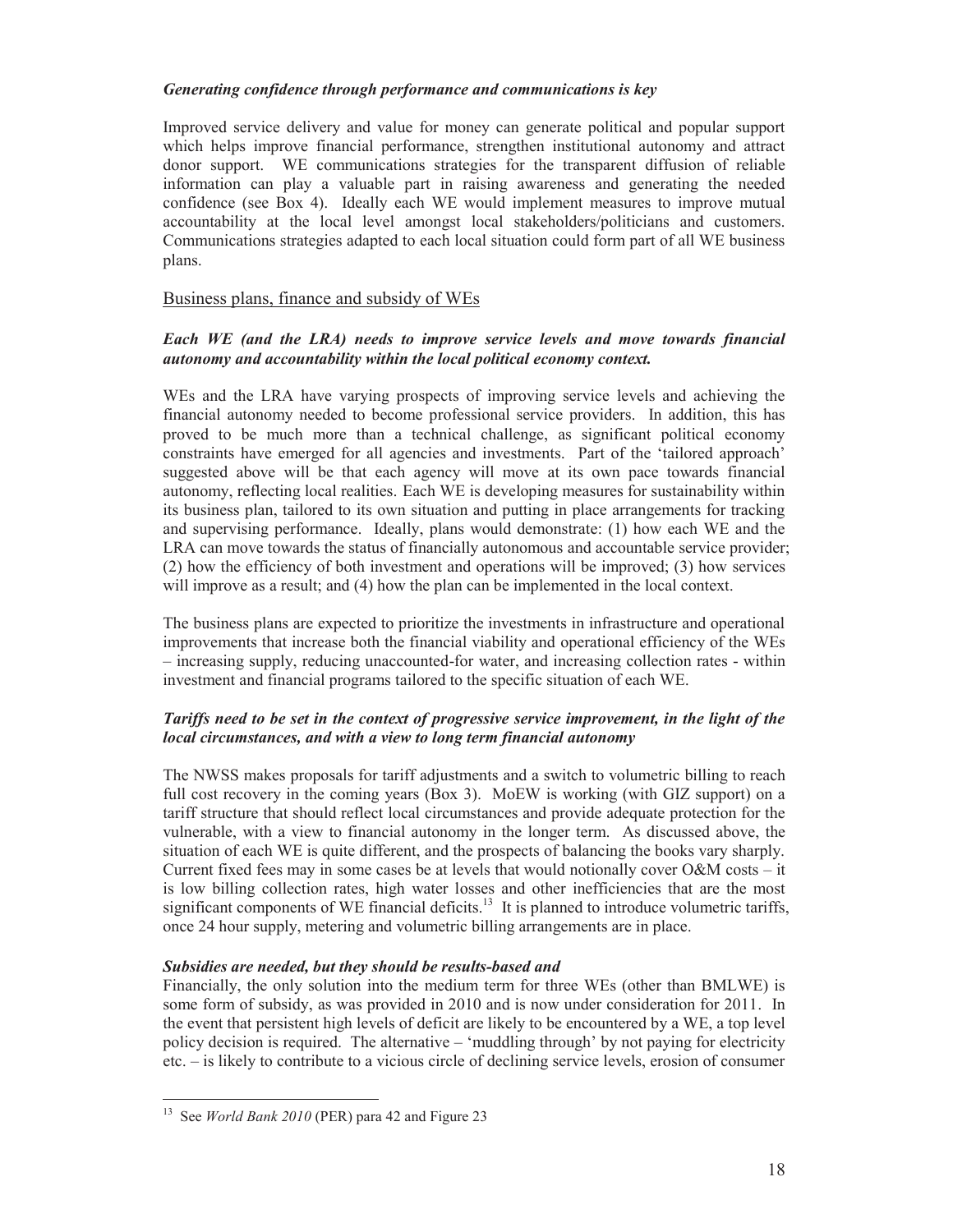confidence, loss of local support and ever-weakening financial results. Time bound and results-linked 'smart subsidies' required by deficit WEs should be negotiated for specific transition periods, with clear and workable accountability arrangements for agencies to achieve real financial autonomy. One possibility is to establish a 'competitive fund' to which WEs would have access to the extent they met benchmarks for improved performance.

### PPP

### *Private sector participation can take many forms, and the best approach in the short term is probably a low key gradualism whilst preparing the ground for larger scale private sector participation in due course*

The NWSS sees the participation of the private sector as an enabler to incorporate know-how and fresh capital, and so gives priority to achieving a 'holistic reform and a sound institutional, organizational, financial, legal and regulatory environment.' The strategy sees management contracts as a starting point, with more advanced PSP schemes (e.g., BOT) as a later stage. [*NWSS: 67*]

As discussed above (2.1), large-scale PPP tested at Tripoli 2003-7 was discontinued. Many industry professionals still believe that private sector participation in the form of management contracts could be a solution, but there is no consensus on this, and no evident champion (see Box 5 below). Plainly the 'political economy' constraints need to be clearly analysed. This larger scale private sector participation requires support of government, the WE and other stakeholders, and reviving the program will not be easy. There are, however, possible entry points through lower-key forms of PPP, for example outsourcing of various functions whilst preparing the ground for a return to larger scale private sector participation in due course.

### **Box 5: Lessons from the Tripoli Management Contract 2003-7**

Tripoli was selected for the trial of a private sector management contract because it was the town with good water supply service and it had a promising WE. The contract was awarded for four years 2003-7 to Ondeo, with an option for renewal for a further three years.

A bonus was to be paid to the contractor based on several criteria. The criteria of water quality and of 24 hours service were fulfilled within 18 months. Collections performance increased from 30% to 50%, but fell well short of the contracted target of 80%. Reduction in commercial unaccounted for water was to be accomplished by construction of a complete customer data base, but this was not carried out due to 'political sensitivities'. These shortfalls led to reduced performance-related payments to the contractor.

One key weakness was that the contract did not empower the contractor to improve the collection rate, even though this was a performance criterion. Lebanese law does not allow *gestion délégué*, so that the contractor was unable to collect water fees directly. Because the contractor lacked the powers to enable it to raise the collection rate, the financial basis of the contract was undermined. No sustainable model was demonstrated, and the contractor lost money.

Overall, observers assess the experience as technically successful, but with institutional and 'political economy' problems. At the end of the first phase, the Northern WE turned down AFD financing of Euros 3.5 million to finance contract renewal, and Ondeo declined to seek renewal, stating that the venture was loss-making for the company. AFD's proposal to conduct a formal objective evaluation of the experience was not taken up by the Lebanese side.

The NWSS proposes an increased role for private capital and management, proposing revision of legal texts and ensuring readiness on institutional, organizational, financial, legal and regulatory aspects. Given the need to improve performance and to bring more investment into the sector, this is a priority agenda, but it would need to be triggered by strong political support. There may be a need for an improved communications strategy on the potential role of the private sector, for example tailored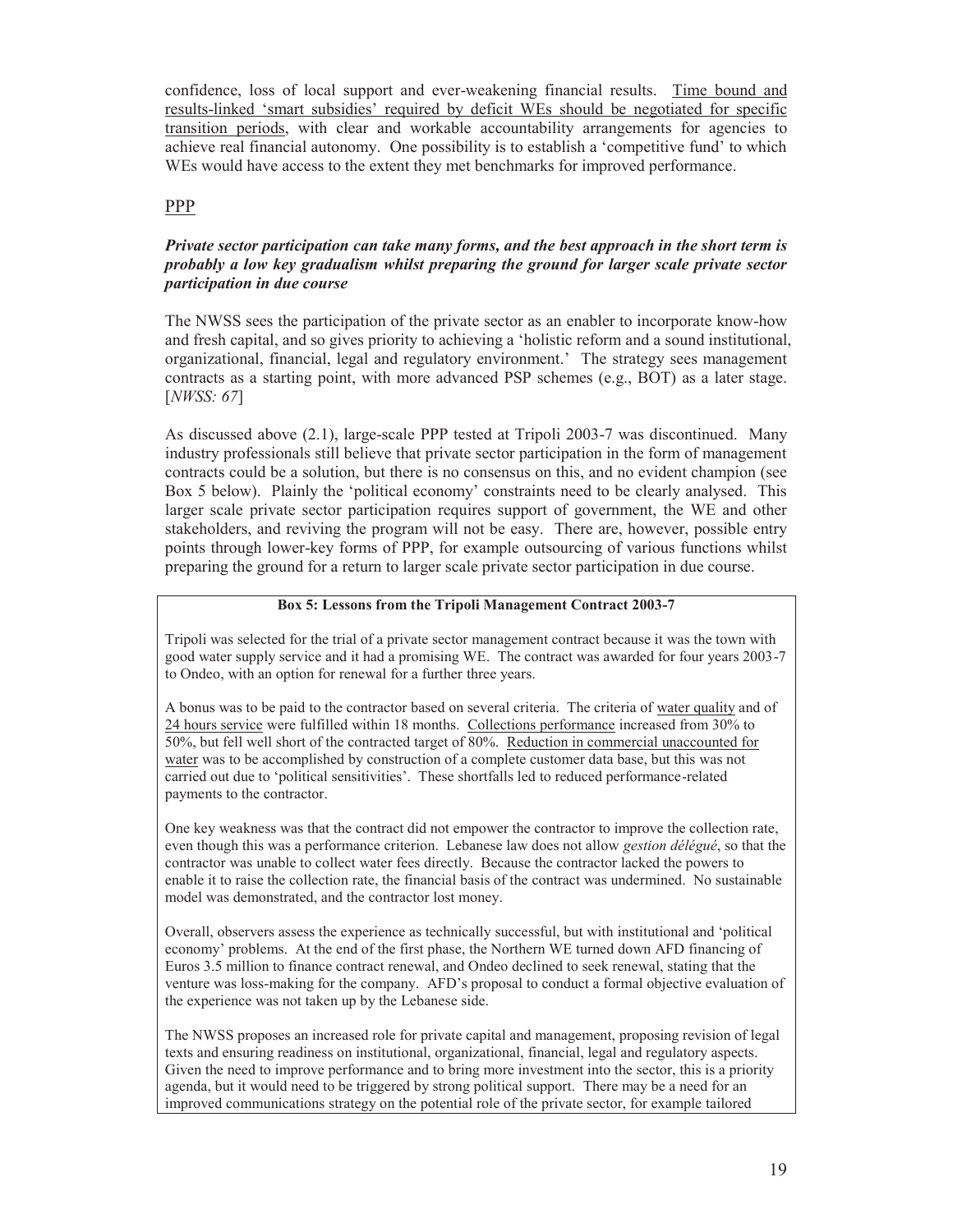learning events on PPP such as those run by the Arab Water Academy.

In addition, other lessons can be learned and applied: the need to align consultant fees with local staff salaries; the need for practical mechanisms for outsourcing billing and collection; and the scope for promoting small-scale enterprises for outsourcing O&M activities.

*Source: Annex 4*

### **4.2.2 Sustainable water resources management and allocation to priority uses**

### *It is vital to strengthen water resources planning and investment*

As Lebanon approaches water scarcity, it is clear that water is over-allocated and that the regulatory and incentive structure does not foster reallocation between users, efficient use, or sustainability (see 2.2 above). Institutional arrangements for long term water resources planning, development and management are weak. As a result, bulk water supplies for municipal supply and for irrigation are vulnerable, and groundwater is being rapidly mined. The NWSS envisages an improved operating model between the WEs and MoEW, under which MoEW will be responsible for strategic planning, major investment, conservation and regulation, while the WEs and the LRA will be responsible for water monitoring and distribution. The NWSS also envisages investment in optimizing surface water resources, surface storage development and artificial groundwater recharge. The priorities for storage have been identified in the recently-prepared *Strategy for Surface Water Storage*, and investment in storage is certainly an imperative, prioritizing multi-purpose schemes (water supply – hydropower – irrigation). However, investment should be made within an overall master plan framework, based on both supply development and demand management, which identifies long term resource needs and sources and provides for institutional measures and physical investment to be made in conjunction. In the medium term, strengthening oversight and enforcement powers over water resources management, particularly groundwater, is a priority.<sup>14</sup>

### **4.2.3 Putting wastewater on a sustainable footing**

### *In wastewater, the priority is to resolve the institutional and financial issues and to move rapidly to higher levels of effective treatment.*

The problems of the wastewater sector are described in Chapter 2 (2.3). Given the very significant installed capacity, the NWSS argues that rapid increases in rates of wastewater treatment could be achieved by tactical planning and investment for completing ongoing projects and developing networks. Solutions to the wastewater challenge also require the development of a feasible business model.

The NWSS therefore provides for prioritizing investments and actions within the MoEW's *Strategy for the Wastewater Sector* that would assign clear responsibility for wastewater and to bring on line the significant installed capacity within the regional master plans (see 4.1 above). This needs to be accompanied by development of a feasible business model for wastewater and steps to progressively apply wastewater tariffs,<sup>15</sup> conduct capacity building, and agree results-based and time-bound subsidies. Further investment might be prioritized according to the highest cost: benefit ratio in terms of tons of BOD removed.<sup>16</sup> Regarding environmental issues, priorities are to conduct the sectoral environmental assessment,

 $14$  See World Bank 2010 (PER): 51

<sup>&</sup>lt;sup>15</sup> This is Management Initiative  $# 2.3$  in the NWSS

<sup>16</sup> An approach suggested in the *Country Environment Assessment*: 17 (World Bank 2011)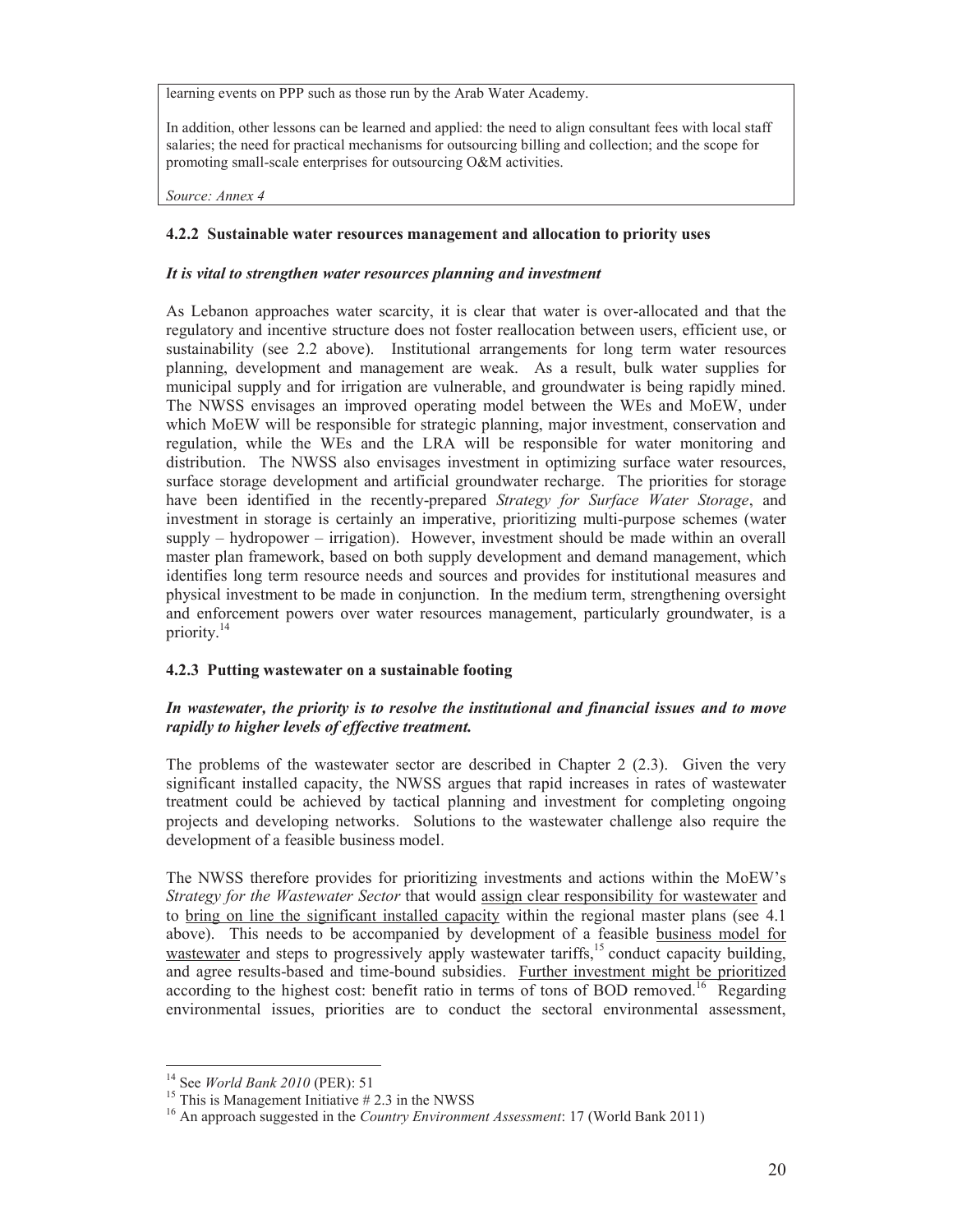improve knowledge on climate change and factor the results into planning, including addressing flood mitigation.

### **4.2.4 Profitable and sustainable irrigated agriculture**

### *In irrigation, decentralization, empowered user associations and cost recovery are priorities*

Institutional reforms need to be undertaken, particularly to firm up responsibilities for irrigation sector development and management, to decentralize responsibility for lower level operation and maintenance to empowered water user associations, to introduce practical cost recovery arrangements to pay for bulk water delivery, and to move towards a financially autonomous model in order to enhance efficiency and sustainability (see Box 6). <sup>17</sup> Investment is required in both infrastructure and product and market development. The NWSS provides for the needed reforms to address these issues, as well as investment for improvement and expansion. As the last comprehensive sector analysis was conducted in  $2003<sup>18</sup>$ , a good place to start would be to <u>conduct a technical</u>, economic and institutional assessment of the irrigated agriculture sector in order to: (a) identify the specific comparative advantage of Lebanon's irrigated agriculture and match that with agricultural policies and services and the scope for product and market development: (b) develop an institutional strategy and financial sustainability mechanisms; and (c) prepare a phased investment program.

#### **Box 6: The LRA case shows the need to move towards a more decentralized, financially autonomous model of irrigation management**

The hydropower business of the Litani River Authority (LRA) generates a high level of net revenue, with income covering costs by up to three times or more. Part of this surplus is used to cross-subsidize irrigation water service, as farmers pay below cost for irrigation water service. The farmers do pay their bills – collection rates are excellent (97%). Tariffs are still area-based, but at least part of the network is equipped with hydrants for each farmer, giving the possibility of volumetric charging.

There are several reasons for LRA's success. Its business model covers costs, and so gives a degree of financial autonomy. The organization possesses the legal statute of '*office autonome*' under which it reports to an independent Board appointed directly by the Council of Ministers. There appears to be political and popular support in the LRA service area, as the LRA is providing valued I&D and water supply services. There is also national and donor support because LRA is seen as efficient.

However, the LRA's autonomy is somewhat artificial, depending on the surplus-generating hydropower operation to cross-subsidize the irrigation operation. In addition, LRA autonomy may be eroding as the privileges conferred by the statute of *office autonome* are less and less respected, with the MoEW increasingly interfering and the Ministry of Finance cutting the annual budget.

Experience under the Bank-supported Irrigation Rehabilitation and Modernization Project (IRMP, 1995-2003) was that participatory approaches through water user associations (WUAs) were effective in ensuring cost recovery, in promoting water use efficiency, and in taking over lower level O&M. Clearly, more user responsibility for O&M and higher cost recovery would strengthen LRA autonomy, improve incentives to water use efficiency, and promote sustainability and profitability of irrigated agriculture. However, the post-evaluation of IRMP concluded that WUAs could only be effective if they had legal recognition and institutional support.

*Source: Annexes 4 and 5* 

<sup>-</sup> $17$  These changes are in line with the NWSS (see Box 3 above).

<sup>18</sup> Lebanon *Policy Note on Irrigation Sector Sustainability*. Report 28766-LE, November 2003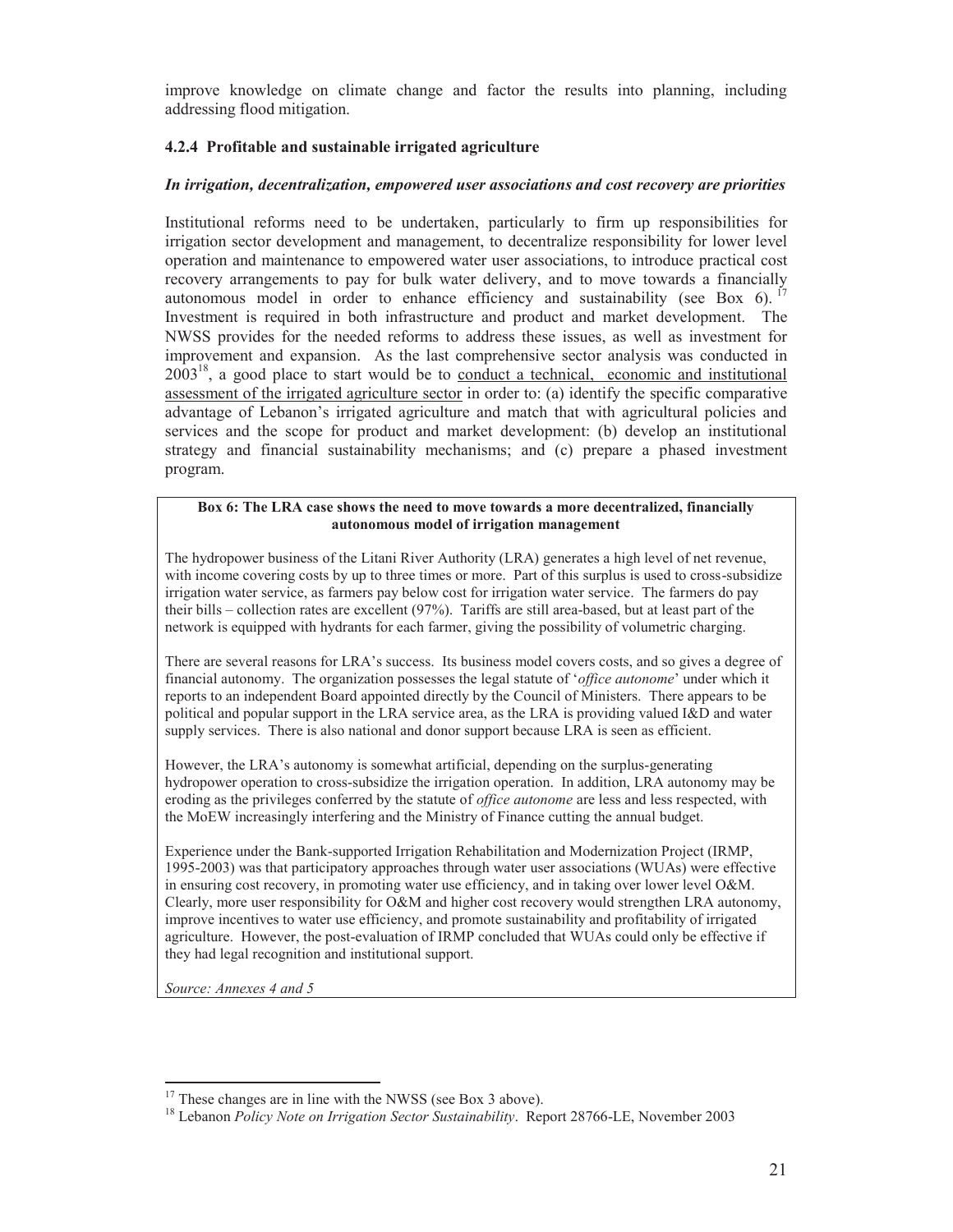### **4.2.5 Strengthened sector capacity for oversight and reform implementation**

The requirements for strengthened sector oversight and reform implementation are clearly spelled out in the NWSS, but the proposed restructuring and strengthening of MoEW has to be undertaken within a public service context where providing flexible incentives, career development and responsive management is difficult. An excellent start has been made with the setting up of task teams of consultants, the production of the NWSS, and the start of planning for implementation and investment. The challenge is to transform this capacity and energy into a permanent capability. This would require definition of core functions and an action plan for MoEW for: (1) policy making, implementation of sector reform and overview of sector performance; (2) investment planning and programming; and (3) reform, monitoring and regulation of the WEs. Also required is a program for recruitment, capacity building, and long term 'advisory staff', perhaps supported by a long term capacity building arrangement with a donor organization.

### **4.2.6 Improved efficiency of public expenditures**

### *The core of the NWSS has been to improve the efficiency of public expenditure, building from the bottom up, and then prioritizing and phasing*

As mentioned above (Chapter 3), the heart of the NWSS has been to refocus the investment program on priorities and to improve the efficiency of implementation. Measures are already underway to improve investment planning. However, as discussed above (4.1.2), significant increases in the investment budget will be constrained by fiscal space, absorptive capacity, and limits to sourcing funds from the national budget, from users, from donors and from the private sector. Clearly, prioritization within investment programs will be essential, together with a more extended phasing over a longer period. The process initiated by MoEW to prepare regional master plans (see 4.3 below) will support this phasing, as it will decentralize to the local level the assessment of investment needs and implementation feasibility, essentially building the investment program from the bottom up and in relation to the needs and capacities of each area and its WE.

### *The tradeoffs between (i) efficient implementation and (ii) ownership and capacity building could be reassessed*

For two decades, CDR has been the institution of choice for investment implementation, leaving line agencies out of the loop on planning and implementation. The NWSS proposals for strengthening of MoEW, the WEs and the LRA in investment planning and implementation would improve the fit of investments with strategy and build the capacity of the line agencies, even at the cost of some initial loss of implementation efficiency (see the lessons from the Irrigation Rehabilitation and Modernization Project – IRMP - in Box 7). Institutional arrangements for investment planning and implementation should be restructured so as to increase local ownership, prioritize investments according to local demand and absorptive capacity, and integrate investment planning and implementation increasingly within the WEs and the LRA. In the short term, better horizontal coordination is needed to ensure an effective sequencing of investments and alignment of capital and O&M expenditures (particularly for wastewater). In the longer term, execution of capital works should be progressively transferred to the WEs as they strengthen their capacity.<sup>19</sup>

 $\overline{a}$ 

<sup>19</sup> See *World Bank 2010* (PER): 50-51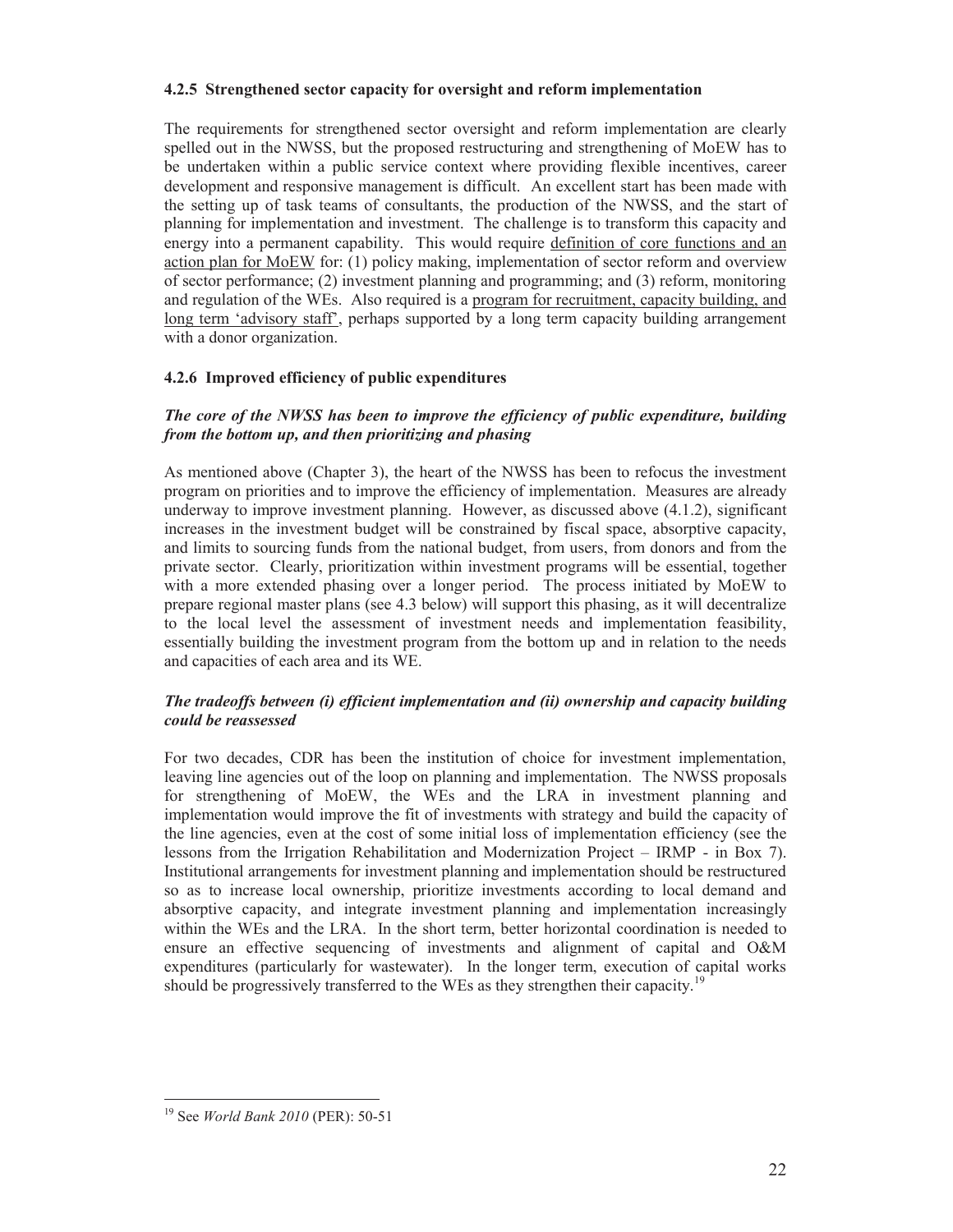### *The priority should be to improve the quality and efficiency of investment rather than volume.*

Investment is essential but it needs to be in a viable institutional context and to be more efficient and prioritized. Given the constraints to increasing investment financing, the priority should be to improve the quality and efficiency of investment rather than increasing volume. Priority should be given to the highest yielding investments that will improve services sustainably, taking account of maximum impact – prioritizing areas with least access, highest environmental impact, potential for high value agriculture etc – and of fiscal and financial constraints, and of political economy considerations.

### *There is need for strengthened donor harmonization and alignment*

Donor support to the water sector has been vital, but it has not been coordinated within an integrated investment program. Donor lead has tended to weaken national ownership. Strenuous efforts will be needed to ensure that all donor investment is coordinated within the NWSS as part of a demand-driven investment program, in line with the sub-sectoral and regional investment priorities and the business plans of the WEs. The possibility of government and donors joining together in a 'sector-wide approach' (SWAp), financing a commonly agreed investment program, could be considered.<sup>20</sup>

### **Box 7: 'Technical agencies should be empowered to implement projects wherever possible'**

In the Bank-supported Irrigation Rehabilitation and Modernization Project (IRMP), implementation delays and insufficient capacity building resulted from lack of coordination and collaboration between CDR and MoEW, and between the three technical agencies: MoEW, LRA, and MoA. The ICR drew the important lesson that empowerment of the 'technical' agencies – MoEW, LRA, MoA – to implement the project and carry out their own procurement would have accelerated implementation and built capacity in those agencies.

*Source: Annex 5* 

-

### **4.3 Conclusion and implications for future Bank assistance**

### *The NWSS is a relevant but very ambitious program. Specifics for priorities and for phasing will be important, and implementation challenges will need to be met.*

Overall, the NWSS measures are bold and comprehensive, and they respond to the problems identified. The biggest challenges will be overcoming the likely constraints to implementation, which may include: (i) creating internal and external accountability; (ii) prioritizing investments within financial availability; (iii) overcoming institutional rigidities, particularly regarding manpower and investment planning and implementation, and building the needed capacity; and (iv) generating enough social and political support.

### *Implementation will require breaking the NWSS down into 'bite-sized pieces' and phasing its implementation according to priority and financing available*

The NWSS contains a 'strategic roadmap' for implementation, and this is now being broken out into a phased implementation program. As discussed in this chapter, the implementation program should take account of the social, political and institutional constraints, prioritizing measures and investments according to impacts, adopting proposals to overcome or by-pass constraints, and setting out a plan to ensure the needed support of champions, key political actors, stakeholders and financiers. Taking a step by step approach, tailoring reforms to local

 $^{20}$  Box 9 in Chapter 5 discusses this possibility in more detail.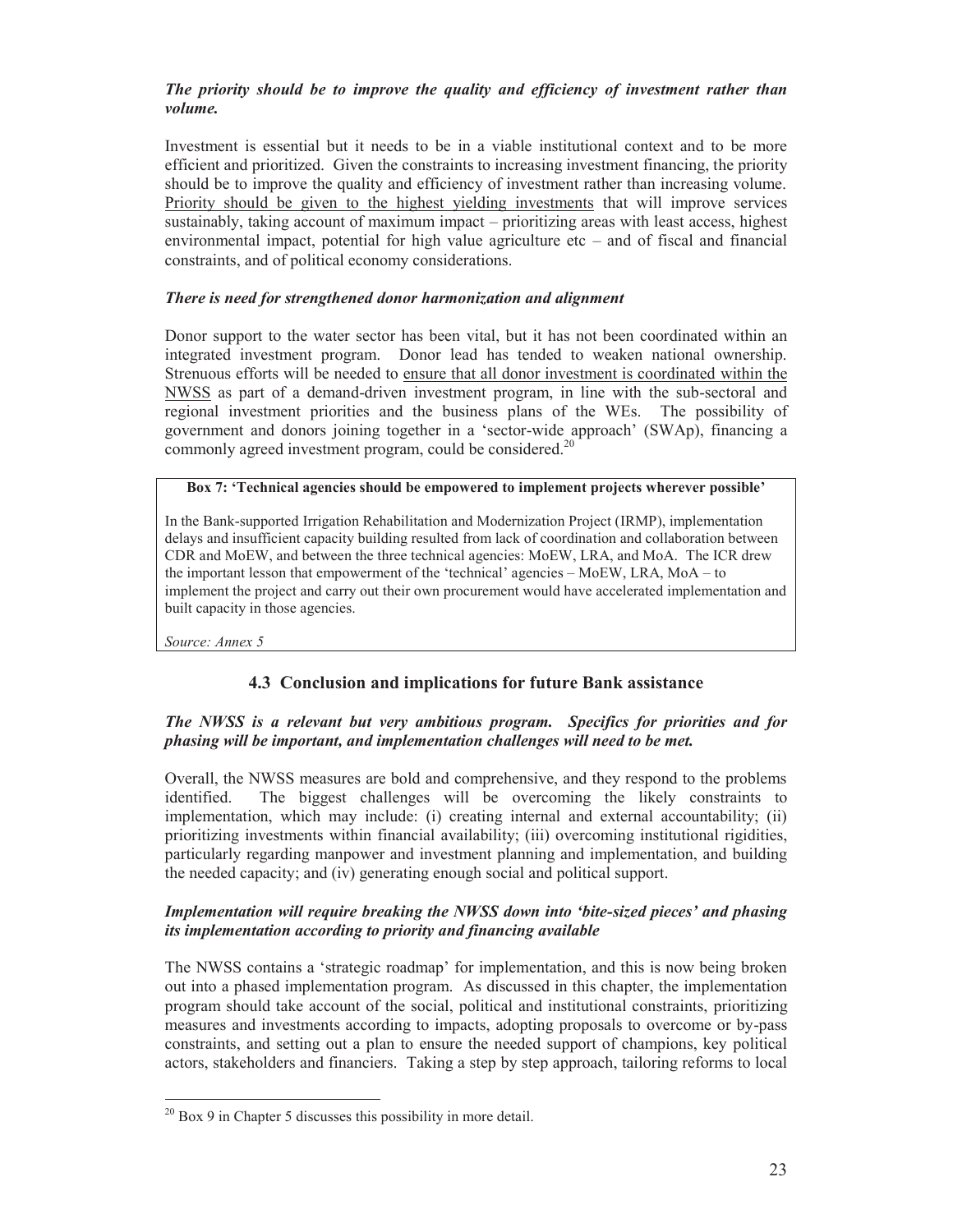realities, and testing out reforms on a small scale could also help. Separate strategies are to be prepared for each WE. Development partners have been associated with the NWSS from the start and have contributed to its elaboration. As planning for implementation goes ahead, it will be important to keep the development partners aligned behind the NWSS, with financing of the priority infrastructure investment and institutional development plans of each WE coordinated.

### *MoEW has embarked on preparation of a detailed investment program*

MoEW has embarked (October 2011) on three complementary investment planning processes: subsector planning, regional master planning,<sup>21</sup> and business planning at the level of WEs. These processes should result in a consolidated and phased infrastructure investment program within set financial ceilings. The program should be aligned with measures to reform the enabling environment, and then be presented to government, private investors and donors for financing. Once implementation planning has been done, KPIs will need to be set

### **Implications for future Bank assistance**

 $\overline{a}$ 

Table 4 lists the main priorities discussed in this chapter and indicates some considerations regarding future Bank assistance to implementation, as a contribution to the discussion in Chapter 5 on the proposed Bank program in the sector.

<sup>21</sup> Four regional master plans, each covering one *caza*, have been issued, and others are in preparation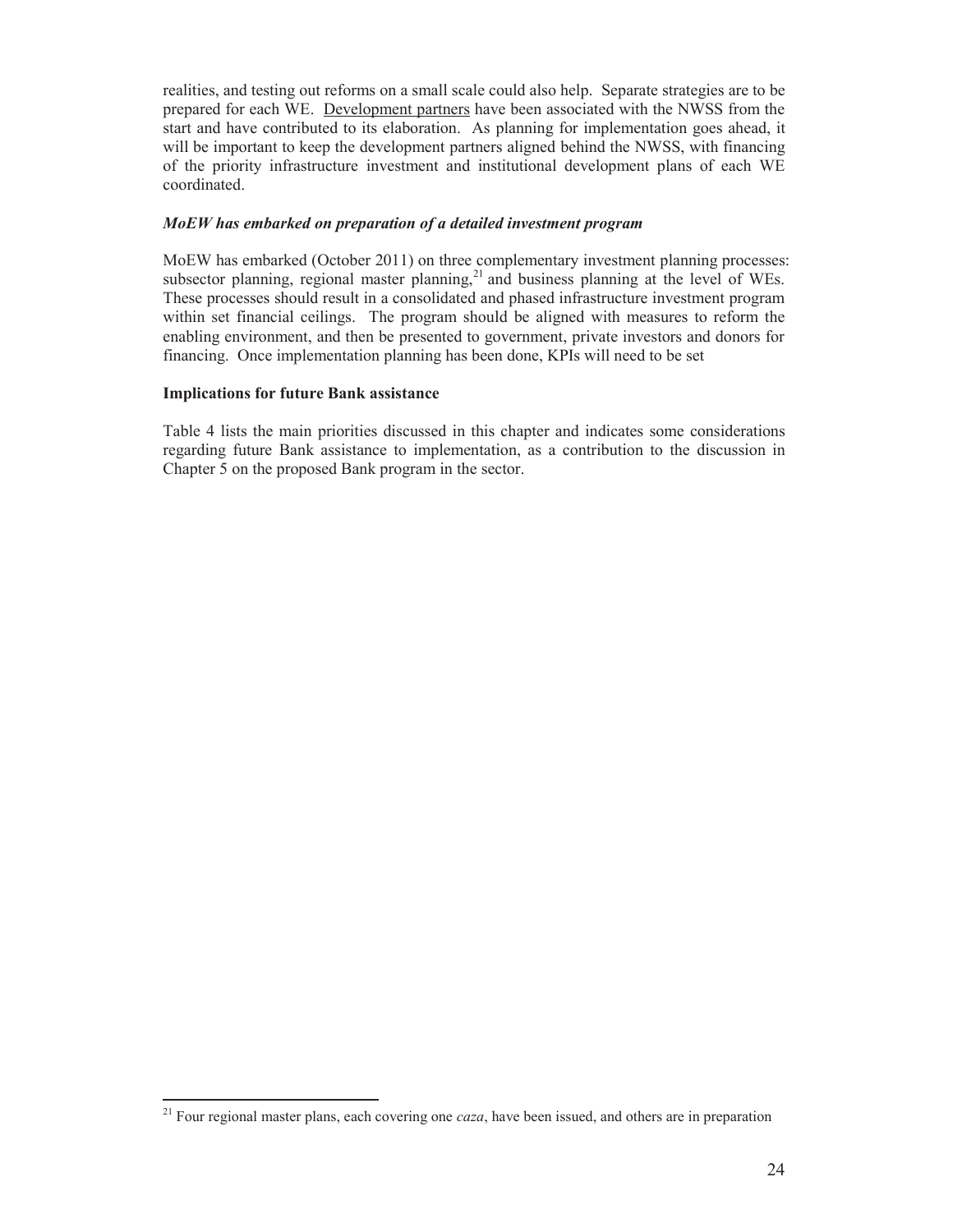### **Table 4: Overcoming constraints and targeting outcomes – priorities and implications for the Bank**

| <b>Constraints</b>           | <b>Measures to overcome constraints</b>                                                  | <b>Implications for Bank</b>                  |  |
|------------------------------|------------------------------------------------------------------------------------------|-----------------------------------------------|--|
| <b>Accountability</b>        | Strengthen measures for internal and external accountability                             |                                               |  |
| <b>Fiscal constraints</b>    | Match investment to financial ceilings                                                   | Measures should be                            |  |
|                              | Link investment to reform                                                                | integrated in each Bank                       |  |
|                              | Define expected role of private finance                                                  | intervention where                            |  |
| <b>Implementation</b>        | Restructure and build implementation capacity in a practical,                            | appropriate                                   |  |
| capacity                     | prioritized way                                                                          |                                               |  |
| <b>Political economy</b>     | Implement an NWSS 'engagement strategy'                                                  | Possible scope for WBI                        |  |
| <b>Targeting outcomes</b>    | <b>Implementation priorities identified</b>                                              | <b>Implications for Bank</b>                  |  |
| Water supply, WEs            | Strengthen WE autonomy and accountability                                                |                                               |  |
|                              | Adapt approaches to the reality of each WE in tandem with                                | Bank support to a WE                          |  |
|                              | government and donors                                                                    | should be integrated                          |  |
|                              | Generate confidence through performance and                                              | with other financing                          |  |
|                              | communications                                                                           | and be set within a                           |  |
|                              | Use the business plan to link investment and strengthening of                            | business plan tailored<br>to the WE's needs,  |  |
|                              | institutional autonomy, accountability and capacity                                      | prioritizing autonomy                         |  |
|                              | to                                                                                       | and accountability                            |  |
|                              | Improved service levels and better financial performance<br>and possibly to              | along with efficient,                         |  |
|                              | Results-linked smart subsidy where needed                                                | sustainable service                           |  |
|                              | Program infrastructure and institutional investment in tandem                            | delivery                                      |  |
|                              | Try out low key PPP whilst preparing the political, legal and                            | Bank support would be                         |  |
|                              | institutional ground for large-scale PPP                                                 | coordinated with the                          |  |
|                              |                                                                                          | <b>IFC</b>                                    |  |
| <b>Water resources</b>       | Develop a master plan and institutional capacity along with                              | Scope to support                              |  |
|                              | infrastructure investment                                                                | strengthened planning                         |  |
|                              |                                                                                          | and management                                |  |
|                              |                                                                                          | alongside infrastructure                      |  |
|                              |                                                                                          | investment                                    |  |
| Wastewater                   | Assign clear responsibilities                                                            | Bank has no track                             |  |
|                              | Develop a flexible business model                                                        | record in this                                |  |
|                              | Local planning to complete and bring on line installed                                   | problematic sub-sector                        |  |
|                              | capacity                                                                                 | in Lebanon                                    |  |
| <b>Irrigation</b>            | Clarify responsibility for irrigation sector development and                             | Scope for sector work                         |  |
|                              | management                                                                               | and possible                                  |  |
|                              | Decentralize responsibility to formal WUAs                                               | investment as the Bank<br>has long experience |  |
|                              | Cost recovery for bulk water, and financial autonomy and<br>accountability for providers |                                               |  |
|                              | Define core functions and an action plan for MoEW                                        |                                               |  |
| Sector oversight             | Recruitment, capacity building                                                           | Possible scope for                            |  |
| <b>Investment efficiency</b> | Restructure arrangements for investment planning and                                     | Bank support to key                           |  |
|                              | implementation                                                                           | analysis and functions                        |  |
|                              | Prioritize the highest yielding investments                                              |                                               |  |
|                              | Donor harmonization and alignment                                                        | Possible scope for                            |  |
|                              |                                                                                          | proactive Bank role                           |  |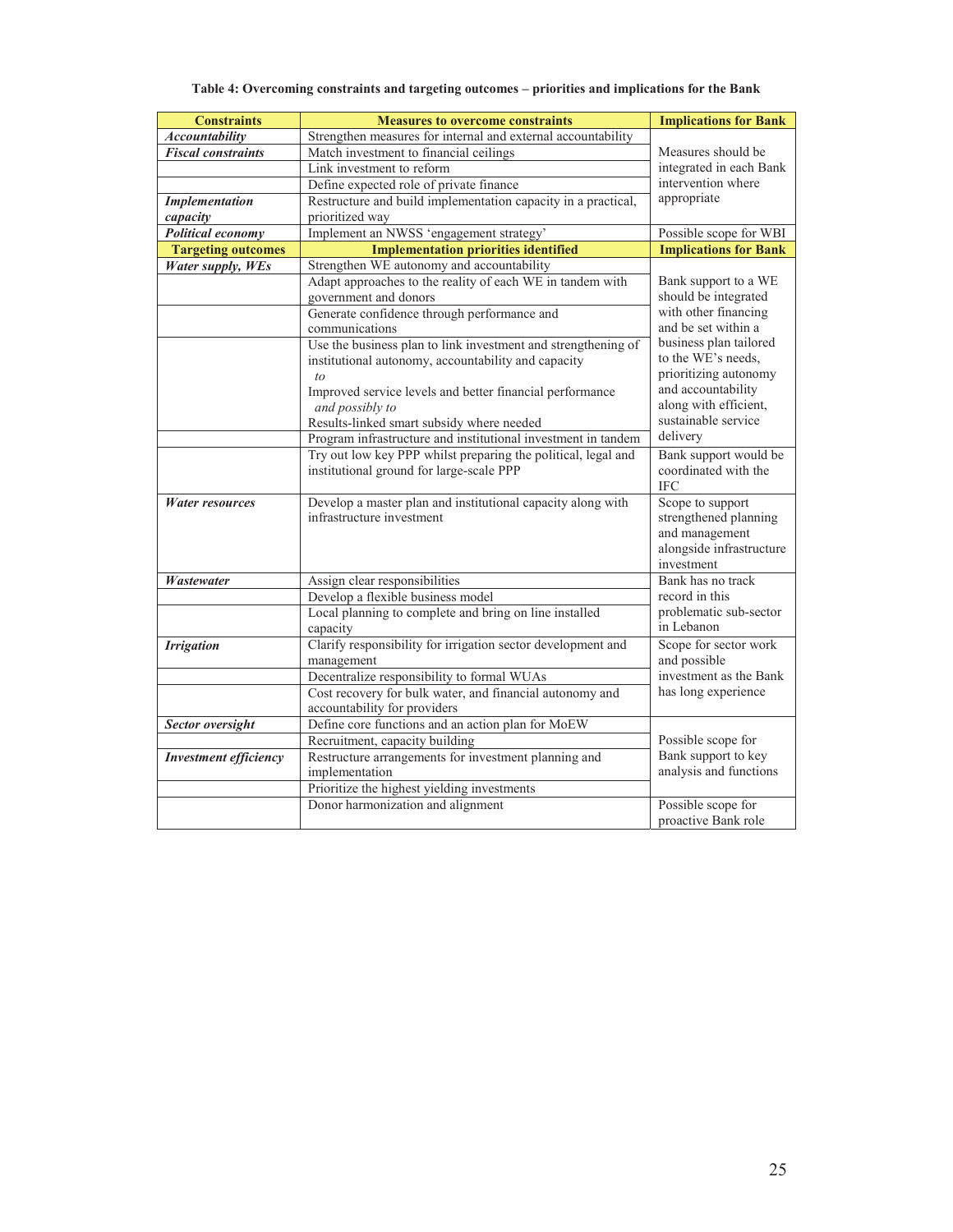# **Chapter 5. Adding value: a proposed Bank approach and program**

Building on the diagnosis of water sector problems (Chapter 2), NWSS initiatives (Chapter 3) and lessons from experience and considerations for phasing NWSS reform and investment (Chapter 4), this final chapter assesses how the Bank might most productively work with government and other agencies to support implementation of the NWSS and so improve delivery of sustainable, equitable and efficient water sector services for the Lebanese people.

The chapter looks first at why supporting reform and investment in the water sector is a priority (5.1), and then at the Bank's comparative advantages and constraints and at the Bank's overall partnership strategy with Lebanon (5.2). The final section (5.3) proposes specific areas of analytical and advisory services and of investment for the period 2012-2016 for discussion with government and other partners.

### **5.1 The case for supporting NWSS reform and investment in the water sector**

Priority has to be given to the water sector and the NWSS reforms because of the high economic, social and political costs of current poor performance. Expanded and improved services would contribute to the country's equity and poverty reduction aims. Improved water service delivery would also contribute to GDP, exports and employment growth, for example in irrigated agriculture. Finally, water sector reform is an imperative in order to mitigate the risks of non-sustainability into the medium term due to water resource shortages, potential climate change impacts and environmental damage. These considerations provide a strong rationale for supporting water sector reform and investment. .

### **5.2 Where can the Bank best add value?**

#### **The Bank's main competences and constraints in the water sector**

Globally, regionally and within Lebanon, the Bank has long experience in the water sector, and has comprehensive involvement across all sectors, so that knowledge can be brought to bear on integrated and cross-sectoral approaches, and on integration of water sector programs within the larger macro framework. The Bank also has convening power with international and national partners. The Bank maintains a demand-driven business model which ensures that Bank operations are fully owned, aligned and harmonized with country requirements. Finally, the Bank has a critical mass of staff, including staff specialized in water, posted both at headquarters and in-country, and has the capability to step up its level of effort in response to demand. The Bank is thus well placed to play a growing role in the development of the water sector in Lebanon. However, within a constrained environment, the Bank needs to have a long term assistance strategy integrated within the NWSS, agreed with government, tailored to its strengths and limitations, prioritizing its interventions according to development impact, organizing for efficient delivery, and working in partnership with other development partners.

### **Key points where the Bank can make a difference**

In line with the above assessment of Bank competences and constraints, the key points where the Bank can make a difference in Lebanon's water sector are:

 At the strategic level, helping through analytic and advisory activities (AAA) and dialogue to fine-tune NWSS sector strategy, prioritize the reform measures and investment opportunities, hone implementation arrangements, and help government to align and harmonize donor support.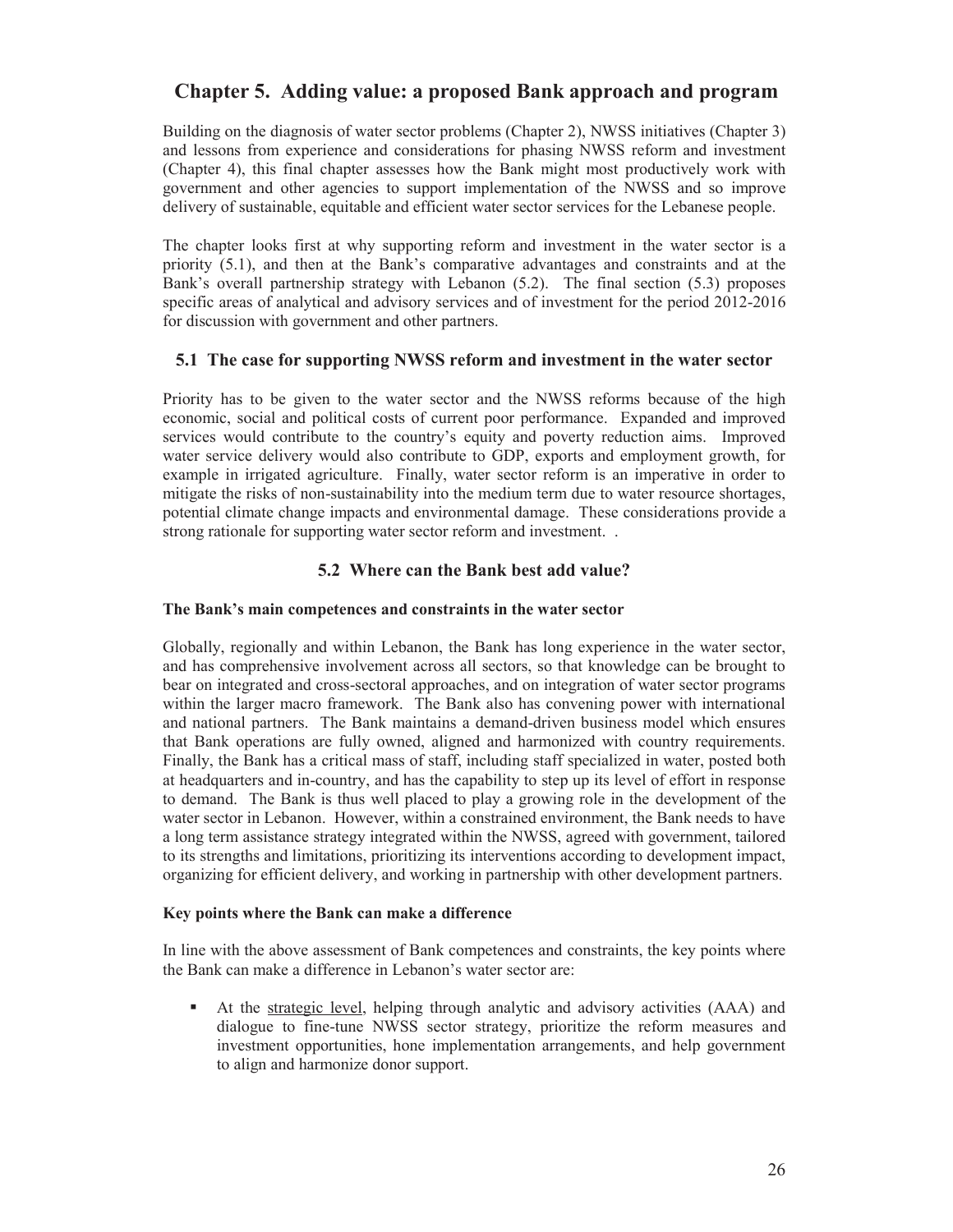- At the macroeconomic level, helping government through AAA and dialogue to fit the NWSS and its implementation planning within the overall macroeconomic, planning and fiscal framework
- At the implementation level (1) supporting the design and implementation of key reforms through AAA and dialogue; (2) investing in key operations linked to priority NWSS outcomes; and (3) helping the Lebanese government to ensure readiness of the water sector to receive private financing through PPPs.

### **The Bank partnership strategy with Lebanon**

Current Bank engagements are driven by the *Country Partnership Strategy* (CPS) for FY11- 14 agreed between government, the Bank and the IFC (May 2010). Emphasizing the need to pursue realistic objectives and principled but pragmatic approaches in the face of sociopolitical constraints, the CPS sets three criteria for the Bank to intervene: (1) contribution to growth; (2) strengthening of fiscal stability; and (3) reinforcement of social cohesion. Reform and investment in the water sector meet these criteria and the sector is consequently amongst the CPS priorities. Importantly, IFC is a full partner in the CPS, with a focus on private sector investment and advisory services, including for private provision of infrastructure services.

### **5.3 Towards a program for Lebanon's water sector**

### **Criteria proposed for the water sector program**

Five general criteria for the Bank to intervene in Lebanon's water sector are proposed:

Impact on key outcomes. Chapter 3 discussed the expected outcomes of implementation of the NWSS. The leading criterion for Bank involvement is the extent to which a Banksupported intervention contributes to achieving one or more of these outcomes. Table 5 below indicates schematically the linkages between possible Bank-supported activities and key sector outcomes.

Consistency with the CPS. As mentioned above (5.2), the CPS sets three criteria for the Bank to intervene, judging proposals against the potential contribution to: (1) growth, including incomes, employment and exports; (2) fiscal stability, including limited and cost-effective investment spending, contribution to the overall efficiency of public expenditures, and reduction or elimination of deficits of public agencies; and (3) social cohesion, including reduction of inequality between communities or areas and pro-poor targeting of benefits.

Realistic promotion of the NWSS reform agenda. The constraints and opportunities for realistic implementation of the NWSS are discussed at length in Chapter 4, and Table 4 summarizes priorities and implications for the Bank, In summary, Bank interventions should promote feasible and pragmatic but principled reforms to meet key development objectives and feasible governance arrangements that are compatible with Lebanon's political economy and which contribute to the longer term reform agenda.

Accountability and political economy considerations. Interventions need to be demanddriven and to be owned by key constituencies at both national and local level. Ideally, operations should involve civil society in monitoring performance. Due diligence should show that there has been informed public debate and understanding on the trade-offs involved in policy choices.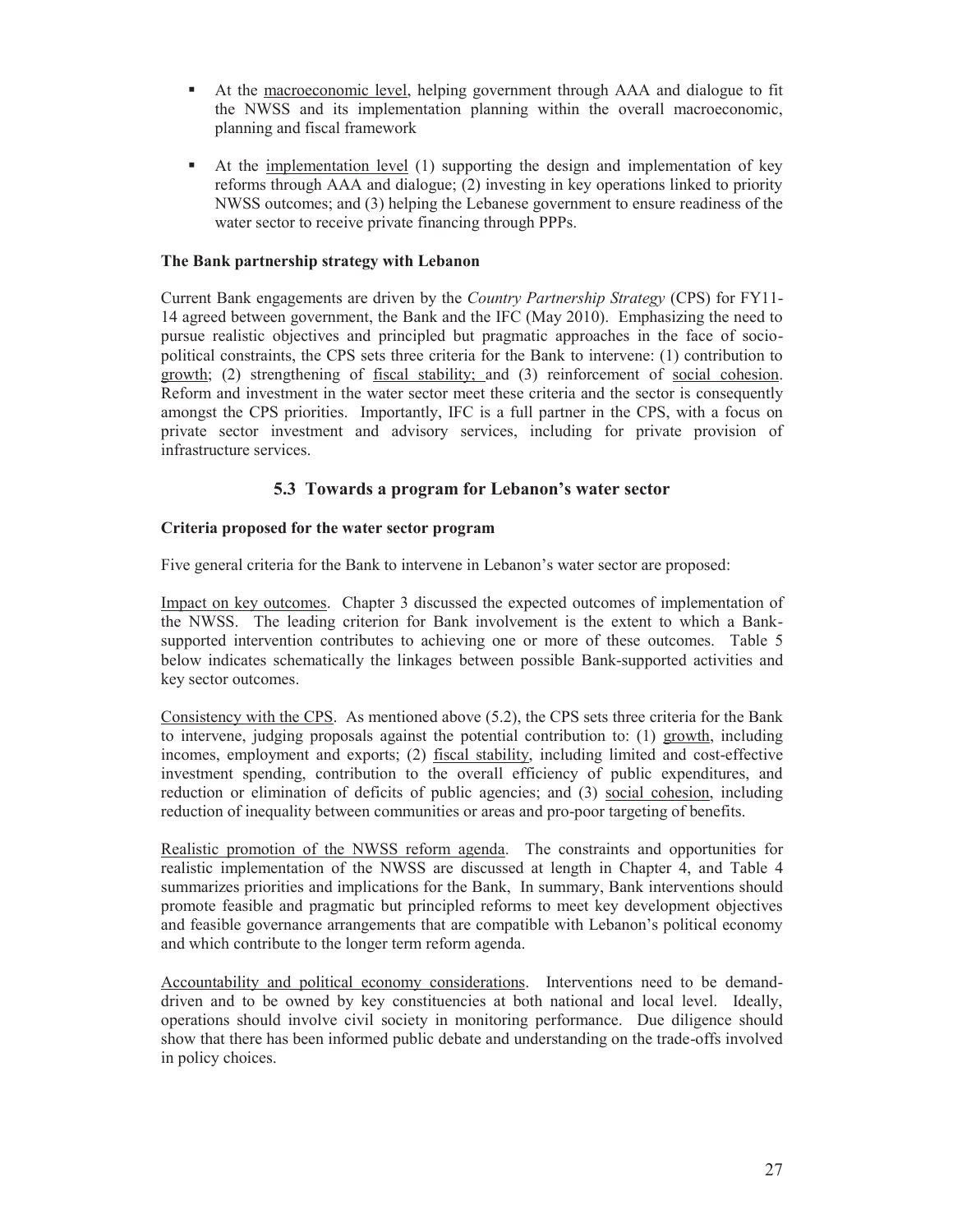Sustainability, including environmental and social sustainability. Interventions should be consistent with environmental and social sustainability and if possible help to reverse environmental degradation.

| <b>Key sector outcomes</b>                                                      | <b>Bank-supported AAA</b>                                                                                                                            | <b>Bank-supported investment</b>                                                                                                        |
|---------------------------------------------------------------------------------|------------------------------------------------------------------------------------------------------------------------------------------------------|-----------------------------------------------------------------------------------------------------------------------------------------|
| 1. Improved, sustainable and<br>affordable water supply                         | [Possible IFC advisory services on<br>the PPP agenda: $2012$ ]                                                                                       | 5. A time slice investment in one<br>WE: 2013                                                                                           |
| 2. Sustainable water resources<br>management and allocation to<br>priority uses | 2. Support to updating the national<br>water master plan and to war<br>resources management: $2012$                                                  | 6. An investment in storage: 2014                                                                                                       |
| 3. Putting wastewater on a<br>sustainable footing                               | [Possible IFC advisory services on<br>the PPP agenda: $2012$ ]                                                                                       |                                                                                                                                         |
| 4. Profitable and sustainable<br>irrigated agriculture                          | 3. Economic and institutional<br>assessment of the irrigation sector:<br>2012/2013<br>[Possible IFC advisory services on<br>the PPP agenda: $2012$ ] | 7. A free-standing irrigation project:<br>2015                                                                                          |
| 5. Strengthened sector oversight<br>and reform implementation                   | 1. Support to implementation of the<br><b>NWSS: 2011</b>                                                                                             |                                                                                                                                         |
| 6. Improved efficiency of public<br>expenditures                                | 4. Support to restructuring<br>institutional arrangements for<br>investment planning and<br>implementation: 2013                                     | 5. A time slice investment in one<br>WE: 2013 (within a single)<br>integrated program also supported<br>by Government and other donors) |

**Table 5: Possible Bank-supported activities and links to sector outcomes (with indicative start years)** 

### **Possible analytical and advisory services (AAA)**

Analytical and advisory services (AAA) would be driven by discussion and agreement with government on where the Bank could add value to the NWSS reform effort. Four areas identified which meet the criteria and are consistent with Table 4 are:

1. Support to implementation of the NWSS could contribute to the key outcome of strengthened sector oversight and reform implementation, and could cover some of the key steps in moving towards implementation of the NWSS that were discussed in Chapters 3 and 4 above. Services could include:

- Support to engagement with stakeholders to increase ownership and accountability (perhaps through the World Bank's learning and capacity building arm, the *World Bank Institute* - WBI)
- Political economy analysis to firm up feasible reform pathways
- Support to preparation of business plans/implementation programs for the WEs and the LRA
- Support to development of a prioritized investment program

2. Support to water resources management would contribute to the key outcome of sustainable water resources management and allocation to priority uses, and could include the detailed work to support the identification and preparation of a Bank-financed investment in storage (see 6. below). Services could include:

- Support to update of the national water master plan
- Support to identification of multi-purpose water storage infrastructure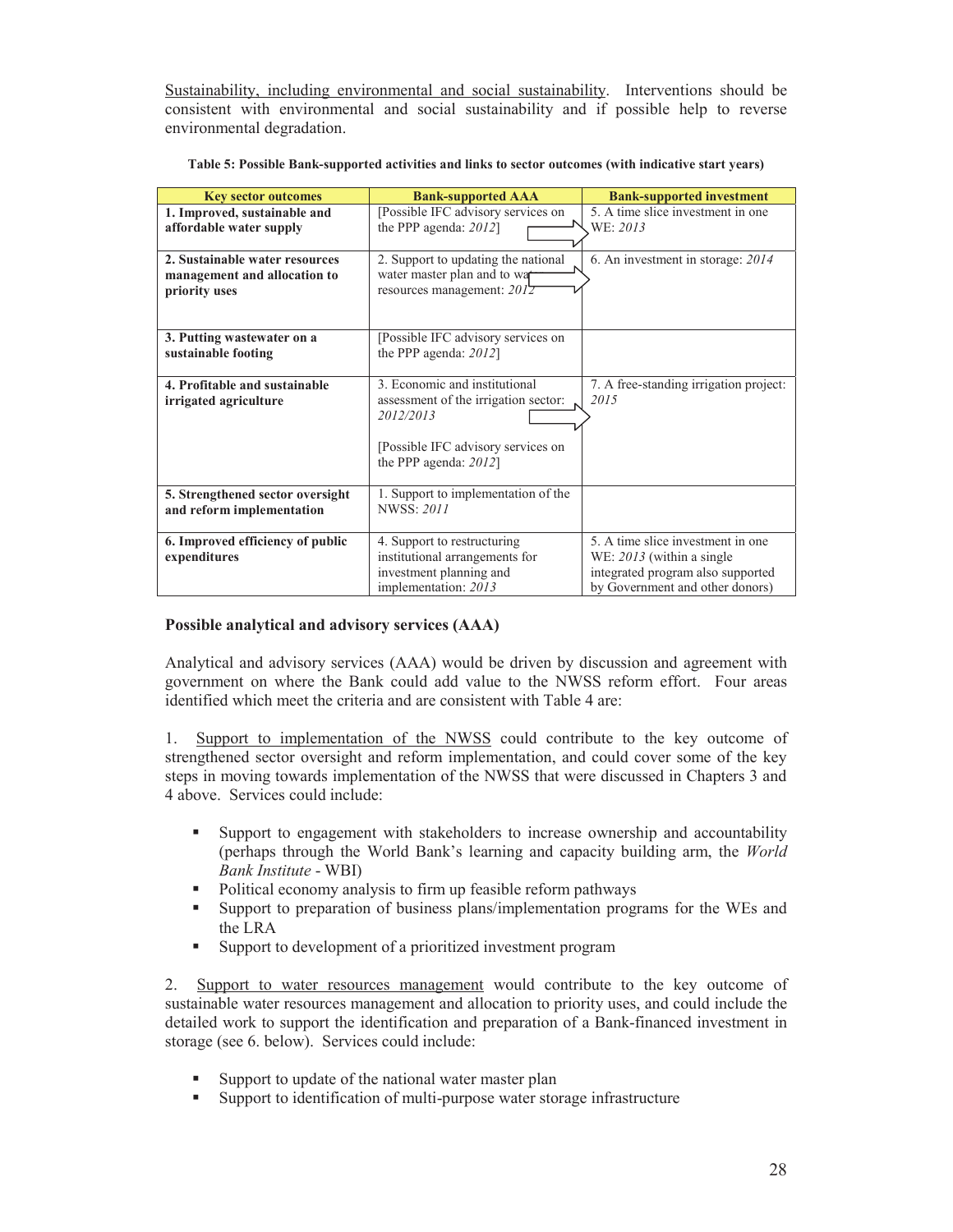• Capacity building

3. Economic and institutional assessment of the irrigation sector would support the key outcome of a profitable and sustainable irrigated agriculture, and could include assessment of the institutional reforms needed, particularly to decentralize responsibility for lower level operation and maintenance responsibility to empowered water user associations, practical cost recovery arrangements, and pathways towards a more efficient and less fiscally onerous operational model. Services could include (as recommended above, 4.2):

- Development of an institutional strategy and improved cost recovery mechanism
- Development of a sector investment program
- Support to identification and preparation of a Bank-financed investment in irrigation

4. Support to restructuring institutional arrangements for investment planning and implementation. In support of the outcome of improving the efficiency of public investment in the sector, this activity could include strengthening of capacity for investment planning, financing and implementation in line with proposed revisions to MoEW and WE organization structures (see 4.2.4 above). Services could include:

- Support development of MoEW investment planning and programming capacity
- Develop instruments and capacity for investment planning and programming in the WEs and the LRA
- Strengthen WE and LRA capacity for project implementation
- Develop mechanisms for harmonization and alignment of donor/government financing, including evaluation of possible SWAp arrangements (see Box 9 below)

All of these services would be programmed annually, and could be delivered either through fast-response 'just-in-time policy notes', or through larger studies under the Bank's economic and sector work (ESW) program, or programmed under Bank-financed investment operations. In addition, Bank services may be programmed jointly or in complement to larger exercises carried out by government and/or other development partners..

### IFC advisory services

If government wishes to proceed with expanded private sector participation, IFC could be invited to provide advisory services as it has done successfully in many countries, in water supply, sanitation and irrigation.

### **Possible lending**

Matched against the criteria and based on Table 4 above, the following investments may be proposed:

5. A time slice investment in one WE in support of an agreed business plan, with the objective of completing reforms, raising service levels, and bringing the WE to financial viability. This investment would provide integrated support to achieving the outcome of improved, sustainable and affordable water supply in one service area, and would support implementation of the agenda for the transformation of the WE into an autonomous, accountable and (ultimately) self-financing professional service provider. The investment could cover all hardware and software needs to bring the WE to agreed results. Upfront agreement on reforms and associated investments and institutional strengthening would be required, together with accountability mechanisms between the WE, government and local stakeholders and consumers. A results-based loan to government, where disbursement would take place against agreed results (KPIs) rather than previously specified inputs might be appropriate, provided that core Bank requirements could be satisfied. One key innovation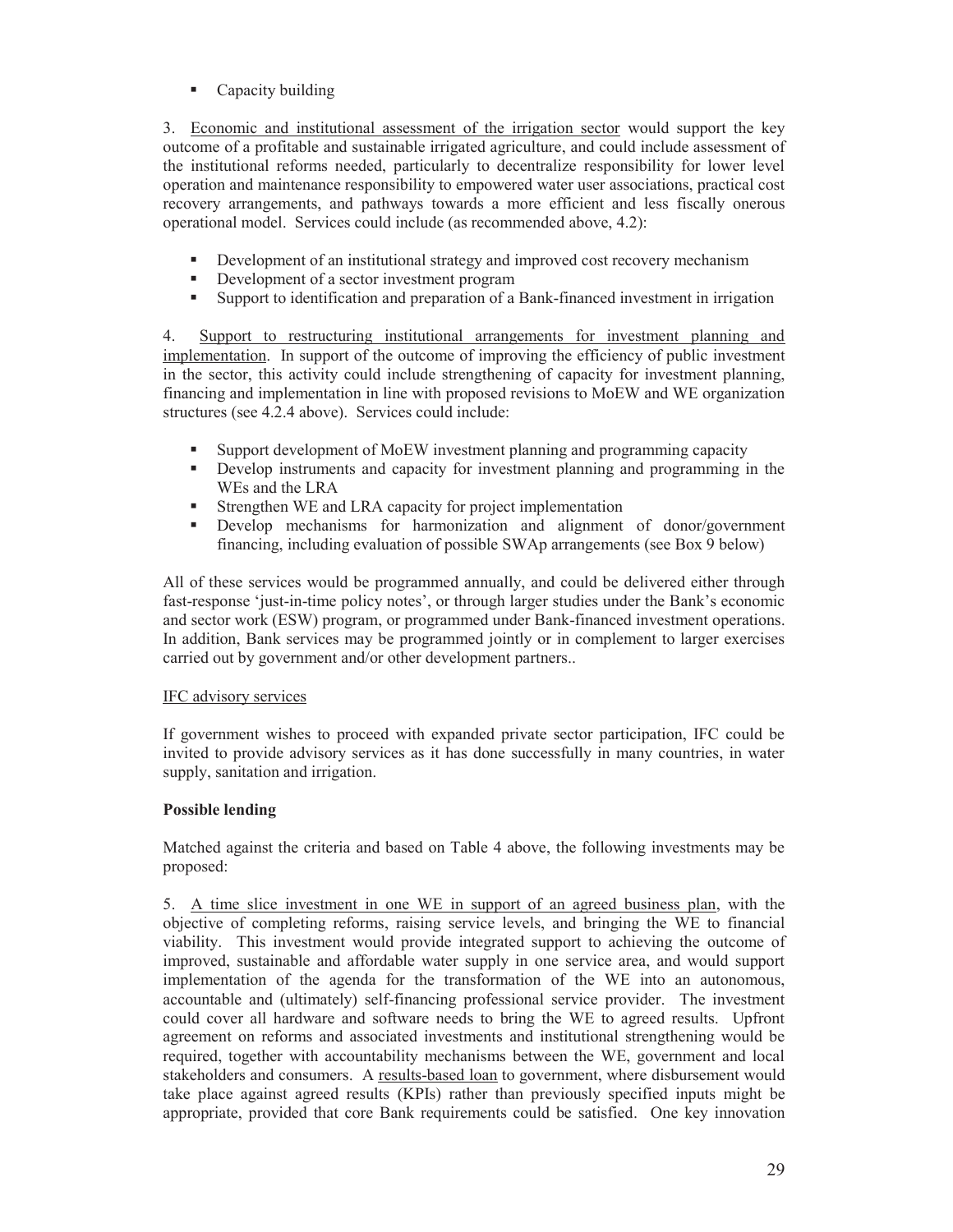that would certainly add substantial value would be to work with government and donors to group all support to the WE within a single program driven by the WE's own business plan and investment program, ensuring that all financing needs were covered and agreeing on periodic performance targets to be met as triggers for further financing. This arrangement could be limited to programmatic financing of a single WE, or could be extended to a sectorwide programmatic approach (see Box 9).

6. An investment in storage, to resolve binding constraints to sustainable water supply for both consumers and irrigated farmers. This investment would target the outcome of sustainable and integrated water resources management by supporting specific storage investment and also by strengthening water resources allocation, IWRM and sector regulation. This would help to increase water security, resolve supply constraints and – if irrigation could be included – increase employment, incomes and exports from high value agriculture. MoEW has already carried out a multi-criteria prioritization of surface water storage investments that could provide an objective basis for project selection, when completed by all appropriate environmental and social impact assessments (Box 8).

#### **Box 8: The** *Lebanese Strategy for Surface Water Storage* **proposes investments in surface water storage costing a total of \$3 billion**

The *Lebanese Strategy for Surface Water Storage* includes a needs assessment up to 2035, a review of alternative water sources (aquifer recharge, wastewater reuse, surface water storage), a prioritization of potential projects using 13 evaluation criteria weighted according to importance, and an outline financial and economic feasibility assessment of the proposed development plans.

The total investment cost of constructing all proposed storage would be in excess of \$3 billion, providing 869 MCM of static storage, and 1,210 MCM of dynamic storage. The best rated major projects and their estimated capital cost include:

BML: Janneh Dam (\$300 million, dynamic storage 90 MCM, irrigation potential of 450 ha); Bisri Dam (\$300 million, dynamic storage 120 MCM)

North: Bared Dam (\$144 million, dynamic storage 90 MCM); Adline Noura Tahta Dam (\$150 million, dynamic storage 50 MCM, irrigation potential of 4,000 ha)

Bekaa: Aassi Dam Phase II (\$141 million, dynamic storage 15 MCM, irrigation potential of 1,800 ha)

South: Ibl Es Saki Dam (\$300 million, dynamic storage 50 MCM, irrigation potential of 2,600 ha); Khardaly Dam (\$280 million, dynamic storage 120 MCM, irrigation potential of 13,000 ha)

*Source: Lebanese Strategy for Surface Water Storage*

7. A free-standing irrigation project, to support irrigation sector reforms, particularly decentralization of operation and maintenance responsibilities, empowerment of water user associations, and cost recovery, together with investments to validate the new management model and to increase productive capacity and efficiency. Investments might complete infrastructure partially developed under the Irrigation Rehabilitation and Modernization Project (IRMP), improve existing infrastructure, and expand the irrigated area. investment would be targeted at the outcome of developing profitable and sustainable irrigated agriculture. This project could meet targets of growth, equitable spread of benefits and poverty reduction. The project could also build on the results of the ongoing GEF Grant to the *Conseil National de la Recherche Scientifique* which is working with the Ministry of Agriculture and MoEW to improve water resources management and agricultural productivity through the use of earth observation and remote sensing tools and methods.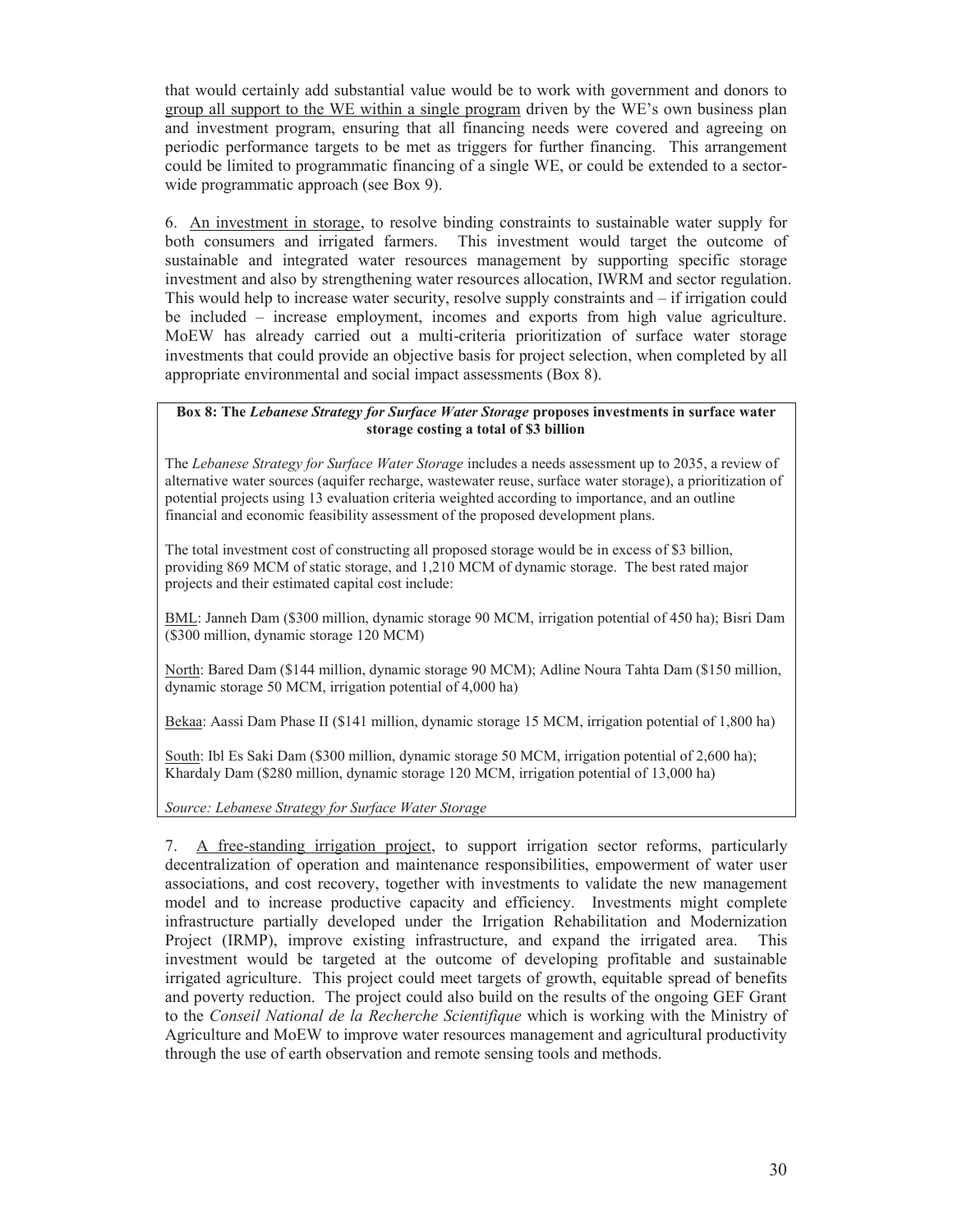On each of these possible investments, up-front decisions would be needed to ensure compatibility with the criteria, or measures and investments to meet the five criteria set out above would need to be built in to project design (Table 6).

|                                          | <b>Impact on</b>        |               | <b>CPS</b> criteria        |                           | <b>NWSS</b>      |                     |                       |
|------------------------------------------|-------------------------|---------------|----------------------------|---------------------------|------------------|---------------------|-----------------------|
|                                          | <b>NWSS</b><br>outcomes | <b>Growth</b> | <b>Fiscal</b><br>stability | <b>Social</b><br>cohesion | reform<br>agenda | Ownership<br>and PE | <b>Sustainability</b> |
| A time slice<br>investment in<br>one WE  | HP                      | HP            | HP                         | HP                        | HP               | $\mathbb{C}P$       | CP                    |
| An investment<br>in storage              | HP                      | HP            | $\mathcal{CP}$             | HР                        | $\mathcal{C}P$   | $\mathbb{C}P$       | $\mathbb{C}P$         |
| A free-standing<br>irrigation<br>project | HP                      | HP            | CP                         | HP                        | HP               | $\mathbb{C}P$       | HP                    |

**Table 6: Matching possible Bank-supported water sector investments with the five selection criteria** 

*HP: Prima facie high potential for meeting the criterion* 

*CP: Constructive potential for meeting the criterion – the degree of compatibility would form part of the selection process of the specific investment, and measures to enhance compatibility would be factored in to project design.* 

These investments would typically be delivered through a Sector Investment Loan. Possibilities of results-based lending or of a joint government/donor programmatic approach (SWAp) within the NWSS framework should also be considered (see Box 9).

### **Box 9: Sector wide approaches (SWAp) – Pros and Cons**

What is SWAp? SWAp is an open-ended process of bringing all government and donor financing in a sector within a single program framework. Based on country-led strategies, SWAp seeks to harmonize donor assistance through common arrangements for financing and technical assistance and to align donor aid on national institutions and on strengthened country implementation and fiduciary systems.

Financing modalities: SWAp can be financed by a range of financing instruments: parallel financing coordinated within the SWAp framework; joint financing (both off budget "basket financing" and onbudget "pooled financing"); and budget support.

Agreeing on SWAp: Agreeing on SWAp requires a process of consolidated appraisal and negotiation that will typically cover five "qualifying criteria": (1) a comprehensive sector policy and results assessment framework; (2) a country led partnership approach; (3) agreement of all partners to support the national investment program; (4) movement to align fiduciary and safeguard requirements; and (5) agreement to move towards common approaches to implementation and management.

Benefits: The benefits from SWAp are stronger country ownership, a coordinated and open policy dialogue, and better resource allocation. SWAp also strengthens national capacity, systems and institutions, and facilitates scaling up of best practice and benefits to the entire sector.

Possible costs and risks: Experience has shown that SWAp can bring initial costs to both government and donors, as the process of agreeing on SWAp is time-consuming and arduous. There are costs of 'managing' SWAp too, in the shape of national coordination, administration, M&E and reporting, and also donor costs in terms of time for consultations, coordination and supervision. On the country side, the gain in ownership is balanced by a certain loss of 'sovereignty', in that everything requires negotiation and agreement, and the approach may result in greater efficiency in investment but lower net transfers. On the donor side, there is a certain loss of the 'control' and 'badging' that project financing brings, and also a certain level of risk in depending on national capacity and procedures.

*Source: Sector Wide Approaches (SWAp) In The Water Sector*